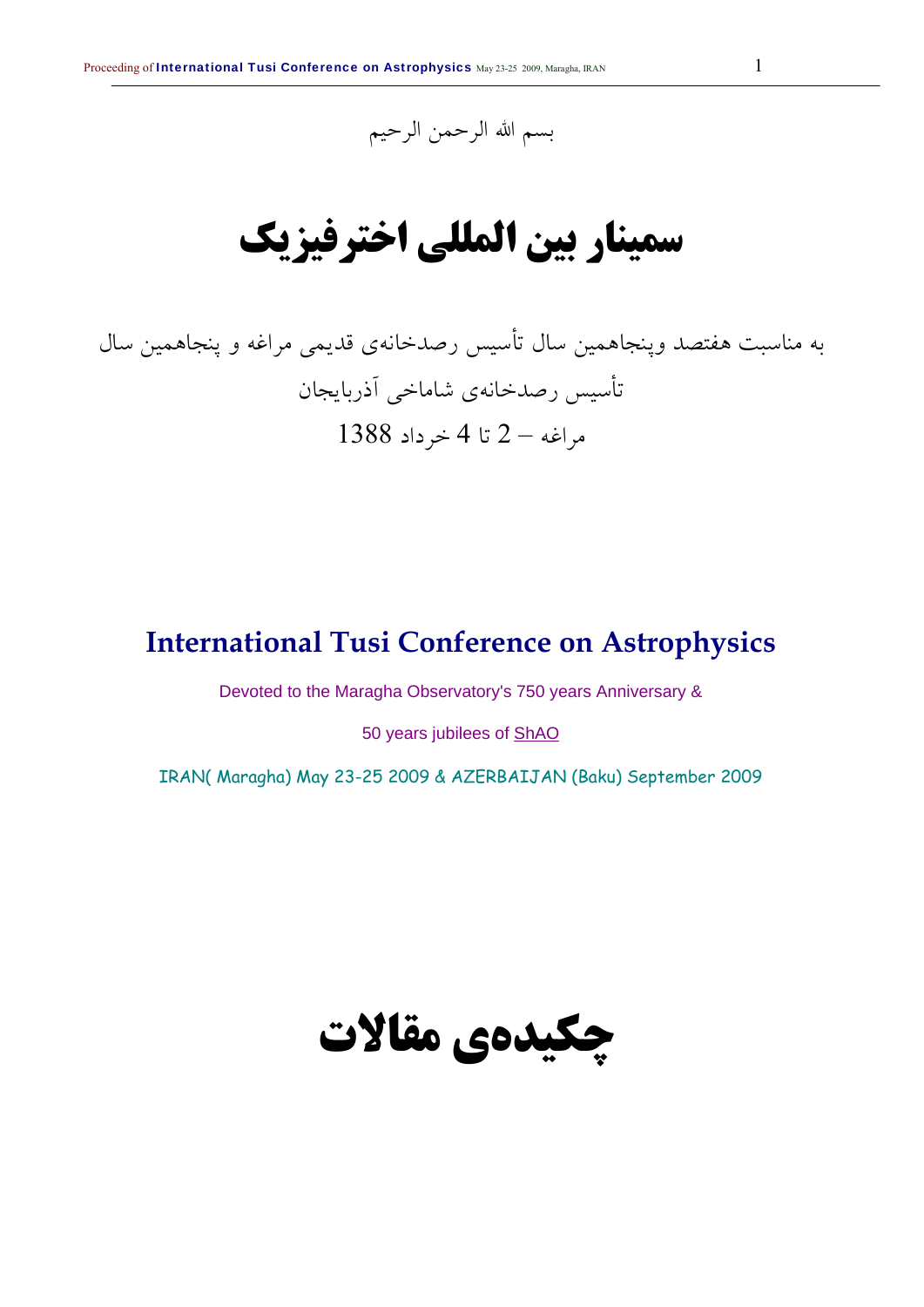به ياري خداوند بزرگ توانستيم در هفتصد و پنجاهمين سال پس از تأسيس رصدخانه ي مراغه و در شهري كه روزگاري خواجه نصيرالدين طوسي در آن مي زيسته ، سمينار بين المللي نجوم و اخترفيزيك را برگـزار كنيم.

در اين سمينار كه از دوم تا چهارم خرداد ماه 1388 در مراغه برگزار شـد ، انديـشمنداني از ايـران و چنـد كشور خارجي حضور داشته و مقالاتي ارئه شد كه در اينجا چكيده ي مقالات ارائه شده خدمت شما تقـديم مي گردد .

اميدواريم كه برگزاري چنين سمينارهايي ادامه داشته باشد تا در آينده ي نزديك شاهد افزايش هرچه بيـشتر سطح علمي نجوم و اخترفيزيك در ايران با تكيه بر پشتوانه ي غني تاريخي آن و قدمي باشد در راه اعتلاي كشور عزيزمان ايران .

علي عجبشيري زاده دبير سمينار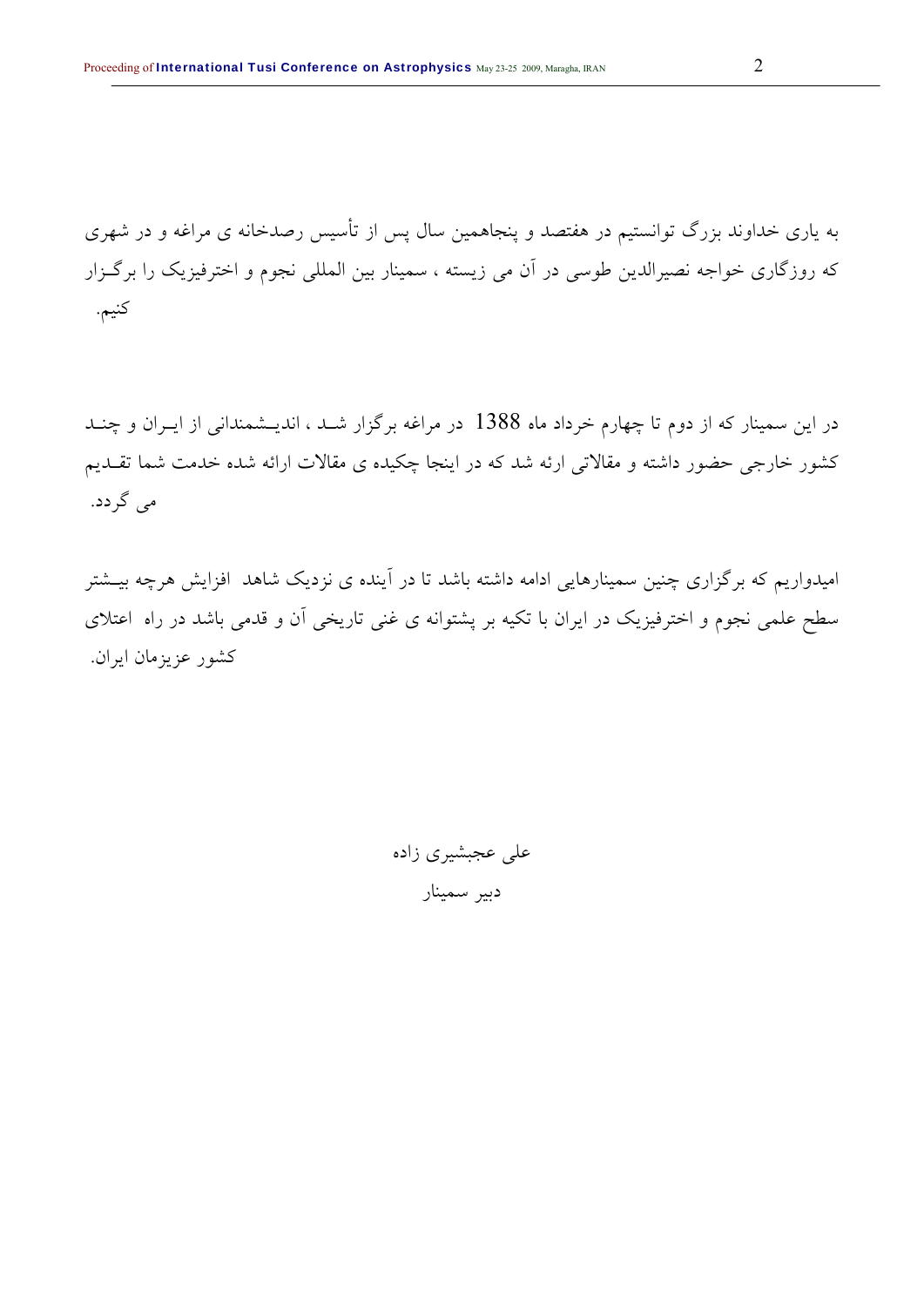|        | Oral / Poster<br>Title                                                                                            | Page           |
|--------|-------------------------------------------------------------------------------------------------------------------|----------------|
| $O-1$  | New developments in the study of binary systems in milky- way and extra-galaxies                                  |                |
| $O-2$  | Black Hole Accretion Disks: Toward a New Paradigm                                                                 | $\overline{4}$ |
| $O-3$  | About the role of external planets in formation of cometary's system                                              | 5              |
| $O-4$  | Our Sun: a new look upon an old star.                                                                             | 6              |
| $O-5$  | حل منحني نوري سيستم دوتايي گرفتي V508 Oph                                                                         | $\overline{7}$ |
| $O-6$  | بررسی و حل منحنی نوری ستاره ی دوتایی گرفتی U Pegasi                                                               | 8              |
| $O-7$  | M. H. Kermani                                                                                                     | 9<br>10        |
| $O-8$  | Temperature Dependence of the Polarized Nucleonic matter Equation of State                                        | 11             |
| $O-9$  | Structure of Quark Stars at Finite Temperature                                                                    | 12             |
| $O-10$ | بررسی تاثیر خودگرانش بر قرصهای بر افز ایشی با الگوی وشکسانی بتا (β) در حضور میدان مغناطیسی جنبره ای               | 13             |
| $O-11$ | Considering of the Solar Magnetic Energy with the Solar Tubes Dynamo                                              | 14             |
| $O-12$ | Sunspot number and solar radio flux Prediction by neural network method                                           | 15             |
| $O-13$ | Investigation of the effect of torsional Alfven waves on the coronal line profiles                                | 16             |
| $O-14$ | The effect of magnetic field on the ADAF with self gravity $\&$ thermal conduction with self-<br>similar solution | 17             |
| $O-15$ | On the Fraunhofer line profiles asymmetry and their classification in the spectrum of the Sun                     | 18             |
| $O-16$ | Low-energy effective theory for a different Randall-Sundrum system                                                | 19             |
| $O-17$ | Stairway to Heaven or Sullam-al Sama from Jamshid Kashani                                                         | 20             |
| $O-18$ | Design and Construction of the Projection Radiorum Planes of Astrolabes                                           | 21             |
| $O-19$ | Scientific-philosophical Thoughts of Khaje Nasir al-Din Toosii                                                    | 22             |
| $O-20$ | Challenges of variations of planets, from geocentric to heliocentric model                                        | 23             |
| $O-21$ | Halo and galaxy properties of fossil galaxy groups                                                                | 24             |
| $O-22$ | Multiband optical monitoring of blazars                                                                           | 25             |
| $O-23$ | Study of the Sun revolutions by CESAM simulation code                                                             | 26             |
| $O-24$ |                                                                                                                   | 27             |
| $O-25$ | History of astronomy                                                                                              | 28             |
| $O-26$ | Introducing of Astronomical Texts of Safineye Tabriz Book                                                         | 29             |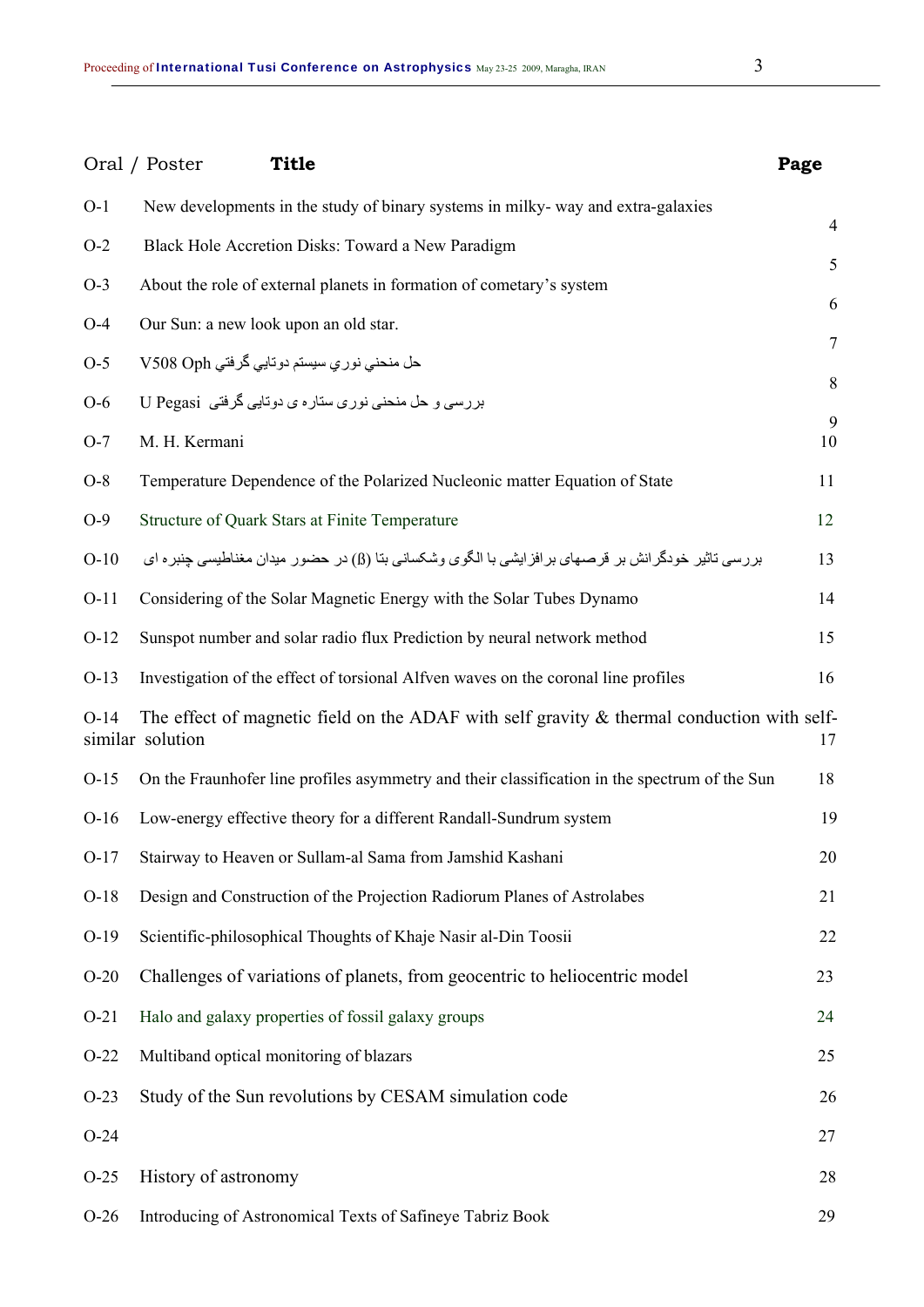| $O-27$                                                                                                                                                                             | A new way for discovery of comets by amateur astronomers                                                                                                                       | 30 |  |  |
|------------------------------------------------------------------------------------------------------------------------------------------------------------------------------------|--------------------------------------------------------------------------------------------------------------------------------------------------------------------------------|----|--|--|
| $O-28$                                                                                                                                                                             | DIFFRENCE OF MAGNETIC RECONNECTION IN 3D AND 3D AND CORONAL HEATING                                                                                                            | 31 |  |  |
| $O-29$                                                                                                                                                                             | Third Order Effect of Rotation on Stellar Oscillations of Upper Main Sequence Stars                                                                                            | 32 |  |  |
| $O-30$                                                                                                                                                                             | Comparative study of the solar wind interaction with Venus and Mars:                                                                                                           | 33 |  |  |
| $O-31$                                                                                                                                                                             | The effect of ISM on pulsar death                                                                                                                                              | 34 |  |  |
| $O-32$                                                                                                                                                                             | Study of the variations of quasi-biennial oscillations seen in the indexes describing the large-scale<br>solar magnetic fields                                                 | 35 |  |  |
| $O-33$                                                                                                                                                                             | Atmospheric conditions of the Maidanak Observatory for the high angular<br>resolution observations                                                                             | 36 |  |  |
| $O-34$                                                                                                                                                                             | On Comet's hazard problem                                                                                                                                                      | 37 |  |  |
| $O-35$                                                                                                                                                                             | Sky names, music in Universe and meteorites related to Azerbaijan                                                                                                              | 38 |  |  |
| $O-36$                                                                                                                                                                             | Light curve analysis of the eclipsing binary system IM Aur                                                                                                                     | 39 |  |  |
| $O-37$                                                                                                                                                                             | Analysis of the solar green corona N-S asymmetry over the last 5.5 activity cycles                                                                                             | 40 |  |  |
| Modeling Black-Holes Super Gravity effects in N-Dimensions Space-time, to solve Homogeneous<br>$O-38$<br>World Modeling<br>41                                                      |                                                                                                                                                                                |    |  |  |
| $O-39$                                                                                                                                                                             | Spherical Collapse with MOND: The effect of Background Cosmological Models                                                                                                     | 42 |  |  |
| $O-40$                                                                                                                                                                             | A review on Pulsars' Velocities and NS Birth Kick                                                                                                                              | 43 |  |  |
| $O-41$<br>UV Leo                                                                                                                                                                   | Light curve analysis and study of surface magnetic field effects on the orbital period variations of                                                                           | 44 |  |  |
| $O-42$                                                                                                                                                                             | The change on the electronic energy levels of a neutron star due to its fast rotation and estimating the<br>possibly share of these effect on the neutron star magnetic field. | 45 |  |  |
| $O-43$                                                                                                                                                                             | ارائه مدلي جهت ساختار ديناميكي سحابي سياره نماي NGC6369 با استفاده از شدت خطوط طيفي                                                                                            | 46 |  |  |
| Space weather, Earth's environmental physical activity and human health state at different locations<br>$O-44$<br>on Earth<br>47                                                   |                                                                                                                                                                                |    |  |  |
| $O-45$                                                                                                                                                                             | The Study on Prominence Fine Structures in the Multi-component Atmospheres                                                                                                     | 48 |  |  |
| $O-46$                                                                                                                                                                             | Z. Fazel, Tabriz U.                                                                                                                                                            | 49 |  |  |
| $O-47$                                                                                                                                                                             | Structure formation in non-spherical model                                                                                                                                     | 50 |  |  |
| Application of an Artificial Neural Network for Velocity Curve Analysis of the Spectroscopic Binary<br>$P-1$<br>Stars V373 Cas, V2388 Oph, V401 Cyg, V523 Cas, and HD 141929<br>51 |                                                                                                                                                                                |    |  |  |
| $P-2$<br>flux                                                                                                                                                                      | On the differential asymmetry variation inside of line profile in the spectrum of the Procyon and solar                                                                        | 52 |  |  |

P-3 The influence of winds on the time-dependent behavior of self-gravitating magnetized accretion discs 53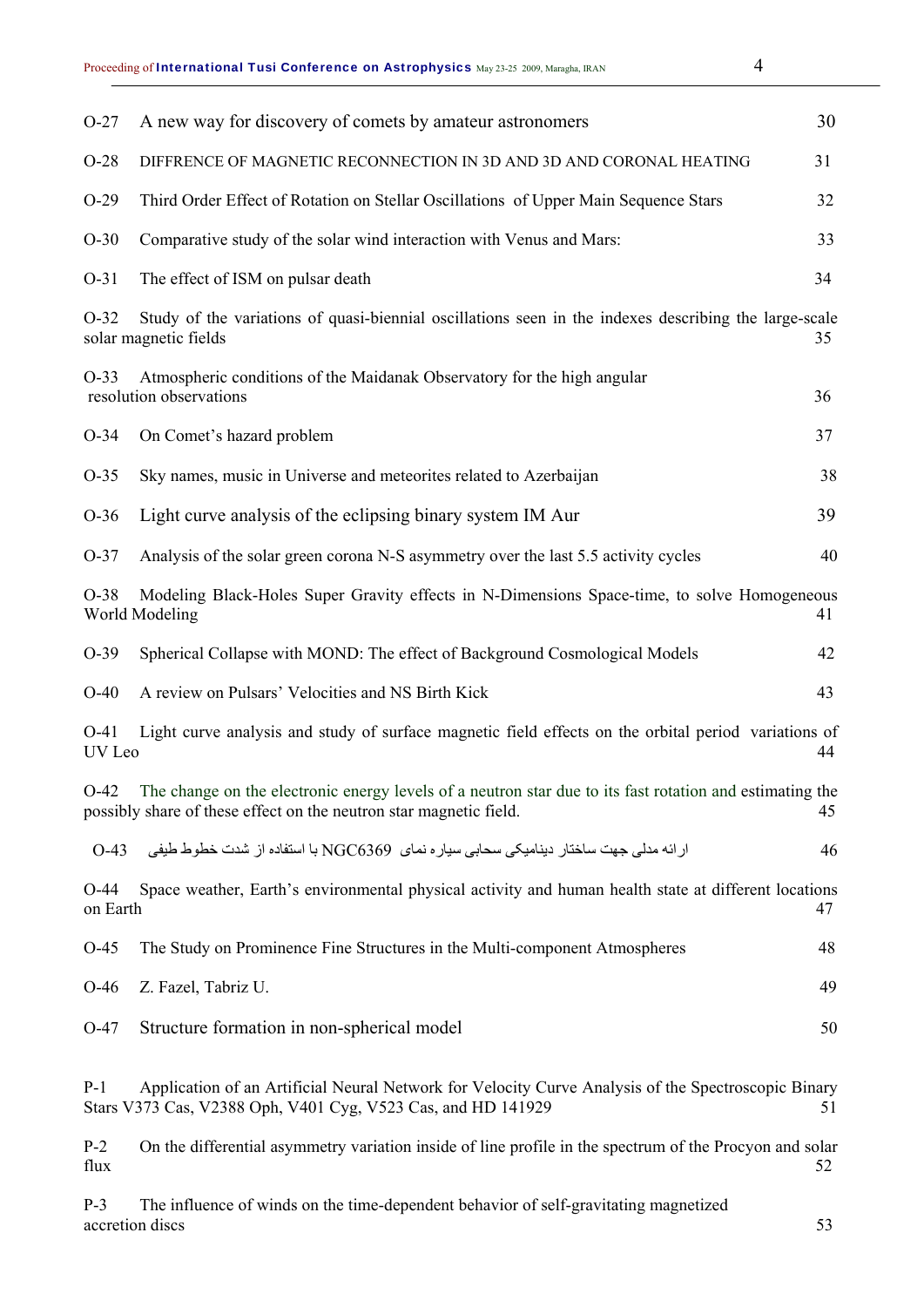$\overline{\phantom{0}}$ 

| $P-4$                                                                                                                                                                     | مطالعه اثر قرص بر افز ایشی و مواد بیر استار ه ای بر منحنی نور ی سیستمهای دونایی گرفتی                                                       | 54 |  |  |
|---------------------------------------------------------------------------------------------------------------------------------------------------------------------------|---------------------------------------------------------------------------------------------------------------------------------------------|----|--|--|
| $P-5$                                                                                                                                                                     | Investigation of the magnetic field in Solar                                                                                                | 55 |  |  |
| $P-6$                                                                                                                                                                     | Heliogeophysical activity and human cardio-health state                                                                                     | 56 |  |  |
| $P-7$                                                                                                                                                                     | Very Low Frequency (VLF) remote sensing studies of the lower ionosphere in middle latitude site of<br>the Azerbaijan using AWESOME receiver | 57 |  |  |
| $P-8$                                                                                                                                                                     | Studying relitionship between earhquakes occuring and astronomical events                                                                   | 58 |  |  |
| $P-9$                                                                                                                                                                     | Long -period variations of solar irradiance                                                                                                 | 59 |  |  |
| $P-10$                                                                                                                                                                    | Iranian Observatories from Ancient Time to Marageh Observatory                                                                              | 60 |  |  |
| $P-11$<br>Measurements of the near surface potential gradient of atmospheric electric field during three solar<br>eclipses: 30 Jun 1954, 29 Mar 2006 and 1 Aug 2008<br>61 |                                                                                                                                             |    |  |  |
| $P-12$                                                                                                                                                                    | انداز ه گیر ی آلو دگی نور ی و روشنایی آسمان در محل احداث رصدخانه ملی ایران با استفاده از فیلتر های استاندارد                                | 62 |  |  |
| $P-13$                                                                                                                                                                    | The heritage of ancient Iranian astronomy                                                                                                   | 63 |  |  |
| $P-14$                                                                                                                                                                    | Nimruz the first origin Sun's calendar                                                                                                      | 64 |  |  |
| $P-15$                                                                                                                                                                    | تاريخچه پيدايش نجوم در دور ان باستان                                                                                                        | 65 |  |  |
| $P-16$                                                                                                                                                                    | The lost chain in the history of Astronomy                                                                                                  | 66 |  |  |
| $P-17$                                                                                                                                                                    | بررسی برداشت و تحلیل روشمند فار ابی در استفاده از داده های نجومی                                                                            | 67 |  |  |
| $P-18$                                                                                                                                                                    | ضرورت اگاهي از تاريخ علم در پويايي علم نجوم                                                                                                 | 68 |  |  |
| $P-19$                                                                                                                                                                    | ضرورت تدوين دائره المعارف تاريخ علم نجوم دوره اسلامي                                                                                        | 69 |  |  |
| $P-20$<br>Method.                                                                                                                                                         | Modeling Galaxies mass structure by studying of BH's Gravity Forces in N-Body Realization                                                   | 70 |  |  |
| $P-21$                                                                                                                                                                    | Oscillations of longitudinally variations of density and magnetic field coronal loops                                                       | 71 |  |  |
| $P-22$                                                                                                                                                                    |                                                                                                                                             | 72 |  |  |
| $P-23$                                                                                                                                                                    | Redshift Analysis of Cosmic Voids                                                                                                           | 73 |  |  |
| $P-24$                                                                                                                                                                    | Wave motions in an anisotropic magnetized space plasma                                                                                      | 74 |  |  |
| $P-25$                                                                                                                                                                    | The effect of twisted magnetic field on the resonant absorption of MHD waves in coronal loops                                               | 75 |  |  |
| $P-26$                                                                                                                                                                    | نقدی بنیادین بر کاربری مجموعه واحدهای معماری صخره ای تیه رصدخانه مراغه                                                                      | 76 |  |  |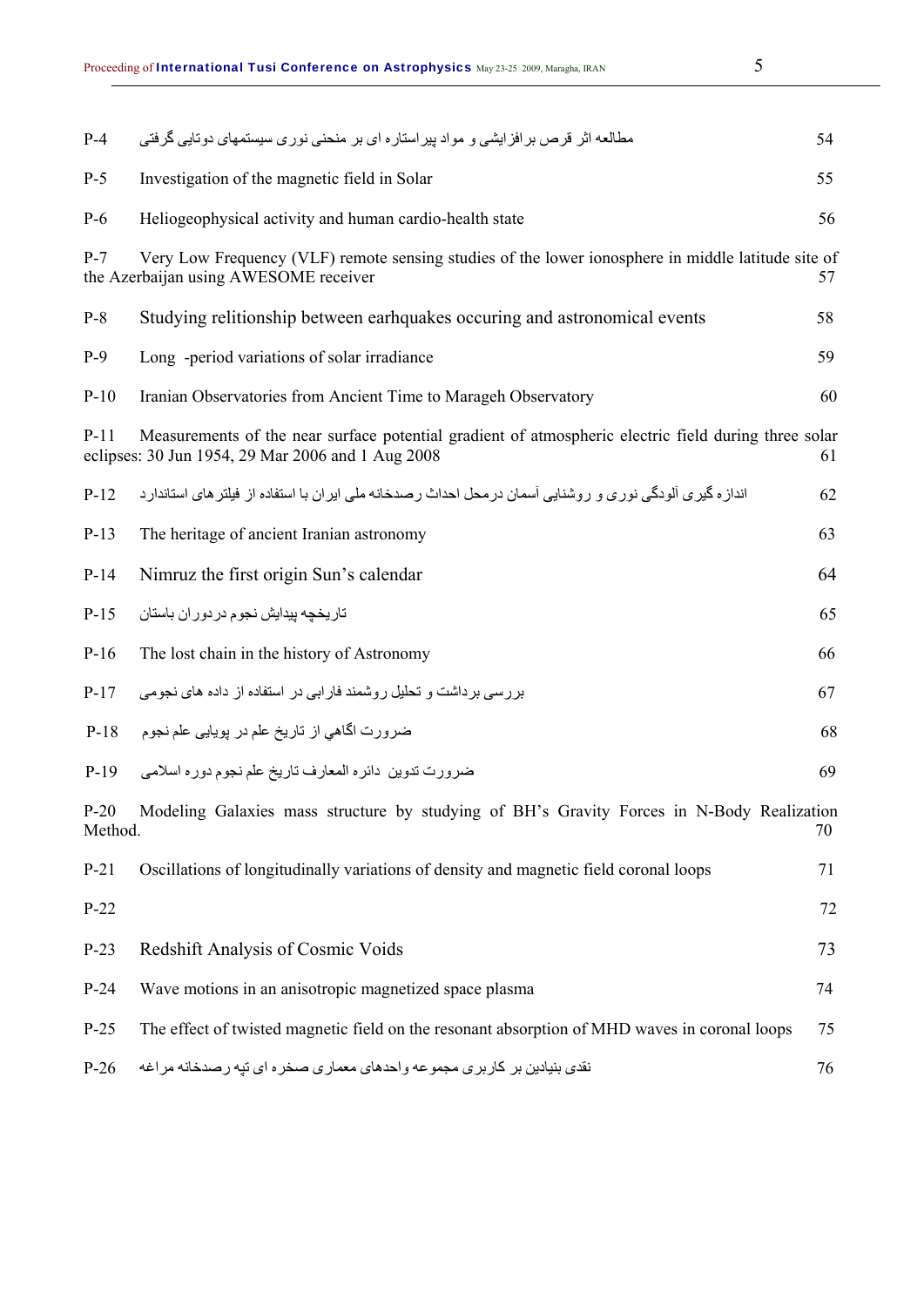#### **New developments in the study of binary systems in milky- way and extra-galaxies**

D. M. Jasour

Department of Astrophysics & Theoretical Physics, Faculty of Physics, University of Tabriz

In this paper, some of the new and exciting developments in the study of binary systems will be discussed. Recent technological advances such as CCD's and HST make it possible to study faint objects such as exo-planets and EB's in extra-galaxies. Excellent examples are the discovery of over 10 new EB 's in LMC,M31 and M33.A small fraction of these binaries are serving as standard candles to measure accurate distances to host galaxies. Also, the increasing numbers of EB Planet-Star systems that have been found from accurate photometric observations will be discussed. These systems are important since the radii and masses of the hosted planets can be directly determined. Finally, new classes of binaries which contain Jupiter-size planets and binaries containing pulsating components will be introduced.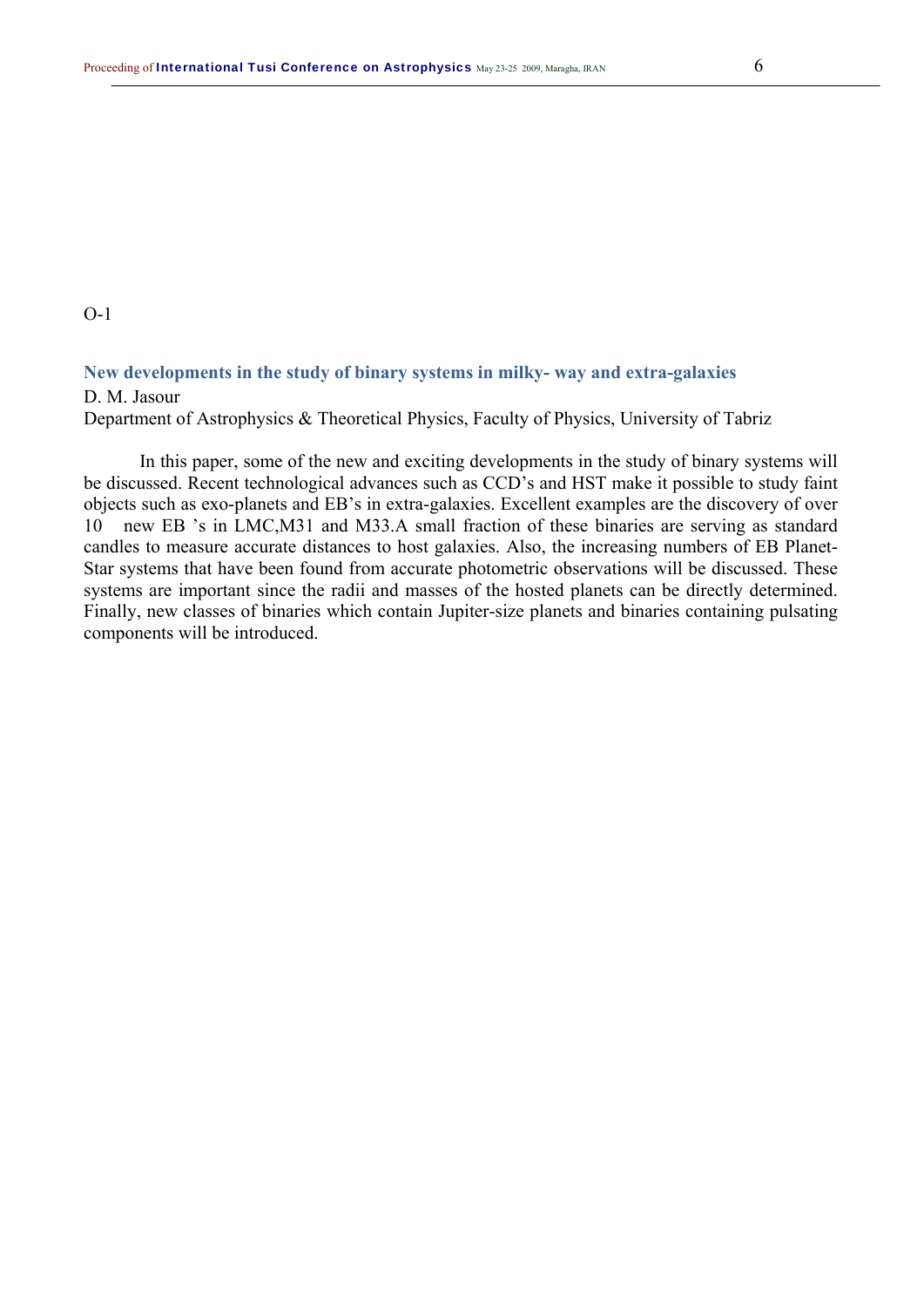#### **Black Hole Accretion Disks: Toward a New Paradigm**

#### **Shahram Abbassi**

## **Department of Physics, Damghan University of Basic Sciences, Damghan, Iran School of Astronomy, IPM, Tehran**

Accretion onto black holes is one of the most fundamental concepts for understanding a variety of active phenomena in the universe, including active galactic nuclei, stellar mass black holes, ultraluminous X-ray sources, gamma-ray bursts, and stellar and galactic jets.

Accretion onto black holes has been studied intensely during last three decade, and several types of models have been proposed. The standard accretion disk model (Shakura & Sanyev 1973) which has been very useful for the interpretation of observations in binary systems and active galactic nuclei is based on the number of simplification assumptions. In particular the flow was assumed to be geometrically thin and with a Keplerian velocity distribution. For low accretion rate this assumption is reasonable. Since the end of 1970s, however, it has been realized that, the advection of energy with the flow can crucially modified the properties of the innermost part of accretion disks around the black holes. In this talk we will present some of development models of accretion disks such as ADAF, CDAF, RIAF. And we will present some of our experiences in the role of thermal conduction in ADAF disks.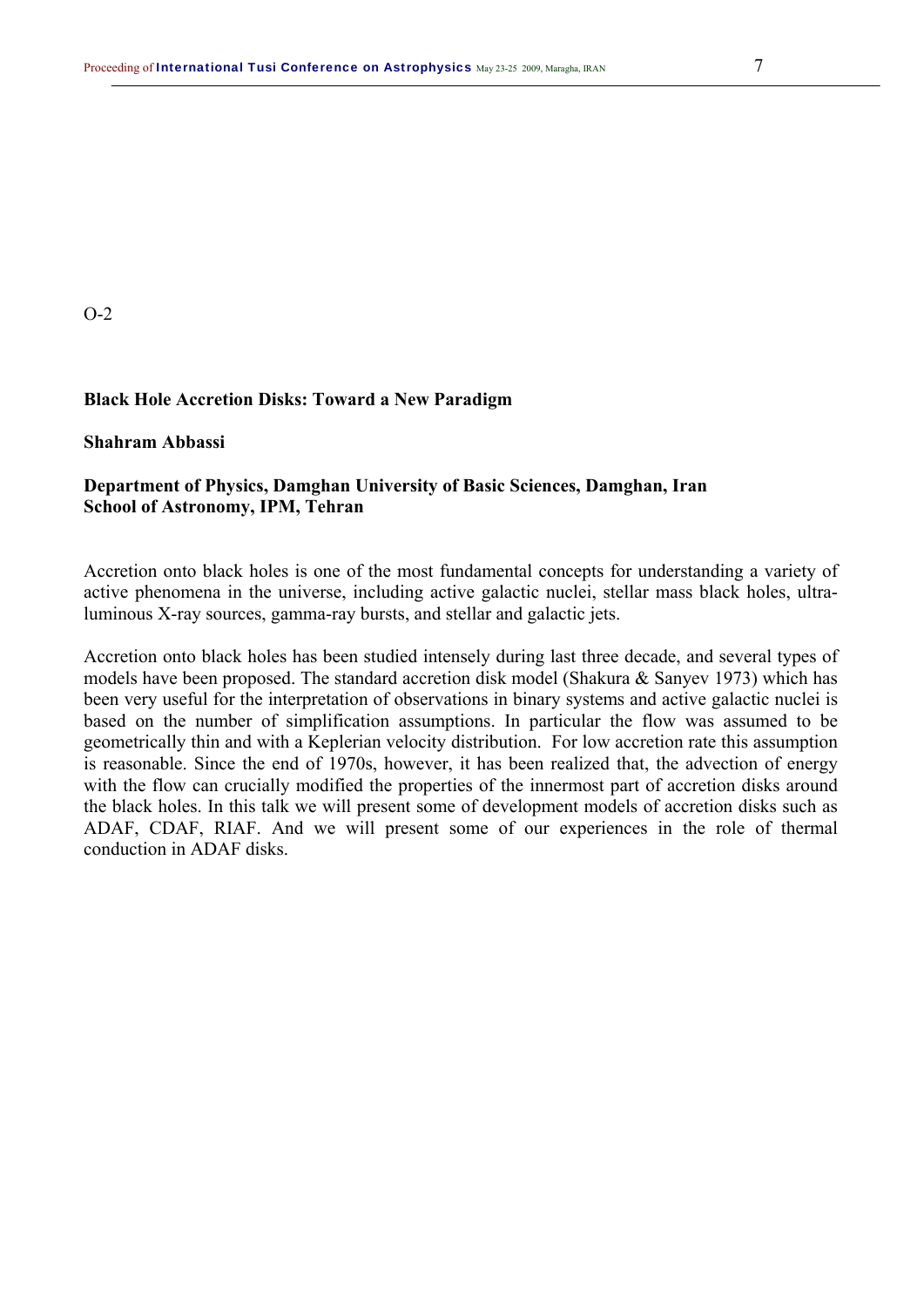About the role of external planets in formation of cometary's system

A.S. Guliyev<sup>1</sup>, S.A. Aliyev<sup>2</sup>

*1 Shamakhy Astrophysical Observatory named after N.Tusi, Azerbaijan National Academy of Sciences* 

*2 Institute of Mathematics and Mechanics, Azerbaijan National Academy of Sciences* 

(E-mail: ayyub54@yahoo.com)

Statistical aspects of a question on dynamic relation of long-periodic comets with planets - giants (Saturn, Uranus and Neptune), dwarf planets (Pluto, Makemake, Haumea and Eris) are investigated. Data on 938 comets with period P 200 years, which observed upon to 2009, are used in statistics. Comets of group Kreutz, Marsden, Kracht and Meyer are not considered. Object of the analysis basically is interorbital minimal distances of comets from the above-mentioned planetary bodies and distribution of remote nodes. By testing cometary's data relative to 67 planes there are established effects testifying the kinematical relation of a part of comets with planets. Analogical task is solved concerning four hypothetical planets. It is necessary remind that existence of such hypothetical planets on periphery of solar system earlier has been predicted by one of authors by research of the some comet's parameters. It is established, that the reason of existence of comets with a hyperbolic orbit might be unknown planets and dwarfish ones. Hypotheses about Existence of Oort's comet cloud and an interstellar origin of comets contradict data of observation.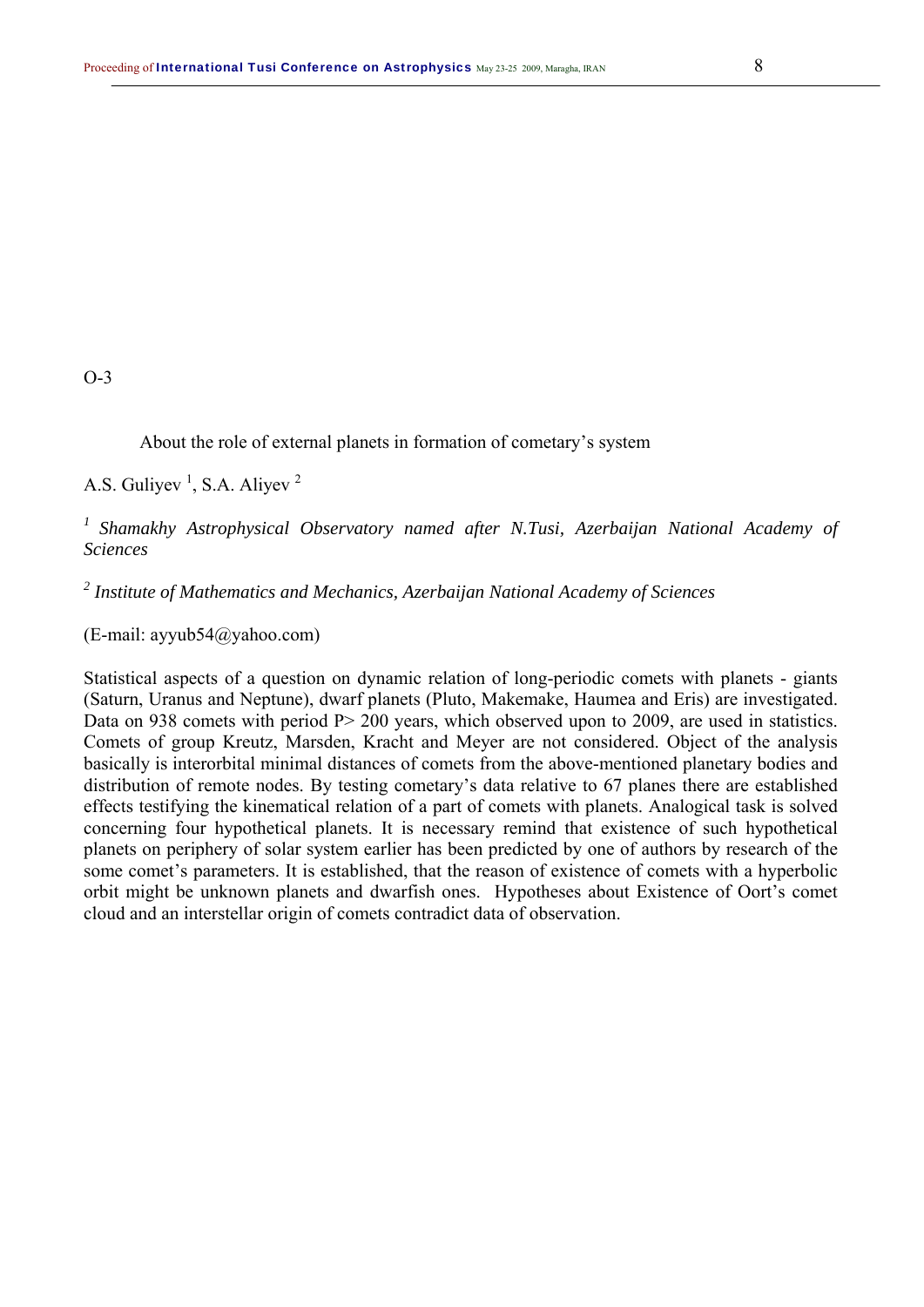#### **Our Sun: a new look upon an old star.**

#### **J.P. Rozelot**

Member of the Accademia Geonia of Sciences (Italia) Astonomer at the **Nice-University –OCA/Fizeau Department**  Av. Copernic, 06130 GRASSE (France)

The Sun supports life on Earth and the Earth's magnetosphere sustains that life. But we must not only understand how life can arise and how it can be sustained, but also the sources that support life: the stars. From that point of view, our closest star, the Sun, is at the heart of our societal and scientific lives. As of today, we must perceive and accept pursuing the study of our nearest star. One should not forget that Science is not only needed for mere applications but also for basic understanding of how physics is at work in our Universe. When Newton devised his theory of gravity, he had strictly no idea that it could be used for playing "space snooker".

Although the Sun is very close, this proximity does not yet provide a better understanding of that star over other stars, nor of the physics at work inside the Sun.

In this conference, we will give a very new look on the structure of the solar core (physics taking place at a few tens of million Kelvin for which helioseismology cannot provide reliable inferences), on the rotation of the surface related with deeper layers, for which it is believed that the interaction with the primal magnetic field at the base and at the top of convection zone (the so called Tachocline and Leptocline) might explain the solar cycle and it is the luminosity variations responsible for modifying the terrestrial climate. Thus, the influences that can lead to varying solar signals and how they affect long-term global climate change will be presented. We will conclude by a brief summary of strategies and requirements for future research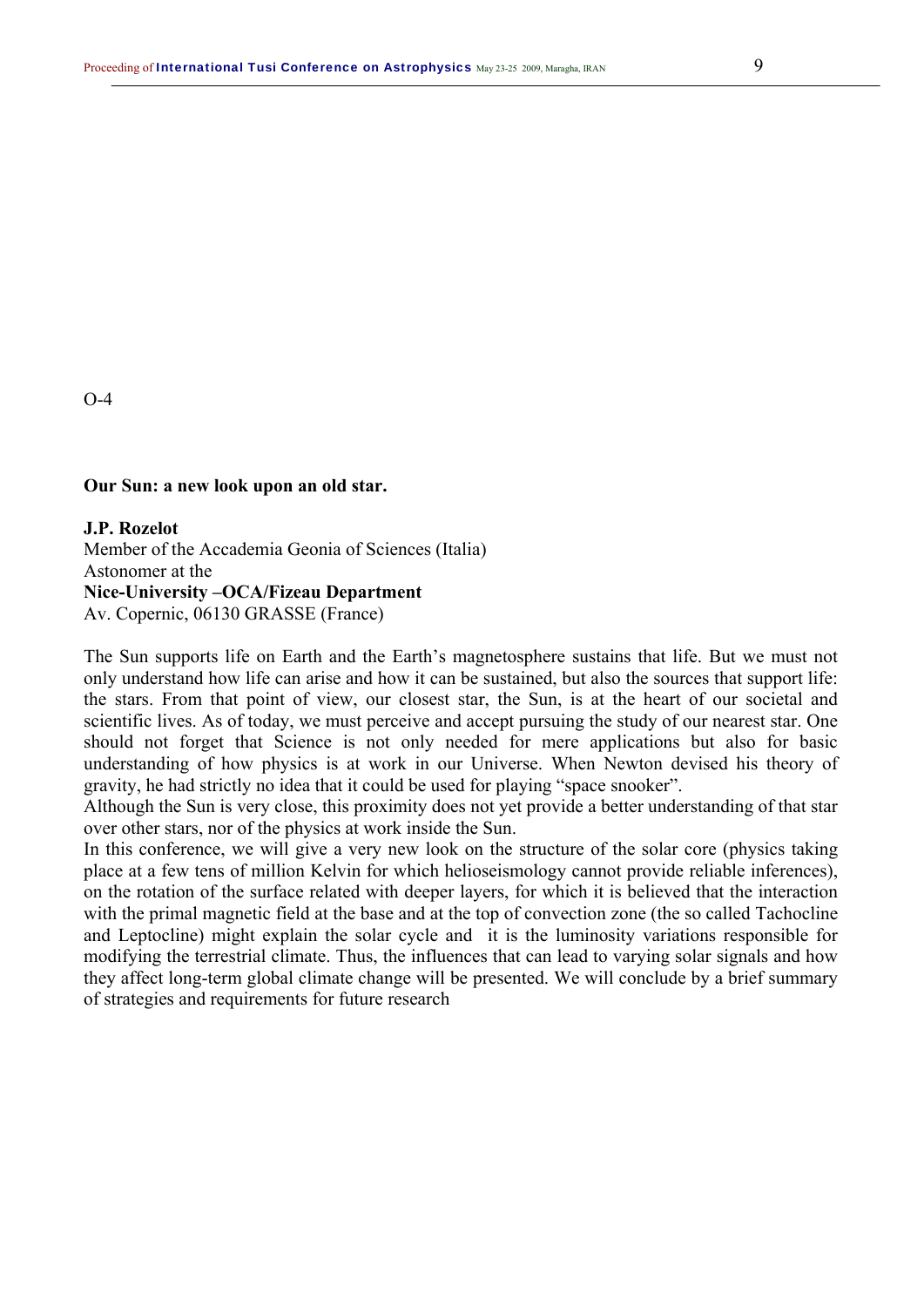**حل منحني نوري سيستم دوتايي گرفتي Oph 508V**  <sup>3</sup> ، فاطمه صالحي <sup>2</sup> ، زينبالسادات طباطبائي لطفي <sup>1</sup> بهرام خالصه 1ـ دانشگاه آزاد اسلامي واحد گناباد 2ـ دانشجوي كارشناسي ارشد، دانشكدة علوم، دانشگاه فردوسي مشهد 3ـ گروه فيزيك، دانشگاه غيرانتفاعي خيام

et *( BD* + B° 3496 ) يك دوتايي گرفتي WUMa است كه داراي دورة تناوب كوتاه و متغيير Lapasset.E et <sup>[5]</sup> ) يك دوتايي گرفتي ، میباشند رده طیفی مؤلفههای این سیستم G0V و Wenxian Lu (1986)<sup>[7]</sup> G2V، میباشند که در ضمن هر دو مؤلفه (1985) ، می اين سيستم حد روچ خود را پر كردهاند V508 Oph . P.Rovithis et al.(1986) [8] در سال 1935 توسط .Etoffmeister,C .<br><sup>[2]</sup>به عنوان يك ستارة متغيير كشف شد و طبيعت گرفتي آن در سال 1936 توسط  $\,$   $\,$  Jacchia,L.  $\,$  آشكار گر $\,$ ديد.

k Lapasset,E. et al. (1990) براساس بررسي نورسنجي، تغييرات دورة تناوب سيستم را ناشي از وجوديك لك داغ برروي سطح هر يك از مؤلفههاي سيستم ميداند كه سرچشمهٔ آنها را ناحيهاي با تابش انتخابي در طول موجهاي آبي در نظر ميگيرد. نتيجهٔ كار حاصل تأييدي بروجود لكهاي مذكور ميباشد.

\nLapasset,E & Gomez.M(1990)<sup>[6]</sup> (1) 1979  
\n
$$
\sigma
$$
 1979  
\n $\sigma$  1979  
\n $\sigma$  1979  
\n $\sigma$  1979  
\n $\sigma$  1979  
\n $\sigma$  1979  
\n $\sigma$  1979  
\n $\sigma$  1979  
\n $\sigma$  101M,  $M_2 = 0.52M$ ,  $R_1 = 1.06R$   
\n $\sigma$  101M,  $M_2 = 0.52M$ ,  $R_1 = 1.06R$   
\n $\sigma$  101M,  $M_2 = 0.52M$ ,  $LogL_2 = 0.286L$   
\nLapasset,E. & Gomez,M.(1990)<sup>[6]</sup>  
\n $\sigma$  1473  
\n $\sigma$  1584  
\n $\sigma$  1695  
\n $\sigma$  1793  
\n $\sigma$  1899  
\n $\sigma$  191  
\n $\sigma$  191  
\n $\sigma$  193  
\n $\sigma$  194  
\n $\sigma$  195  
\n $\sigma$  1999  
\n $\sigma$  191  
\n $\sigma$  193  
\n $\sigma$  194  
\n $\sigma$  195  
\n $\sigma$  196  
\n $\sigma$  1979  
\n $\sigma$  1982  
\n $\sigma$  1999  
\n $\sigma$  1999  
\n $\sigma$  1999  
\n $\sigma$  1979

#### **مراجع :**

2004.

[1]Albayrak Berahitdin. Publication of the Astronomical Society of Australia, 2005, **22**, 311-314 [2]Hoffmiester,C. 1935 AN 225,405 [3]Jaccia,L. 1936 AN 261,212 [4] Khalesseh,B Astrophysics and space Science **260**: 299-307,1999. [5]Lapasset,E and Funes,J.G. Astrophysics and Space Science **113** (1985)83-87. [6] Lapasset,E and Gomez,M. Astron. Astrophys. 231, 365-374 (1990) [7]Lu, Wenxian. Publication of the Atronomical Society of the Pacific **98**; 577-580 June 1986. [8]Rovithis,P and Rovithis,H – Livaniou. Astrophysics and Space Science **151** (1986)115-123 [9]Wilson,R.E and Van Hamme,W. Computing Binary Star Observables, Revision of February,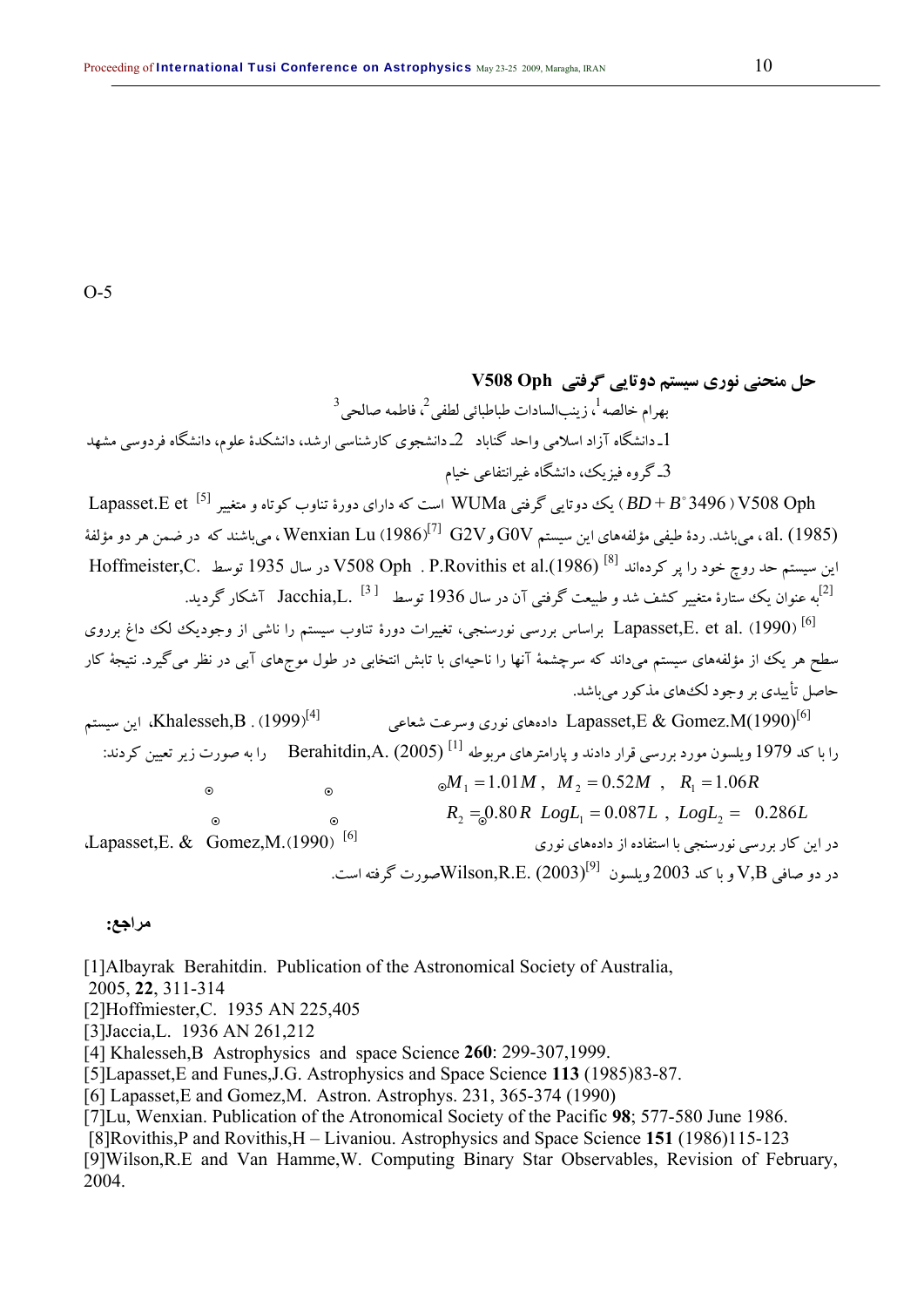**بررسي و حل منحني نوري ستاره ي دوتايي گرفتي** Pegasi U 1خالصه، بهرام 2شوروزي، سميه 3خواجوي، مهدي 1ـ دانشگاه آزاد اسلامي ـ واحد گنابا د\* 2ـ دانشجوي كارشناسي ارشد دانشگاه فردوسي مشهد 3ـ بخش فيزيك دانشگاه فردوسي مشهد ستاره ي دوتايي Pegasi U) 4915+15 BD (اولين بار توسط Chandler]1 [در سال 1895 به عنوان يك ستاره ي متغير (1991 .G ,Hill & .B ,Khalesseh](6 [كشف شد. براساس كار Chandler]1 [Pegasi U يك دوتايي گرفتي نوع W UMa و متعلق به زيرگروه  $W$  مي $\rm UMa$ Di-Sheng Zhai و همكارانش[2] در سال 1984 نشان دادند كه دوره تناوب اين سيستم با زمان كاهش مي يابد و اين كاهش را به حضور يك جسم سوم كه ستارهاى از رشتهى اصل<sub>ى</sub> و داراى جرم ل $M_\Box$ مىباشد، و نيز به سبب انتقال جرم در سيستم فرض كردند. در سال 1988 Di-Sheng Zhai و همكارانش[3] علت تغييرات منحني نوري اين سيستم را حضور لك در سيستم عنوان كرده و يك لك سرد روي مؤلفهي دوم درنظر گرفتند. Djurasevic .G و همكارانش[4] در سال 1998 سيستم را با حضور دو لك سرد روي مؤلفهي دوم حل نمودندكه حاصل كار ما ضمن تأييد حضور دو لك فوق الذكر، با توجه به برازش منحنيهاي نوري، مؤيد نتايج دقيقتري ميباشد. Djurasevic .G و سايرين[5] در سال 2001 نيز به بررسي دادههاي نوري بين سالهاي 1950 تا 1989 پرداختند و بر اساس منحنيهاي نوري حاصل نشان دادند كه در بيشينهها و كمينههاي منحني نوري Pegasi U عدم تقارن وجود دارد كه اين ميتواند ناشي از وجود لكهها باشد، نتيجهاي كه حاصل كار ما هم آنرا تأييد مينمايد. البته متذكر ميشويم كه .F .J ,Grainger & .J .S ,Lafta]7 [اين پديده را علاوه بروجود لك احتمالاً ناشي از حضور ابرهاي گازي دانستهاند.

[1]. Chandler, S. C. 1895, AJ, 15, 181.

[2]. Di-Sheng Zhai, Kam-Ching Leung & Rongxian Zhang, 1984, Astron, Astrophys, Supple. Ser. 57,487-494.

- [3]. Di-Sheng Zhai, Wen-Xian Lu, Xiao-Yu Zhang, 1988, Astrophysics and Space Sience 146, 1-12.
- [4]. Djurasevic, G., Rovithis-Livaniou,H., & Rovithis, P., 1998.
- [5]. Djurasevic, G., Rovithis-Livaniou,H., Rovithis, P., Erkapic, S., & Milovanovic, N., 2001, A&A 367,840-847.
- [6]. Khalesseh, B., Hill, G., 1991, A&A 224,75.
- [7]. Lafta, S. J., & Grainger, J. F., 1986, Astrophysics and Space Sience 121, 61-81.

#### **مراجع:**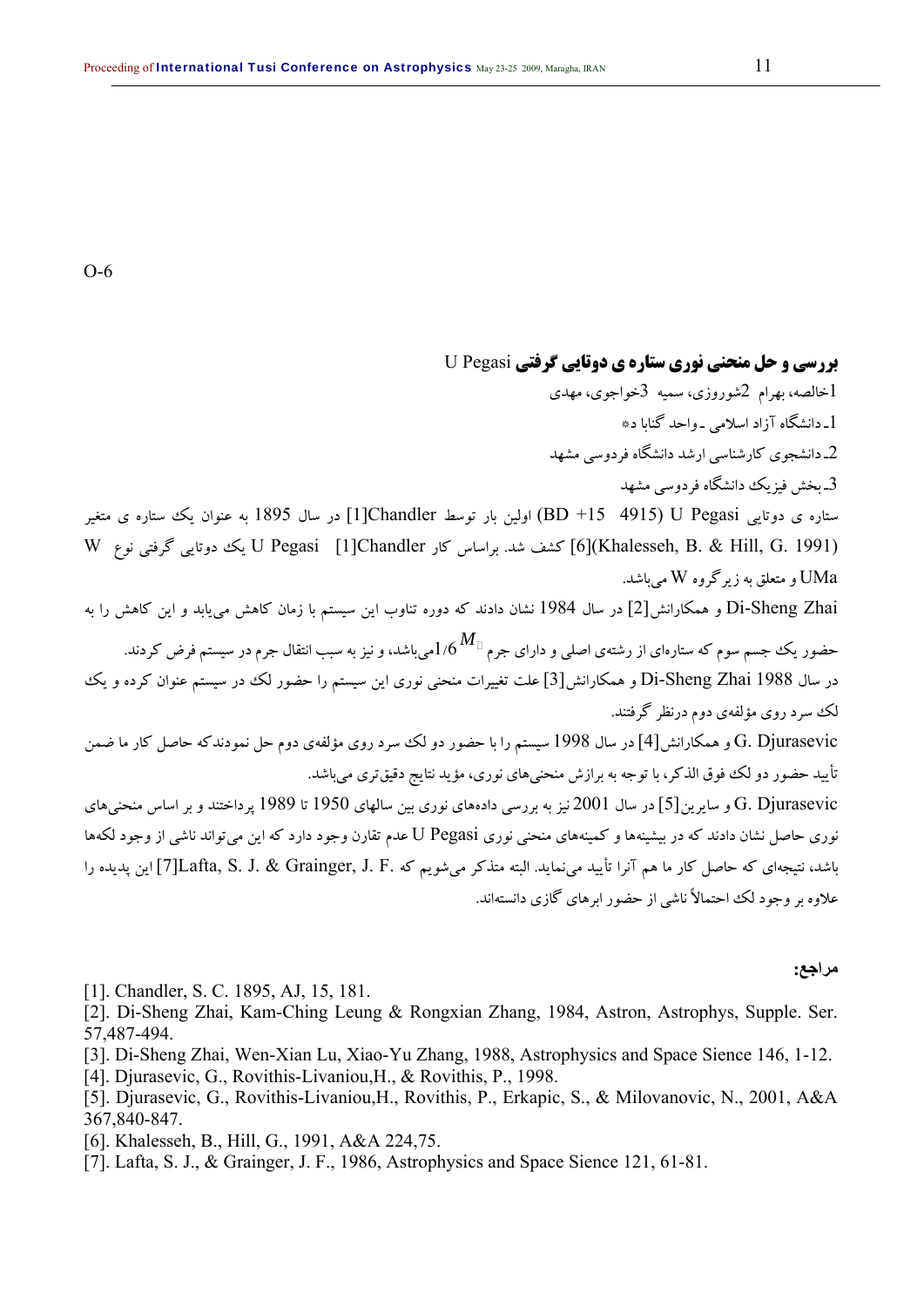M. H. Kermani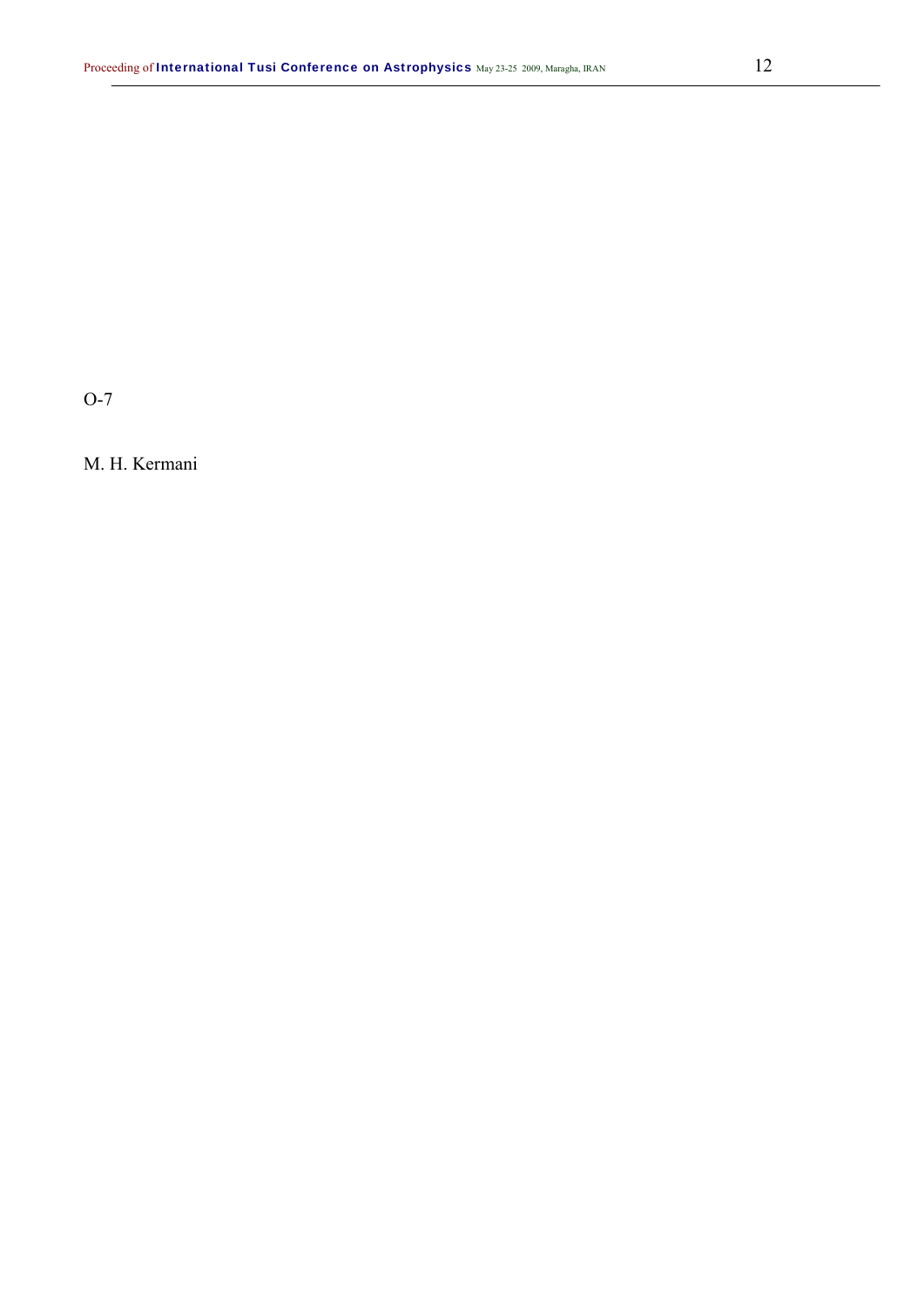#### **Temperature Dependence of the Polarized Nucleonic matter Equation of State**

# $M$ . Bigdeli<sup>1</sup> and G.H. Bordbar<sup>2</sup>

# **1 Department of Physics, Zanjan University, Zanjan, Iran 2 Department of Physics, Shiraz University, Shiraz 71454, Iran**

A hot neutron star is born within a short time after a supernova explosion. In this stage (protoneutron star), the interior temperature of a neutron star is of the order 20–50 MeV. The structure properties of this object, especially its maximum mass, is of a great interest for astrophysicists [1]. Theoretically, in calculating the maximum mass of neutron star which should be in agreement with the precise observations, the equation of state of nucleonic matter plays a crucial role. The equation of state of the nucleonic matter determines uniquely the mass-radius relation of the neutron star sequences. These show that the study of the properties of nucleonic matter at finite temperature is very important in the investigation of the proto-neutron star structure.

The lowest order constrained variational method is a powerful tool for determination of the properties of the nucleonic matter at zero and finite temperatures [2-6]. In this paper, we compute some bulk properties of the nucleonic matter at finite temperature using this many-body technique. The equation of state of the hot nucleonic matter is also calculated, and the effect of polarization on the properties of this matter is investigated.

#### **Reference**

[1] S. Shapiro and S. Teukolsky, Black Holes,White Dwarfs and Neutron

Stars (Wiley-New York,1983).

[2] G. H. Bordbar and M. Bigdeli, *Phys. Rev* . **C 75** (2007) 045804.

[3] G. H. Bordbar and M. Bigdeli, *Phys. Rev* . **C 76** (2007) 035803.

[4] G. H. Bordbar and M. Bigdeli, *Phys. Rev* . **C 77** (2008) 015805.

[5] G. H. Bordbar and M. Bigdeli, *Phys. Rev* . **C 78** (2008) 054315.

[6] G. H. Bordbar and M. Modarres, *Phys. Rev.* **C 57** (1998) 714.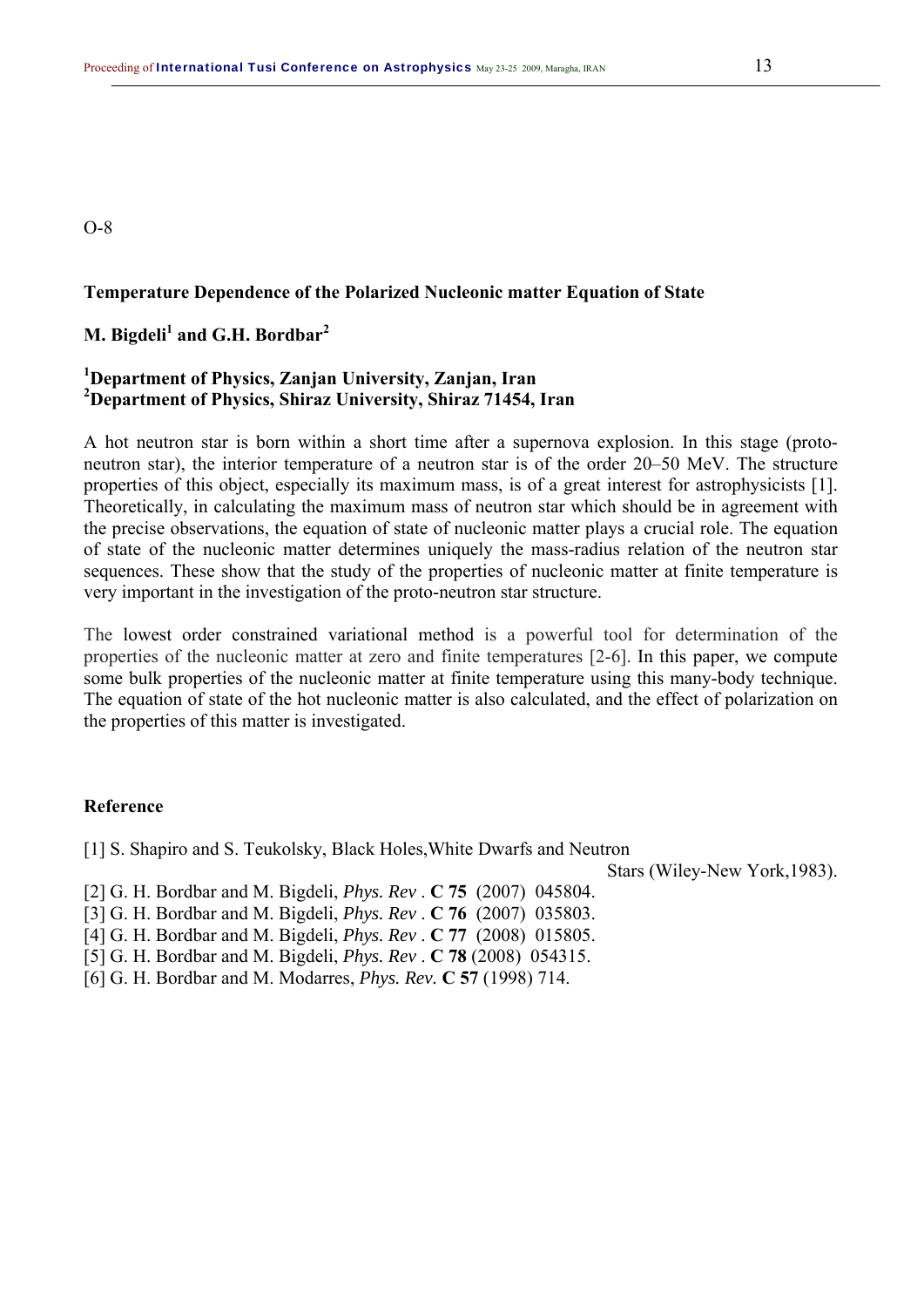#### **Structure of Quark Stars at Finite Temperature**

Gholam Hossein Bordbar, Ali Zamani

#### Department of Physics, Shiraz University, Shiraz 71454, Iran

The astrophysical observation shows that there are some stars which are more dense than the neutron stars. These stars are composed of a matter with density more than the nuclear matter density. These dense stars are quark stars which are more stable than the neutron stars.

In this research, we have considered the quark stars as a pure quark matter and for calculating the equation of state, we have used the MIT bag model. In this model the energy per volume of the quark matter is assumed to be the kinetic energy of its constituents (free quarks) plus a constant B (bag constant). There are different forms for B (constant and density dependent forms), where in our calculations we have used the constant value 90  $\frac{MeV}{\epsilon_{\text{max}}}$ . The bag constant is the energy difference

between the perturbed space and real space, and it dynamically acts as the pressure which keeps the quark gas with constant density and potential. In fact, it is entered in the calculations as the potential energy between the quarks. For calculating the kinetic energy of the quark matter, we obtain the quark densities in terms of the baryonic density by considering the two conditions of the beta equilibrium and the charge neutrality (we assume that the electron density of pure quark matter to be zero). Now, we compute the pressure of this system as a function of the density and therefore the equation of state of quark star is obtained. Using this equation of state, we calculate the structure properties of the quark star by numerically integrating the TOV equation. In order to see how the equation of state and the structure of quark star change with temperature, we make this procedure for four different temperatures. Our calculations show that the maximum mass of the quark star decreases by increasing the temperature. Our results are in good agreement with the results of others and the experimental data.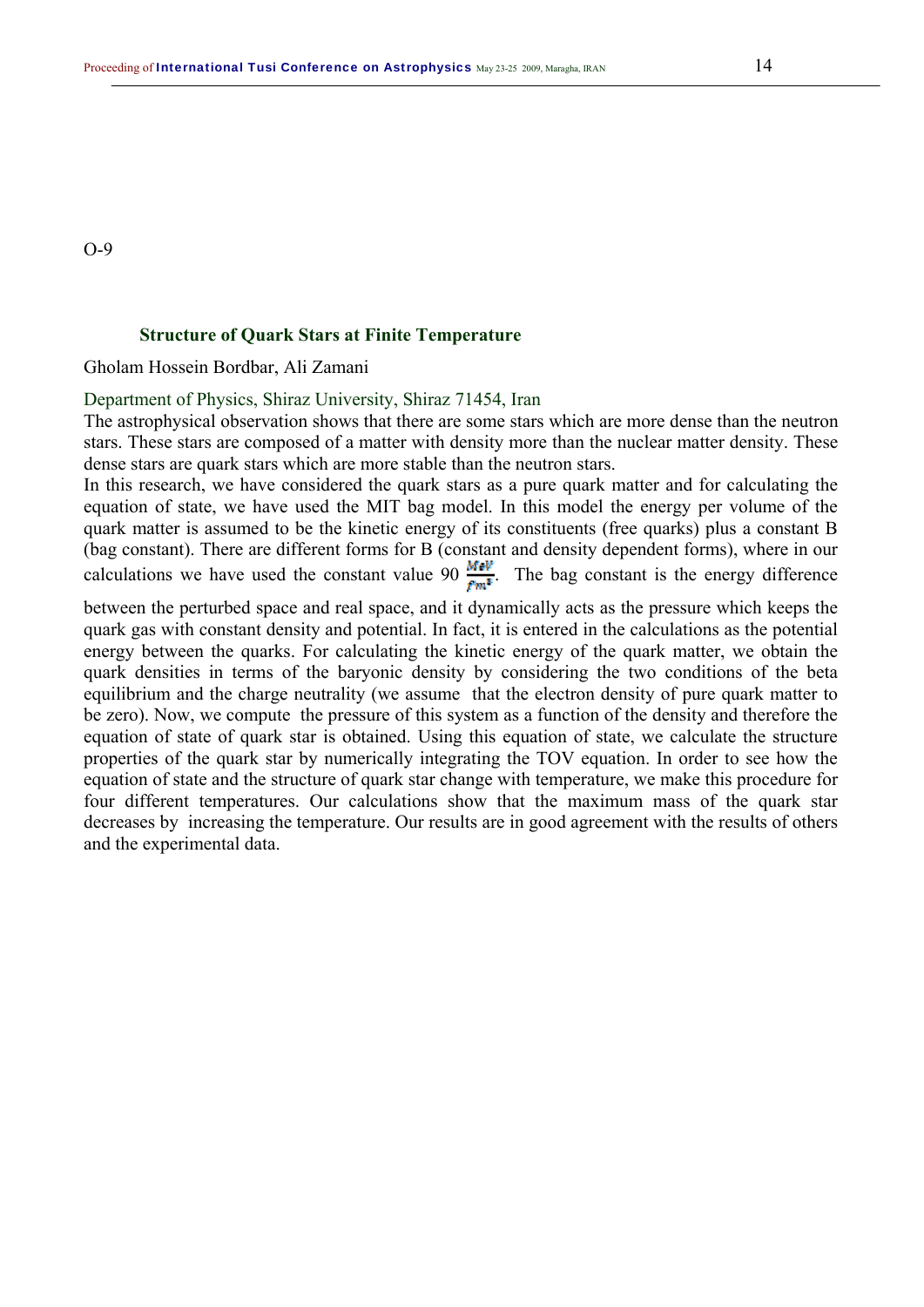# **بررسی تاثیر خودگرانش بر قرصهای برافزایشی با الگوی وشکسانی بتا(B) در حضور میدان مغناطیسی چنبره ای**

-1 قنبري جمشيد . -2 رضاپور صديقه

-1 دانشگاه فردوسي مشهد – دانشكده علوم پايه – گروه فيزيك

-2 دانشجوي كارشناسي ارشد دانشگاه فردوسي مشهد

در اين مقاله اثر خودگرانش قرص برافزايشي را ، بر ديناميك سيستمي شامل جرم مركزي و قرص اطراف آن بررسي مي كنيم .

با اعمال الگوي وشكساني بتا (ß (در معادلات ، سعي نموده ايم به روش خود مشابه معادلات مغناطو هيدروديناميك ، را حل كرده و نحوه ي تغيير سرعت شعاعي را بر حسب پارامترهاي سيستم بررسي نماييم .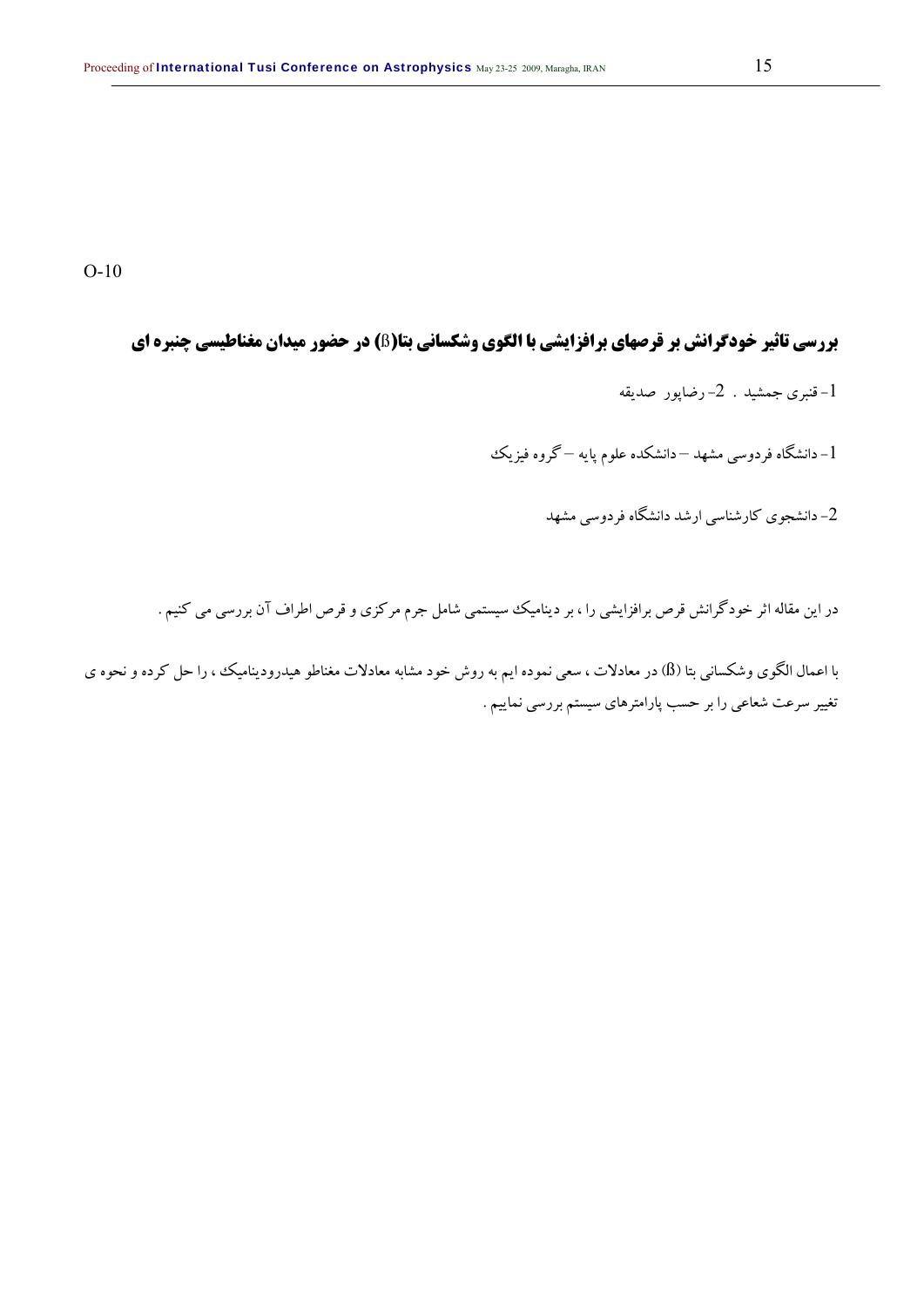# **Considering of the Solar Magnetic Energy with the Solar Tubes Dynamo Elham. Bazyar, Ali. Ajabshirizadeh**

Bazyar\_84@yahoo.com, A-adjab@tabrizu.ac.ir

## **Tabriz University**

#### **Abstract**

Studies of the solar magnetic field is one of the important method of explaining phenomena as granules, flares and sunspots found in the Sun and their formation type was explained by the solar dynamo. There is a nonlinear interaction between the magnetic field and the solar plasma that connect to the fluid dynamo in a special location. The Babcock-Leighton model explains that the surface eruptions of the toroidal magnetic field are the source of the poloidal field, whereas, generation of the toroidal field takes place in a thin, deep seated layer, called the Tacholin Layer, at the bottom of the Solar Convection Zone (SCZ).

Consider of the solar magnetic energy variability and connecting parameters (for example, the Solar rotation and inhomogeneous mass) are key factors of understanding magnetic phenomena activity details. Because it seems that the magnetic energy can be different in several directions, in this paper, the toroidal magnetic energy is considered with the rotation factor in the thin layer and their results are compared with solar observations.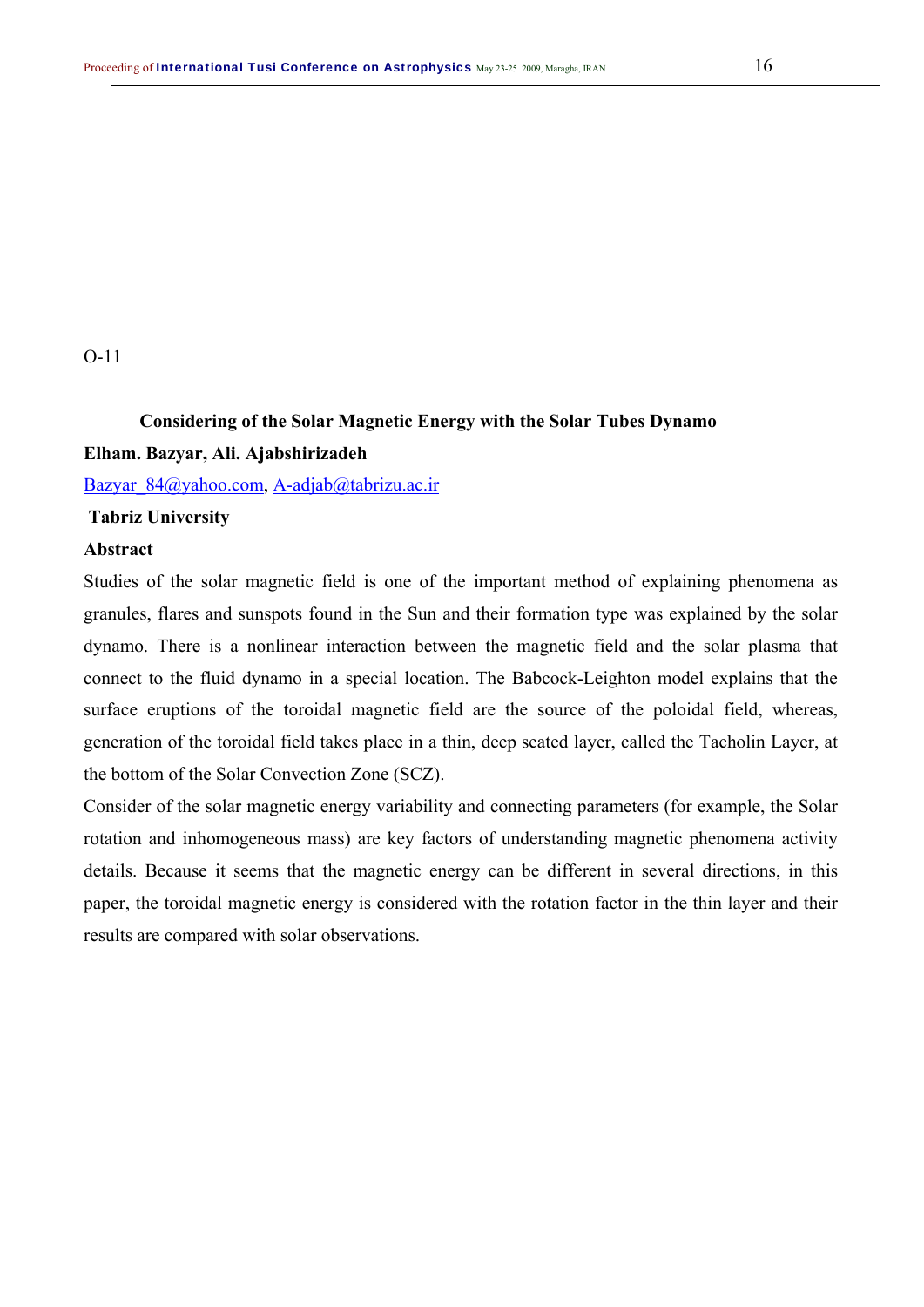#### **Sunspot number and solar radio flux Prediction by neural network method**  N. Masoumzadeh **Tabriz University**

Solar cycle predictions improve our knowledge about solar dynamo, a term that includes the level of solar magnetism. Solar activity predictions are used by space weather operators to plan when to reboost satellites in low-earth orbit, anticipate radiation exposure for current and upcoming missions and to plan for outage in radio-based communication and navigation systems.

Sunspot number  $(R_z)$  is the most commonly predicted solar activity index. The rate of solar flares and amount of energy they release are well correlated with sunspot number, as is the rate of coronal mass ejection. In general, the sunspot number and solar flux at radio wavelength 10.7 cm are the basic quantities needed for space weather research.

A large range of methods is used to predict the occurrence and amplitude of solar cycle. In this paper, we predict some solar indices  $(R_z, F_{10.7})$  in solar cycle 24 using the neural network method. A neural network is a computational model that is loosely based the neuron cell structure of the biological neurons system. Given a training set of data, the neural network can learn the data with a learning algorithm.

By using feed forward one hidden layer neural network, we study and predict sunspots number and solar radio flux of solar cycle 24.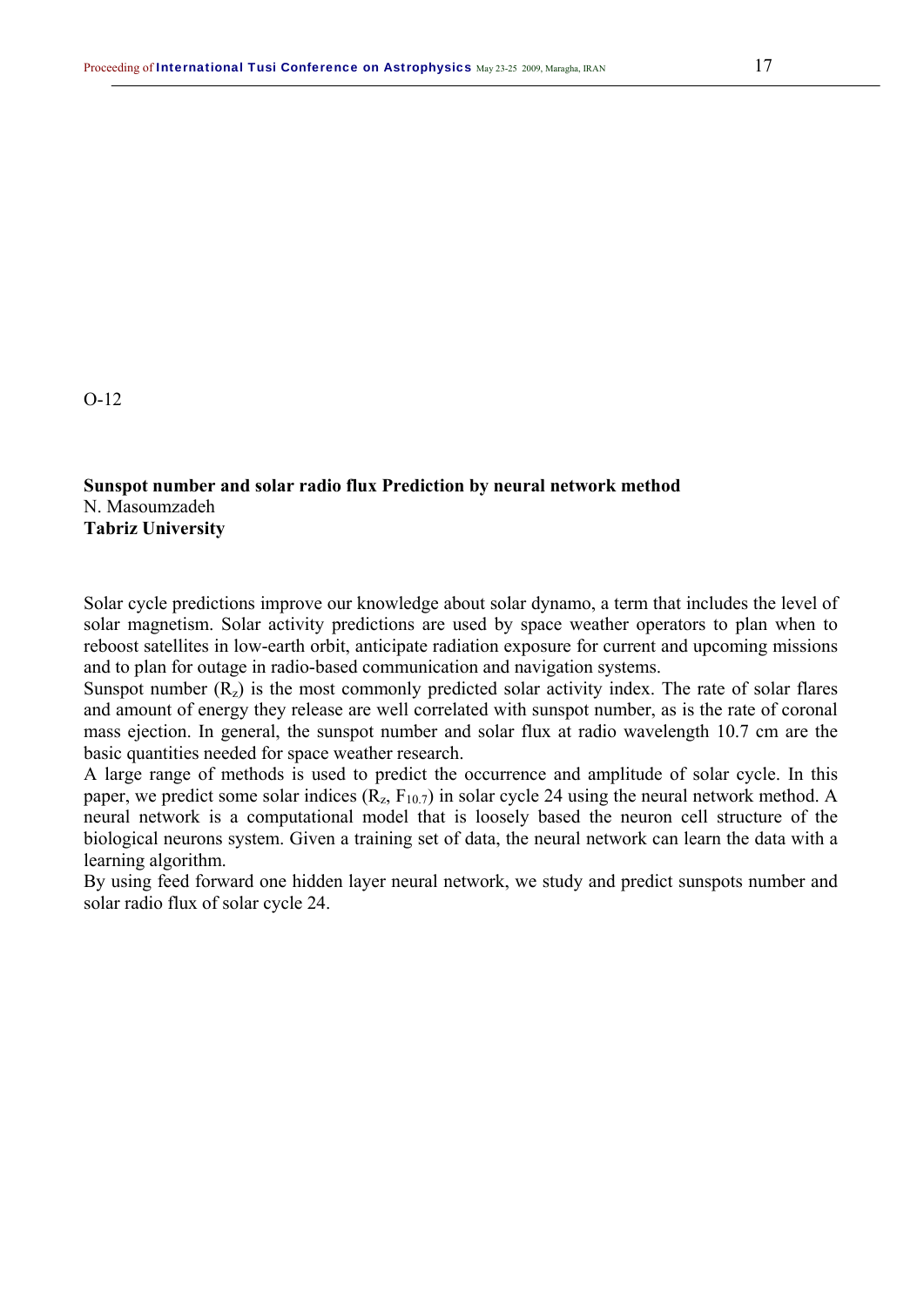Investigation of the effect of torsional Alfven waves on the coronal line profiles

S.H. Mammadov, N.S. Dzhalilov

*Shamakhy Astrophysical Observatory named after N. Tusi, Azerbaijan National Academy of Sciences* 

 $(E\text{-mails: sal mammadov@gmail.com, namingd@mail.ru})$ 

Spectral line profiles of 5303 FeXIV of coronal loops were calculated taking into account of motions in the torsional Alfven waves and thermal motions of radiating ions FeXIV.

We consider the case of optically thin loops with the Doppler profile radiation of unit volume. Calculations carried out for different values of temperature and maximal amplitude of velocity on the surface of the loops associated with propagating torsional wave. The result of these calculations is that calculated profiles in contrary to the transversal Alfven waves have no central depression and therefore better can describe observed line profiles.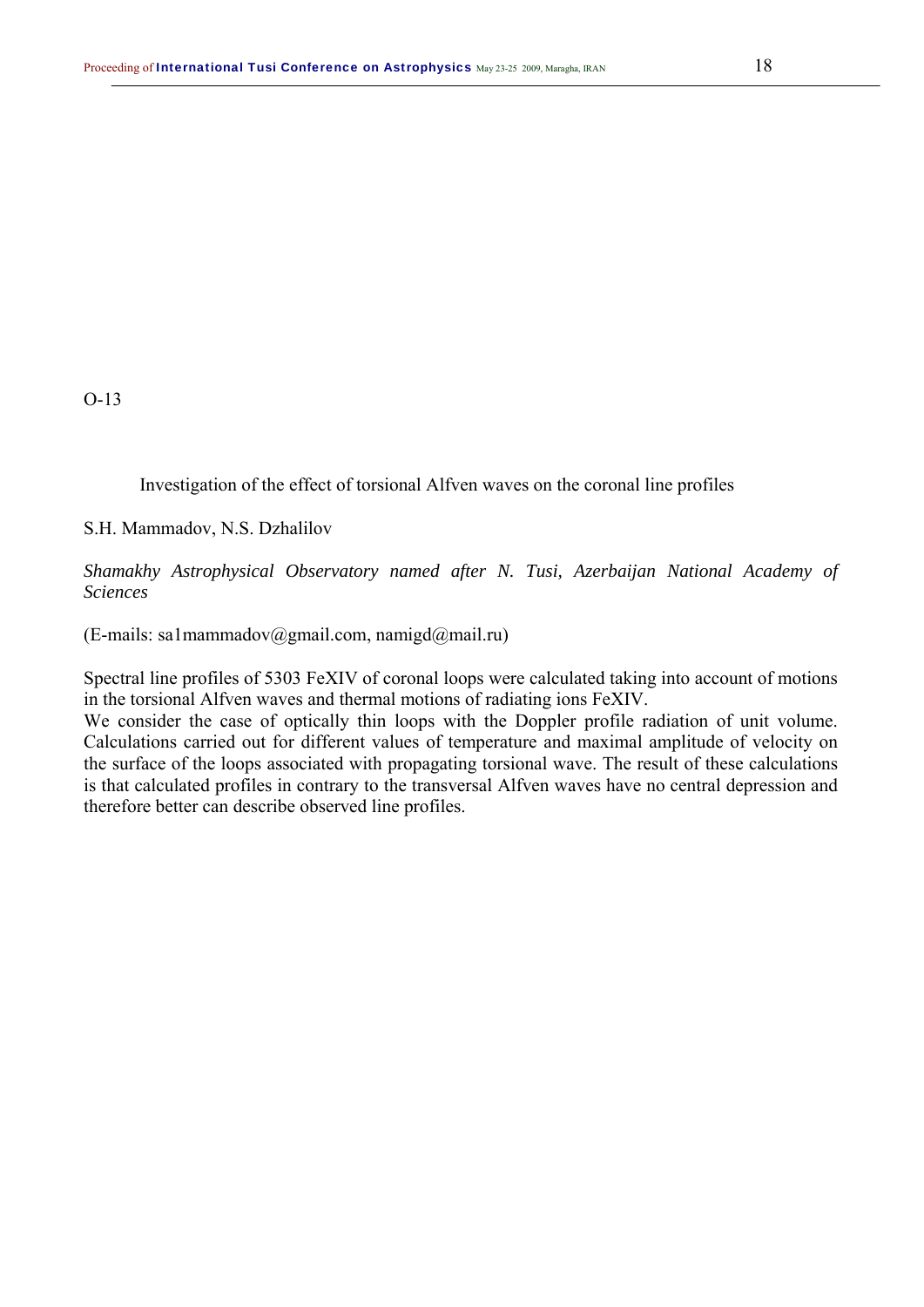# **اثرميدان مغناطيسي برروي ساختار ديناميكي** ADAF **ها در حضور خودگرانش و هدايت گرمايي با استفاده از رهيافت خودمشابه**

**<sup>3</sup>،شهرام عباسی <sup>2</sup> ، سمانه نجار <sup>1</sup> جمشيد قنبری** گروه فيزيك ، دانشكده علوم ، دانشگاه فردوسي مشهد <sup>1</sup> گروه فيزيك ، دانشگاه آزاد اسلامي مشهد  $^2$ گروه فيزيك،دانشكده علوم پايه دامغان  $^3$ 

#### **چكيده**

ميدان مغناطيسي تاثيرعمده اي برقرص دارد. ميدان ها علاوه براينكه تكانه زاويه اي قرص را تغيير مي دهند و باعث برافزايش مي شوند، درضمن مي توانند باعث توليد جت ها و فوران هاي ماده از قرص نيزشوند وبه اين صورت كسر عمده اي از انرژي برافزايشي را از سيستم خارج ميكنند دريك قرص مغناطيده ، لختي گاز مي تواند خطوط ميدان مغناطيسي را خم كند ودرنتيجه يك مولفه ميدان مغناطيسي چنبره اي درقرص ايجاد مي شود كه ممكن است باعث ايجاد شارش هاي برون سوي ماده تا فاصلههاي زياد به صورت جت ها شود. قرص هاي برافزايشي اصولا دراطراف ستارگان مغناطيده يافت مي شوند. در اين تحقيق برانيم تا تاثيرميدان مغناطيسي با مولفه چنبره اي را بر ساختار ديناميكي **ADAF**ها بررسي كنيم . سازوكار غالب دراين طرح علاوه بر ميدان اعمالي، خودگرانش و هدايت گرمايي است . دراين مقاله پس ازحل معادلات **MHD** با استفاده از رهيافت خودمشابه ، اثرميدان را برروي **ADAF** ها بررسي مي كنيم و نشان مي دهيم كه سرعت هاي شعاعي چگونه تغييرمي كنند.

**كلمات كليدي** : ميدان مغناطيسي چنبره اي، خودگرانش، قرص برافزايشي، هدايت گرمايي، رهيافت خودمشابه، **ADAF** ، معادلات .**MHD**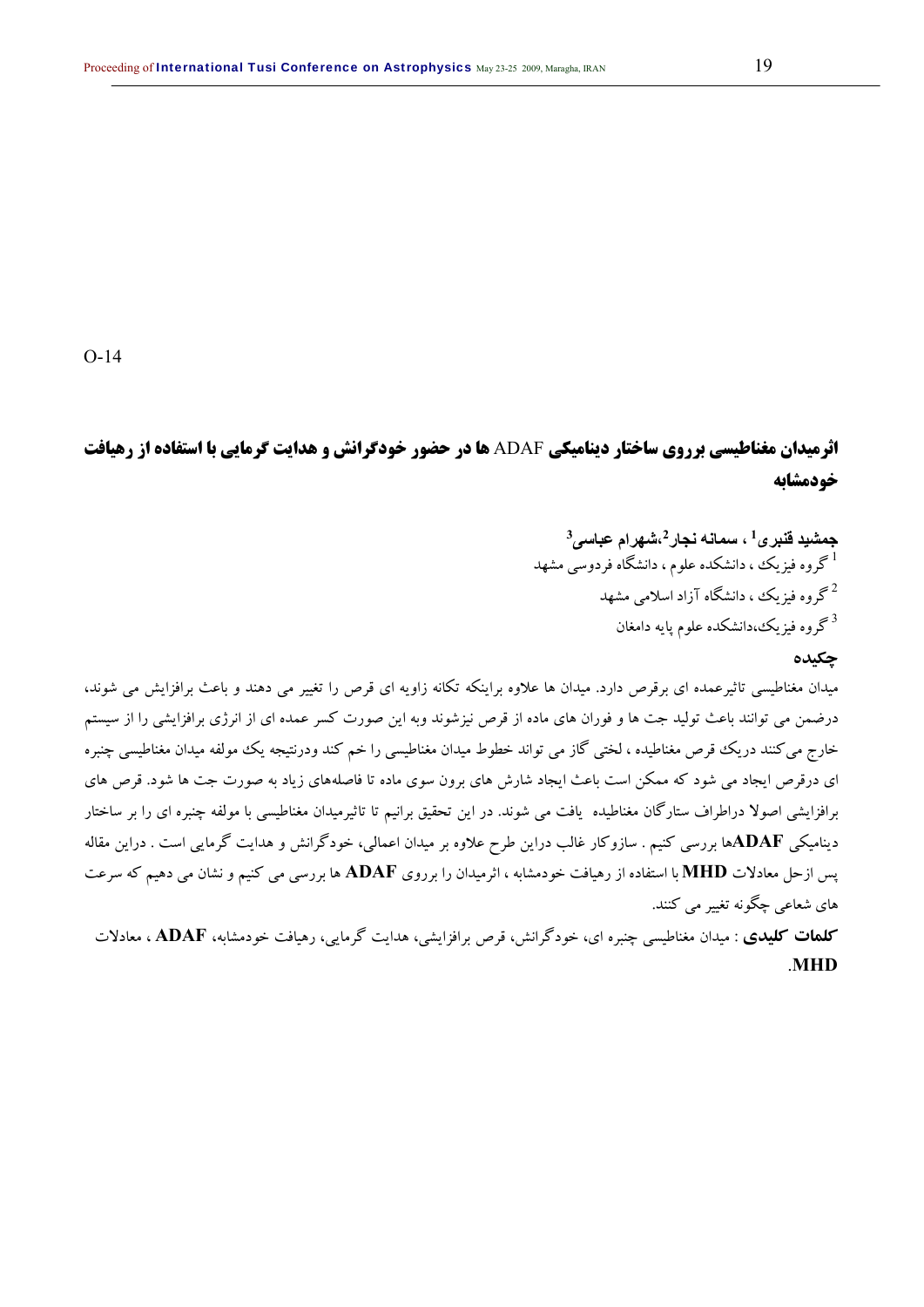On the Fraunhofer line profiles asymmetry and their classification in the spectrum of the Sun

D.M. Kuli-Zade<sup>1, 2</sup>, T.H. Alieva<sup>1</sup>, Z.F. Shabanova<sup>1</sup>

*1 Baku State University, Azerbaijan* 

*2 Shamakhy Astrophysical Observatory named after N.Tusi, Azerbaijan National Academy of Sciences* 

(E-mail: ckulizade@mail.ru)

Line profiles about 100 Fraunhofers lines of weak and moderate intensity in the spectrum of the solar disc centre and total flux are constructed. Digital spectral materials obtained by rapidly scanning monochromators and Fourier spectrometers of high spectral resolution are used. The asymmetry parameters of the line profiles were determined using method proposed by Kuli-Zade. Classifications of the line profiles asymmetry were carried out. 6 classes have been proposed:

Class I. The profiles of lines for which negative part of the integral asymmetry  $\Lambda$ =0; i.e. the profiles of the lines are fully characterized by the violet asymmetry;

Class II. The profiles of lines for which positive part of the integral asymmetry  $\Lambda_{+}=0$ ; i.e. the profiles of the lines are fully characterized by the red asymmetry;

Class III. The profiles of lines for which residual asymmetry  $\Delta\Lambda > 0$ ; i.e. the violet asymmetry predominates;

Class IV. The profiles of lines for which negative residual asymmetry  $\Delta\Lambda$ <0; i.e. red asymmetry predominates;

Class V. The profiles of lines for which integral asymmetry  $\Lambda$ = 0; i.e. the profiles of lines are symmetrical;

Class VI. The profiles of lines for which residual asymmetry  $\Delta\Lambda = 0$ ; i.e both asymmetries have the same power.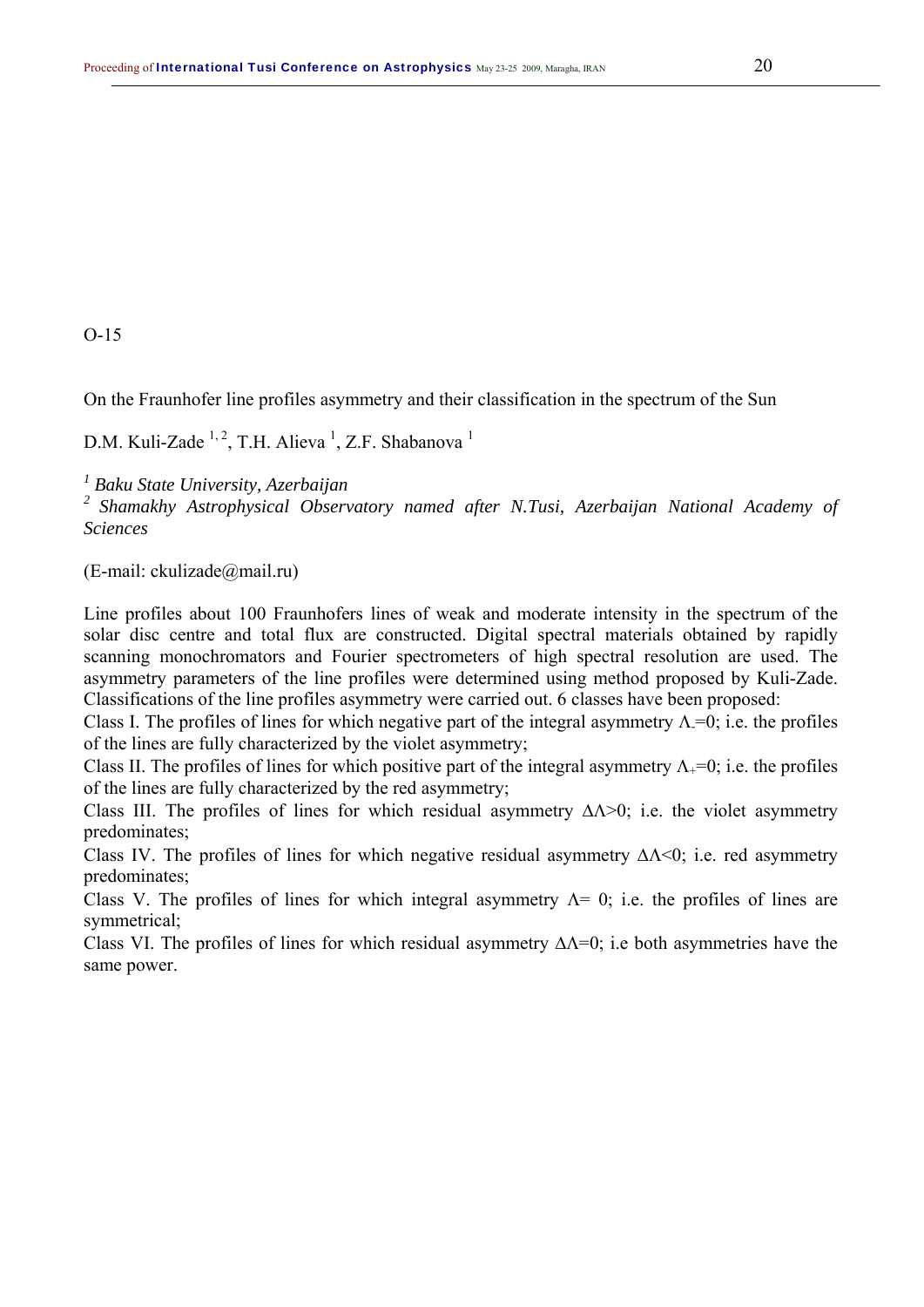## Low-energy effective theory for a different Randall-Sundrum system Mahir Sh. Pirguliyev *Shamakhy Astrophysical Observatory named after N.Tusi, Azerbaijan National Academy of Sciences*  (E-mail: pirguliyev\_mahir@yahoo.com)

We derived the low-energy effective theory for a generalized Randall-Sundrum scenario, with three 4D branes embedded in a 5D AdS bulk. Two of the branes are located at the fixed points of the orbifold, but the third brane can be located anywhere in between. By construction, the metrics on the three branes are all connected by an appropriate conformal transformation. It is therefore enough to derive the 4D effective Einstein equations on the third brane, as the effective theory on the other branes can then be obtained performing a conformal transformation.

We followed the covariant approach adopted in [1] to derive the low-energy effective theory for a two brane Randall-Sundrum system. We considered an expansion of the extrinsic curvature and of the projected Weyl tensor, where the expansion parameter is the ratio of the energy density on the brane to the vacuum energy density as in [1-3]. In each separate region of the AdS bulk, the evolution equations for the extrinsic curvature tensor and for the projected Weyl tensor are, at each order, the same as in the two brane scenario and solutions to the first-order equations can be found separately in each AdS slice. The presence of the third brane obliges the evolution of the projected Weyl tensor to be discontinuous. From the requirement of consistency of the Einstein equations and from the junction conditions for the extrinsic curvature tensor at the third brane we obtain a junction condition for the projected Weyl tensor in terms of the extrinsic curvatures on both sides of the branes and the sources on both branes. Once an expression for the Weyl tensor as a function of the sources on the branes was obtained, we have finally derived the first order 4D effective Einstein equations on the third brane. The resulting theory is a generalized Brans-Dicke theory with two independent scalar fields. The appearance of two independent scalar fields is not surprising as the three brane scenario is characterized by two natural scalar degrees of freedom: the overall size of the orbifold and the position of the third brane. A non-minimal coupling of the fields is found with respect to matter on the other two branes. We have then showed that the effective theory is conformally equivalent to Einstein gravity plus two scalar fields minimally coupled with the geometry.

We can conclude that the interpretation of the radion field in the two brane scenario can be generalized to a three-brane scenario in which there exists an additional scalar degree of freedom. In the two brane case the realization at first order of the non-local Einstein gravity, with the generalized dark radiation term, as a local effective theory is described by the radion field which appears in the equations through its derivatives. In the three brane case, as in the case where a scalar bulk field is living in the bulk [4-6], two scalar fields both contribute to the realization of the (local) effective theory on the brane.

#### **References**

- 1. T. Shiromizu and K. Koyama, Phys. Rev. D, 67, 084022 (2003) [arXiv:hep-th/0210066].
- 2. S. Kanno and J. Soda, Phys. Rev. D, 66, 043526 (2002) [arXiv:hep-th/0205188].
- 3. S. Kanno and J. Soda, Phys. Rev. D, 66, 083506 (2002) [arXiv:hep-th/0207029].
- 4. G. A. Palma and A. C. Davis, Phys. Rev. D, 70, 064021 (2004) [arXiv:hep-th/0406091].
- 5. G. A. Palma and A. C. Davis, Phys. Rev. D, 70, 106003 (2004) [arXiv:hep-th/0407036].
- 6. S. Kanno and J. Soda, Gen. Rel. Grav. 36, 689 (2004) [arXiv:hep-th/0303203].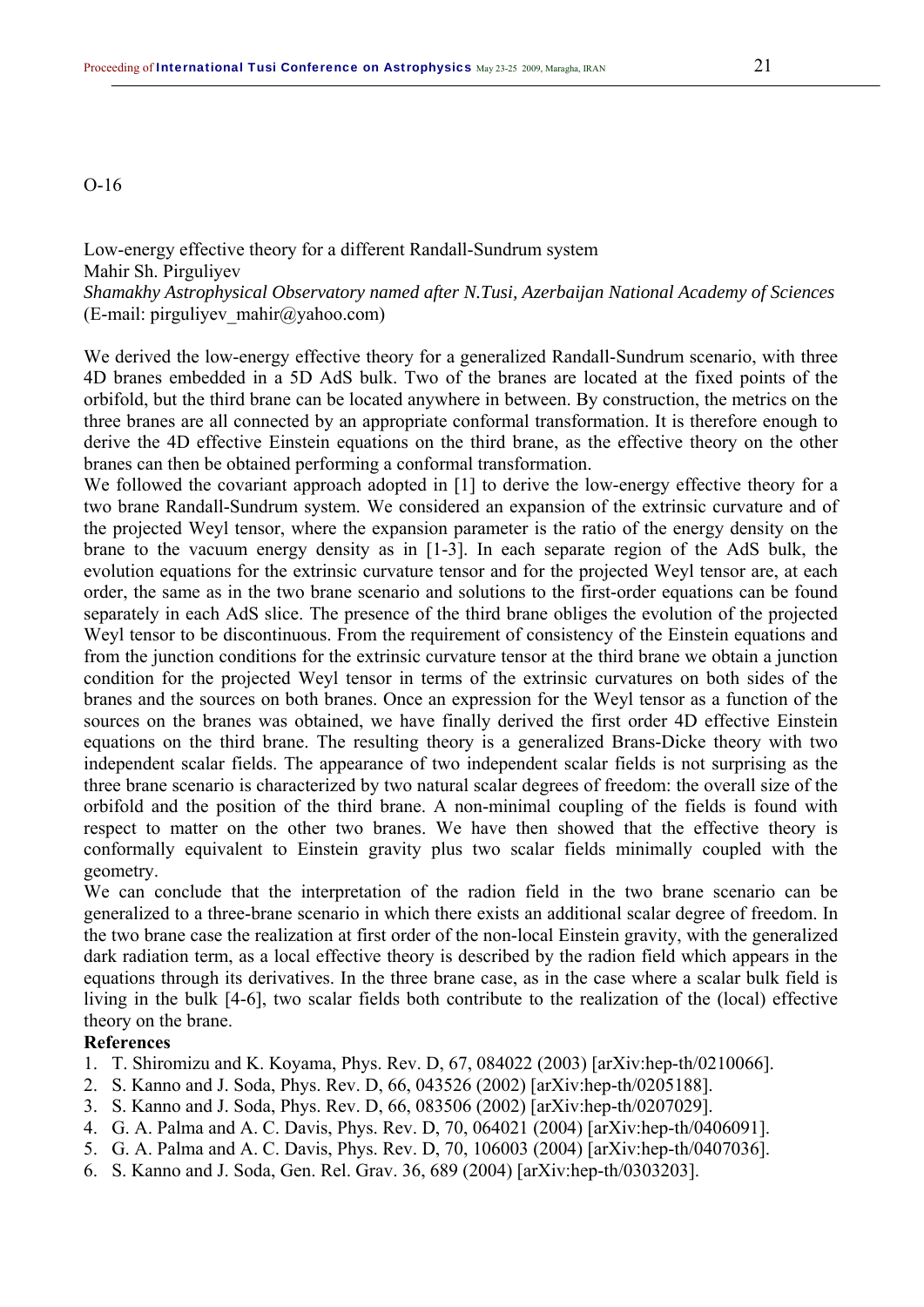#### **Stairway to Heaven or Sullam-al Sama from Jamshid Kashani**

*Farhad Rahimi\* , Leili Rahimi, Jafar Rostami Dept. of physics, school of science, Ferdowsi University 91755, POB 1436 \*Email: farhimi@yahoo.com*

The meaning of treatise of Sullam al-Sama is the stairway or ladder of heaven, which is the name of the precious book of kashani, an eldest Iranian mathematician & Astronomer.

A survey of Sullam al-Sama can be very important since this book has not been translated to Persian or any other foreign languages. .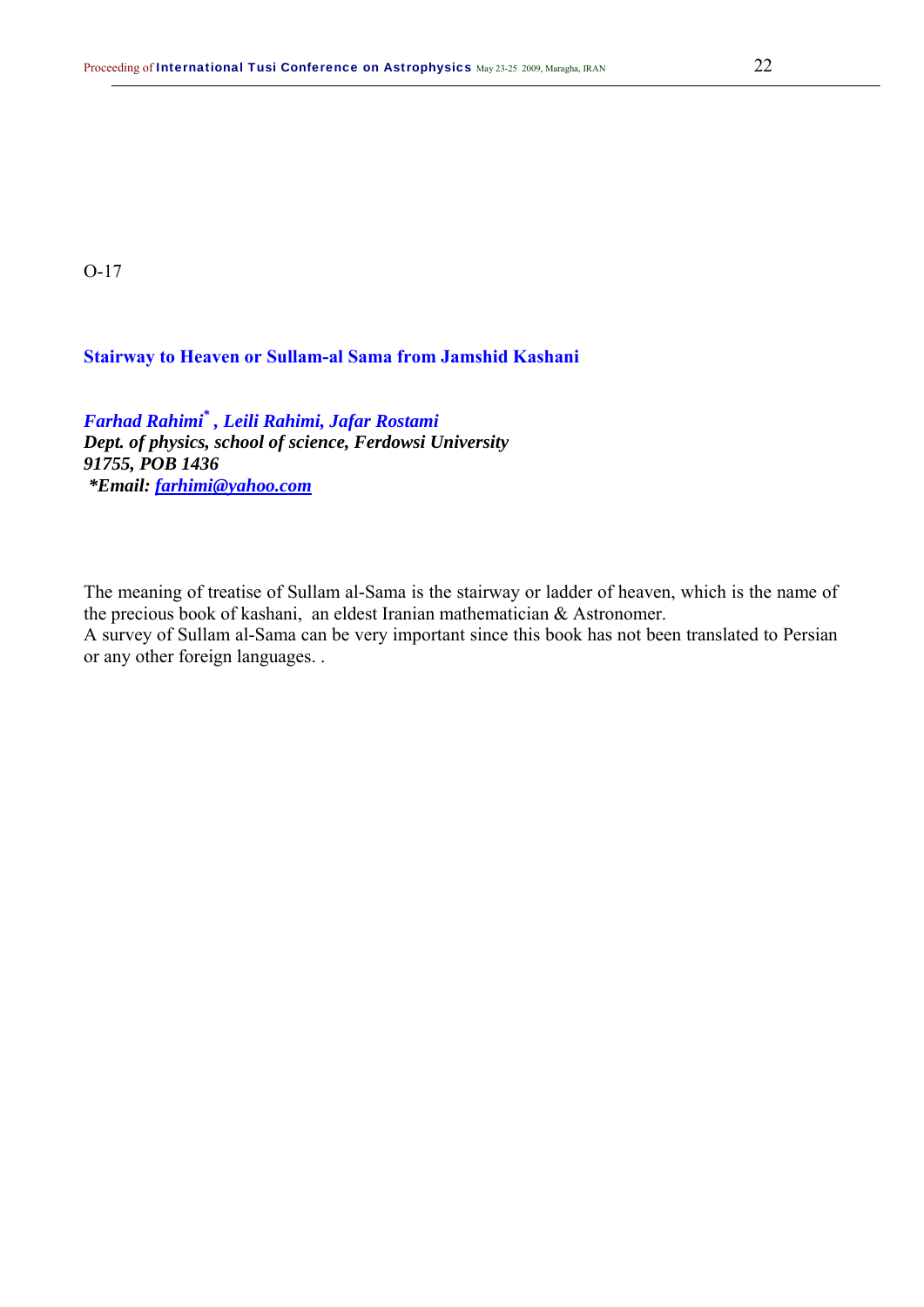Design and Construction of the Projection Radiorum Planes of Astrolabes

Asadollah Safaei, University of Kashan Observatory (UKO)

Abstract

Projection Radiorum is an angle in the celestial coordinates. In this system of coordinates the axis of rotation is between the northern and southern pole and its main circle, (corresponding to earth's equator) is a great circle, crossing the zenith, the nadir and the east and west of the observe. Peripheral circles are orthogonal to this great circle and cross the poles of the observer. The origin for measuring the Projection Radiorum is the celestial meridian of the observer. The angle between the celestial object and the meridian is the projection radiorum of that object.

In the astrolabes such a plate was designed, called the Projection Radiorum plate, which was also called the projection plate by Abureihan Biruni. This plate includes the stereographic planar projection of the celestial coordinates. The viewpoint is in the Nadir and the horizon plane is the projection plane. In this article we present the designing method of this plate for latitudes  $32^{\circ}$  and  $34^\circ$ , separately. Then we discuss the superposition method of these two plates and its give examples of applications in the calculation of quartile aspect, sextile aspect and trine aspect of a celestial object with respect to an observer and with respect to other celestial objects.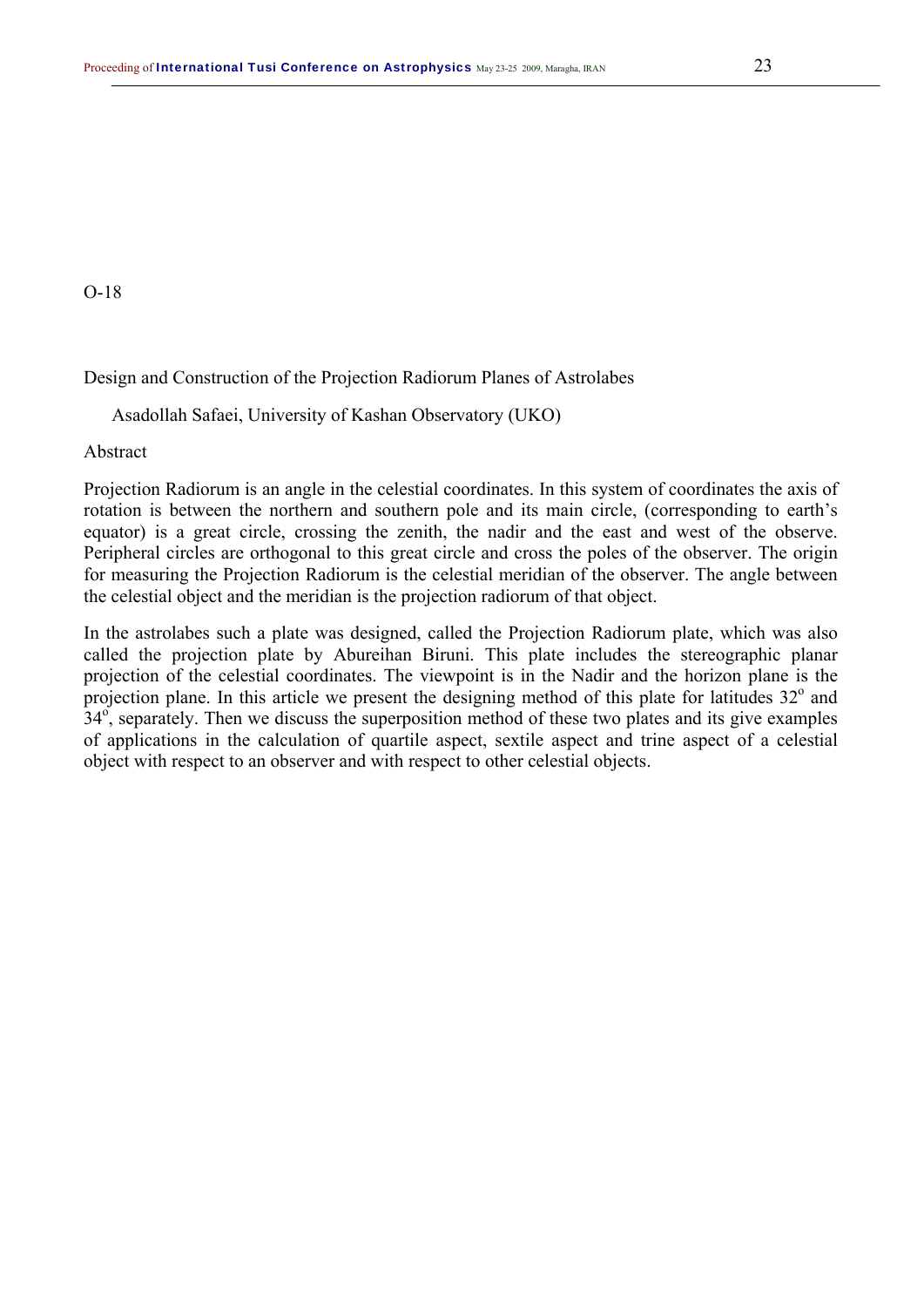#### **Scientific-philosophical Thoughts of Khaje Nasir al-Din Toosii**

Saravi, M.J. & Hushyar, I.

#### Tabriz University

In the wake of Mongol attack and their devastations in early  $8<sup>th</sup>$  century AH, Khaje Nasir played a major role in resuming cultural thought and exercised a unique influence on reestablishing and invoking scientific, ideological tradition in Iran at the time that Mongols insurgencies had brought about regression and deep intermission in Iran. During the same periods, Khaje contributed to renaissance of rational sciences (philosophy and theology) and natural sciences (mathematics and astronomy) by establishing scientific-research centers in Marageh.

As regards philosophy, Khaje is considered as a follower of Avicenna; however this should not imply that he has unquestioningly subscribed for the entire tenets of his philosophy since reviewing the works and investigations carried out by this scientist is suggestive of his critical temperament. Khaje is influenced by earlier philosophical and theological schools in his revisions however, the question which will be treated in the article.

Regarding his scientific thoughts both in mathematics and astrology, it is possible to see the signs of deep insight and perhaps innovation in some problems, such as the formulations he presents in the treatise concerning with doubt on the fifth principle of Euclid or what we find in his *Tazkira* with regard to undermining principles of Ptolemaic system.

*Khaje Nasir and Peripatetic Philosophy*: In this regard, we will explore two approaches of Khaje in his dealing with peripatetic school: a) problems not explicitly discussed in works of Avicenna, including the question of equivocality of objective existential reality, authenticity and finally the concomitant relationship between existence and nature (which is mentioned in third volume of *Isharat*; b) controversies between Avicenna and Khaje, including knowledge and negation of combination of form and material in body.

*Khaje Nasir and Euclidian Mathematics*: For the first time, Khaje demonstrated the well-known theorem on parallelism of parallel lines in mathematics and geometry by using *reductio ad absurdum*, and his scrutiny in the subject is regarded as marking a turning point in the history of mathematics and geometry in defining the origin of non-Euclidian geometry. Khaje substantiated the principles of Euclidian subject by adopting a twofold approach of using bi-perpendicular isosceles square and qualities of triangle.

*Khaje Nasir and Ptolemaic Astrology*: Khaje is among the earliest scholars who criticized Ptolemaic system paving the way for refuting the system. In his important astrological work *al-Tazkirat ol-Nasiria fi al-Heyat*, criticizing Ptolemaic ideas, Khaje proposes a new theory on stellar systems. In the new theory, unlike Ptolemaic system, the earth is located exactly in the center of universe. In order to explain the formal movement of stars, he supposed two spheres in a way that one sphere rotated within the other one. Called Toosii Couples in astrological literature, the theory was later embraced by Qutb al-Din of Shiraz who suggested a similar model for movement of Mercury.

Keywords: philosophical, scientific, Khaje Nasir al-Din Toosi, Mathematical, astronomy, Avicenna, Euclid, Ptolemy.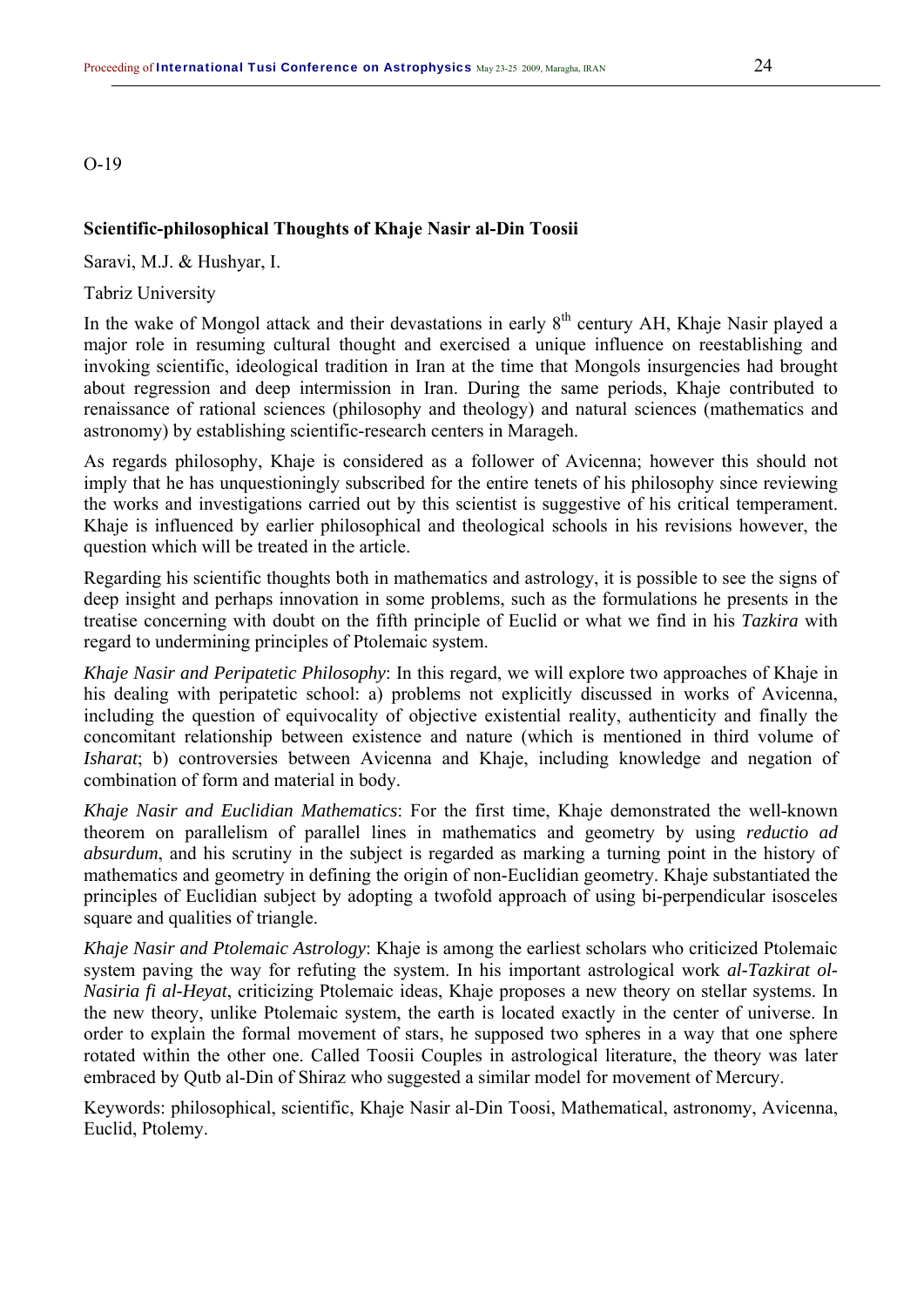**چالش هاي تغييرات روشنايي سيارات : عبوري از زمين مركزي به خورشيد مركزي سحر رحمانی، سارا مشحون بهناز خالقی** 

> **دانشگاه صنعتی شريف دانشکده فيزيک**

> > **چکيده:**

تغييرات فيزيكي سيارات به ويژه تغيير قدر ظاهري آن ها، يكي از چالش برانگيزترين مسائلي بود كه در دوران نجوم زمين مركزي و نجوم پيش از گاليله وجود داشت. در اين مقاله پس از بررسي نظريه هاي ارسطو و ديگر فلاسفه ي يونان قديم و نظريه ي زمين مركزي و مشكلات آن در اين زمينه، به تحليل و مقايسه ي داده هاي رصدي منجمان آماتور پرداخته شده است و سپس به بررسي كارهاي كوپرنيك و استدلال هاي وي براي ارائه ي نظريه ي خورشيد مركزي و به ويژه روش هاي رصدي وي در اين فرآيند مورد بررسي قرار گرفته است.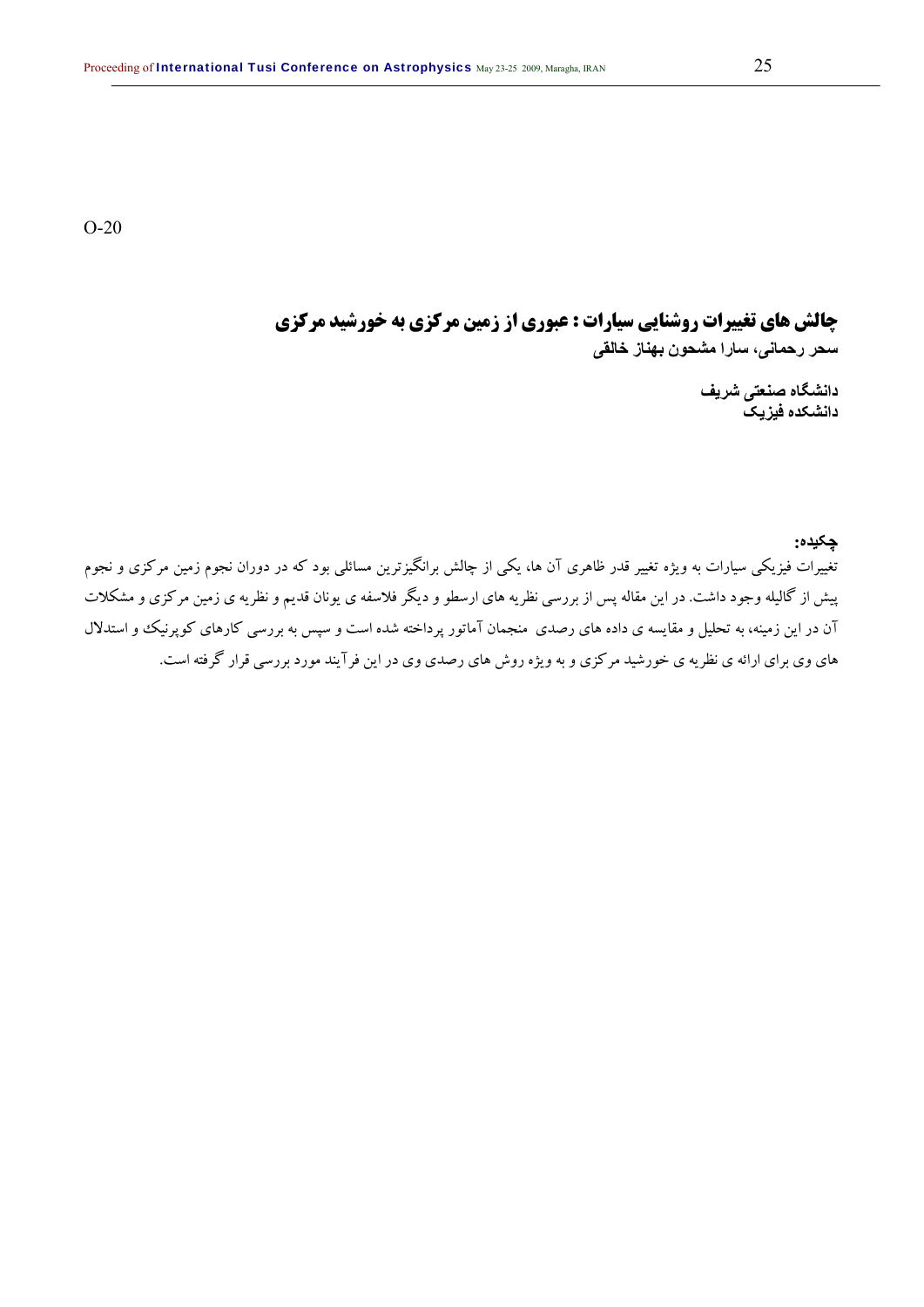# **Halo and galaxy properties of fossil galaxy groups Habib Khosroshahi**

#### **IPM**

 Galaxy groups are key systems in advancing our understanding of structure formation and evolution. They contain the majority of galaxies in the universe, and are precursors to the most massive structures, i.e. clusters, giving them cosmological importance. They show departures from the scaling relations obeyed by galaxy clusters indicating that groups are not simply scaled-down versions of clusters. It is argued that galaxy groups are rapidly evolving, and many are not virialised. Thus identifying and studying a sample of well-characterised galaxy groups can help us understand the origin of the some of the observed diversities in groups. Galaxy groups also play key role in understating the formation of luminous elliptical galaxies such as the brightest cluster galaxies (BCGs) arguably as a result of higher efficiency of galaxy-galaxy merger.

In the class of galaxy groups known as "fossil groups", the group is dominated optically by a single luminous elliptical galaxy at the centre of an extended luminous X-ray emission similar to that seen in bright X-ray groups. The X-ray is emitted as a result of gravitational shock heating during the collapse, and formation, of the system and is a powerful probe of the dark matter distribution in groups and clusters of galaxies. The X-ray emission in fossils is regular and symmetric, indicating the absence of recent group merging thus they are seen as simple laboratories to study formation and evolution of galaxies and haloes in the absence of recent mergers. The absence of L\* galaxies in fossils is argued to be the consequence of multiple mergers of galaxies within the group itself which could also mean that fossils are old galaxy systems as the time-scale of such mergers are usually over around 4 Gyr\cite{jones00}. Thus fossils are the best candidates for virialised groups.

On the observational side, we study the X-ray properties of fossil galaxy groups as the extreme relaxed objects, in contrast to the bullet cluster, and found observational evidences that these systems have a relatively early formation epoch and hence can be used as cosmological tools to understand the IGM, dark matter halo and galaxy properties of old galaxy systems. The strongest support for the early formation of fossils came from their higher halo concentration compared to non-fossils as well as having hotter IGM for a given halo mass.

Similarly using the cosmological N-body simulations we study the history of the mass assembly of fossil groups, selected using the usual observational criteria at  $z=0$ , from a redshift  $z=0.8$  to the present day, within the Millennium simulation. We found that the space density of X-ray fossil groups is in close agreement with the observed space density of fossils. Although for low luminosity fossils simulations predict roughly 1/3 of the observed fossil space density, there are several potential factors that could lead to this difference. As well as significant uncertainties in the observational studies, the X-ray properties of halos in the real Universe show far greater scatter than those seen in the preheating simulation used here.

The probability of finding optical fossils is a decreasing function of: (a) group dark matter halo mass and, (b) the fraction of the virial radius within which the first and second brightest galaxies are being found.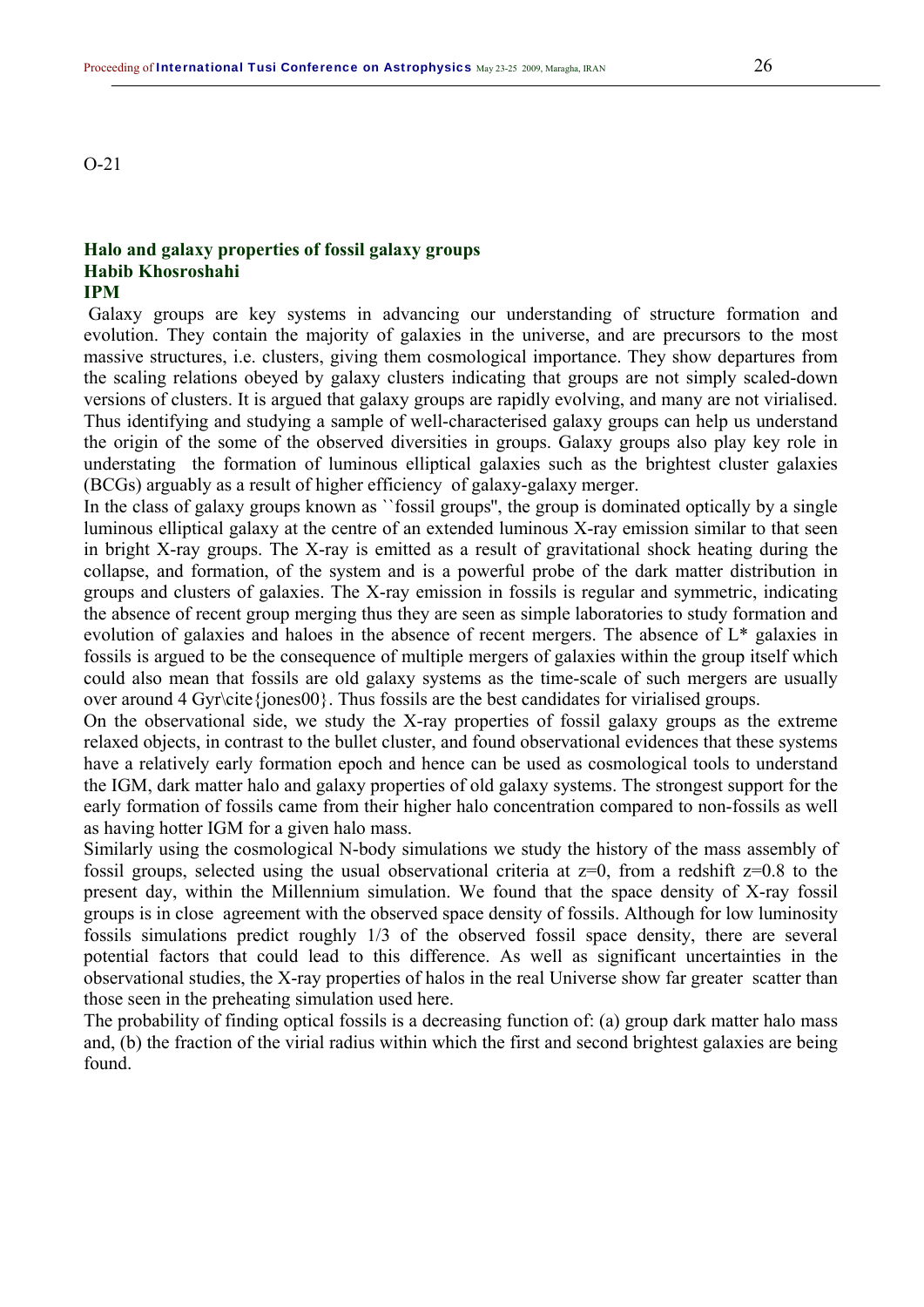#### **Multiband optical monitoring of blazars**

# **Aghaee, Alireza1,2**

*1 Department of Physics, University of Sistan and Baluchestan, Zahedan, Iran*  <sup>2</sup> School of Astronomy and Astrophysics, Institute for Research in Fundamental Sciences, Tehran, *Iran* 

#### **Abstract**

Blazars form a sub-group of radio loud AGN and they include BL Lac objects as well as quasars with flat radio spectrum. Blazars vary at all wavelengths over a variety of timescales. Various models have been proposed to explain blazar variability, however, the mechanism responsible for variability is not conclusively understood. One factor which can discriminate among the various variability models is that of colour (spectral index) variations of blazars. By this one may be able to better understand the mechanism of blazar variability. The auteur of this paper has therefore proposed to the OHP observatory to carry out quasi-simultaneous multiband monitoring of one of the brightest blazar, Mrk 180. Fortunately, it was accepted by the scientific team of the observatory and Mrk 180 was simultaneously monitored, from 23 to 28 April 2009. In this paper, the different models will be investigated and will try to represent the primary results of this blazar.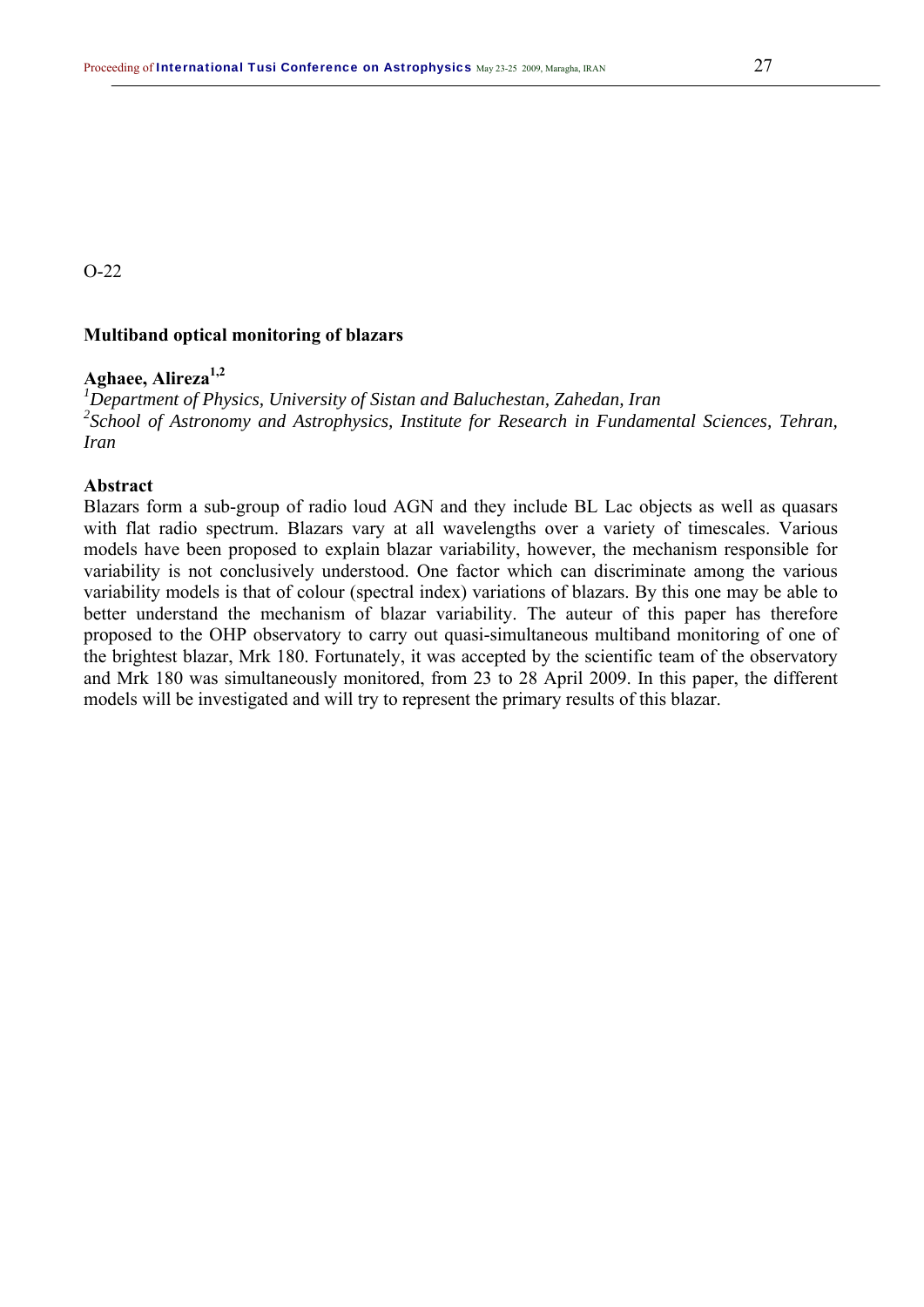# **مطالعه تحولات مربوط به خورشيد با استفاده از كد شبيه سازي CESAM**  كاظم نفيسي، محمد تقي شيرزاد، عباس عابدي گروه فيزيك دانشگاه بيرجند

كد CESAM) Modulaire et Adaptatif Stellaire Evolution'd Code (شامل برنامه ها و زير برنامه هايي است كه تحولات يك بعدي شبه استاتيكي ستاره اي را با استفاده از محاسبات مداوم و طولاني مورد بررسي قرار مي دهد. اين كد تحول مربوط به ستارگان قبل از رشته اصلي تا شروع چرخه سوخت هليوم ( $3\alpha$  ) را محاسبه مي كند.

- هدف كلي اين كد فراهم آوردن يك مدل استاندارد براي تحول خورشيد ازZAMS تا زمان فعلي آن است. دقت محاسبات از مرتبه 10 ، حداكثرتعداد لايه هاي به كار رفته برابر 500 و همجنين تعداد گام ها برابر 50 ، و بيشترين بازه زماني برابر 100 ميليون سال است. <sup>4</sup> ساختار كلي كد به دو قسمت تقسيم ميشود: .1 فضاي فيزيكي: در اين فضا ثابت هاي معادلات ديفرانسيل با توجه به فرماليزم هاي فيزيكي نوشته ميشوند و شامل معادلات حالت، كدري، سرعت هاي واكنش هاي شيميايي، شرايط مرزي خارجي، محاسبه همرفتي و... است. .2 فضاي عددي: در اين فضا به نحوه حل معادلات ديفرانسيل پرداخته ميشود.

در اين مقاله تحول ستاره اي با جرم خورشيد توسط اين كد مورد بررسي قرار مي گيرد. شعاع و جرم خورشيد به ترتيب R $_{\rm sun}$ 6.9599 $\rm R_{\rm sun}$ و  $\rm g$   $\rm g$ 10  $\rm M_{\rm sun}$ در نظر گرفته شده است. همچنين سن خورشيد  $\rm R_{\rm sun}$ برابر  $10^9\,$  yr و فروغمندی آن نيز با محاسبه ميانگين حاصل از نتايج درخشندگي برابر  $10^{33}$ 3.846 فرض شده است. كاليبره كردن با فرض 2=0.0194 و براي نسبت 2/X=0.0275 در مدل خورشيدي انجام مي گيرد.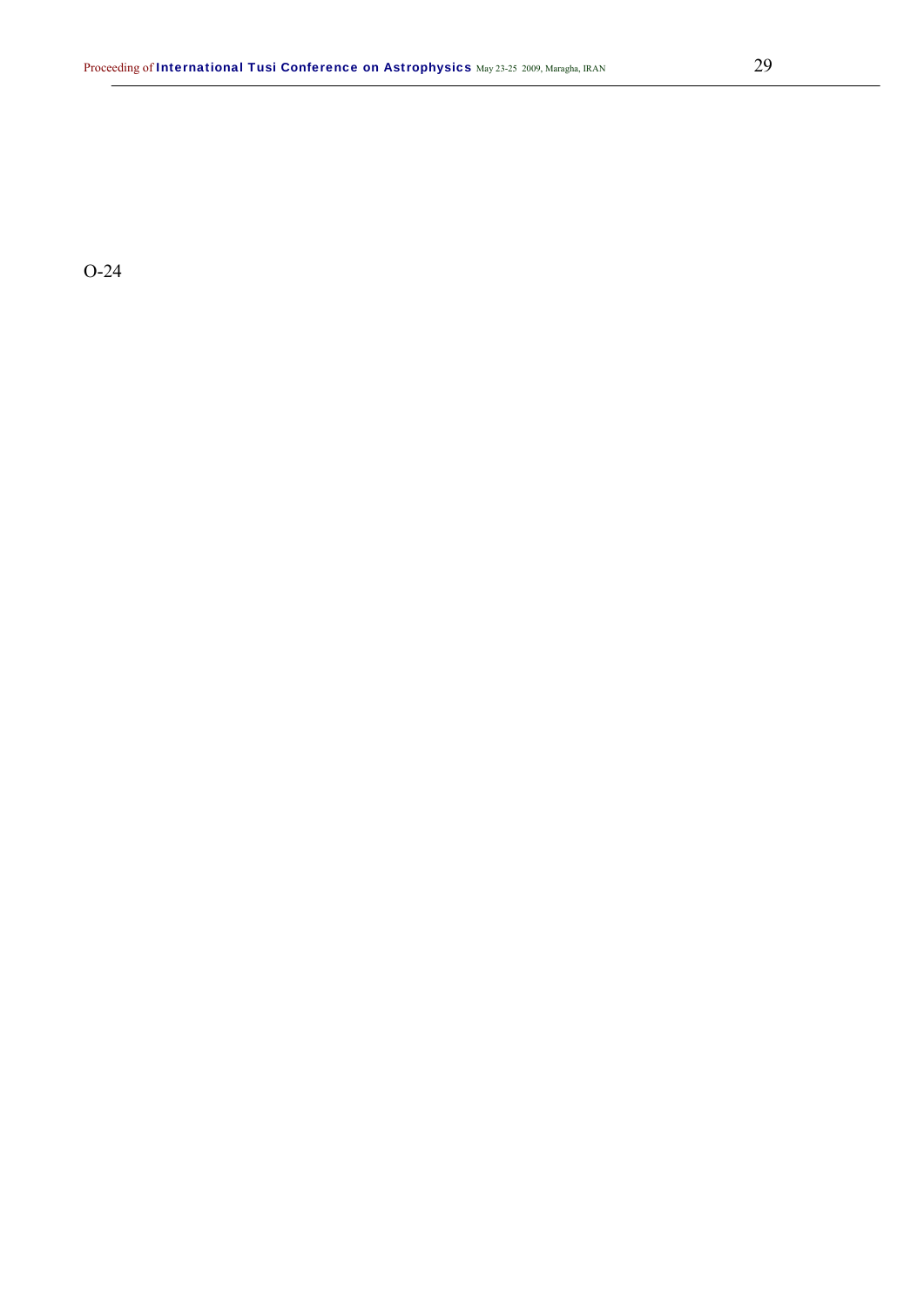#### **تاريخ نجوم**

گرفته است.

زيبا دانش ـ طغرل طهماسبي

 روزگاري بود كه مردمان، آسمانِ بالاي سرشان را مينگريستند و از چيستيِ ستارگانِ درخشان پرسشها مينمودند. آنان از آسمان به عنوان قطبنما، ساعت و تقويم استفاده مي $\omega$ مودند. طلوع و غروب خورشيد به ترتيب نمايانگر شرق $e$ وغرب بود. صورتهاي كرهىماه، يك ماه را معين مينمود و ماه به همراه حركت سالانهي خورشيد درآسمان تقويم را پديد ميآورد. با شروع تبادلات تجاري ميان فرهنگها، موقعيت ستارگان براي راهنمايي دريانوردان بهكار گرفته شد.

مردمان گذشته را باور بر اين بودكه سه دانش بايسته بر انسان است: فقه براي دين، طب براي تن و نُجوم براي زمان.

 نجوم معرفت و مطالعهي مواد و مقدمهيي است دربارهي فرآيند بهوجود آمدنِ هرآنچه در وراي جو زمين است،كه اين جهان،آسمان وگويِ آسمان را از اتمهاي كوچك تا گيتيِ وسيع شامل است.

در سال 150 ميلادي منجم و رياضيدان يوناني به نام «كلوديوس بطلميوس» رسالهيي دربارهي علم نجوم به رشتهي تحرير درآورد. وي در آن رساله، 48 گروه ستارهيي را كه صورتفلكي ناميده ميشدند، فهرست كردكه بيشتربرگرفته از اَعلام اساطيربود.

از دوران پيش از اسلام به جز كتاب «زيج شهريار» سند مكتوبي برجاي نمانده است، لكن ابوريحان بيروني در كتاب خود، اطّلاعات نغزي دربارهي باورهاي اقوام گذشته دربارهي اخترشناسي ارايه نموده است.

نخستين علوميكه ساكنان بلاد اسلامي به آن اهتمام ورزيدند، طب، كيميا و نجوم بود، كه احكام اين علوم را بر ديگر علوم ترجيح ميدادند و از مباحث مهم دانشهاي اسلامي نيز، دانش نجوم اسلامي بود كه بهدليل مسايل عبادتي وتعيين اوقات شرعي بسيار مهم مينمود. دانش ستارهشناسي در ايران هم مانند ديگر نقاط جهان پيشينهييطولاني دارد و از نخستين علومي است كه بهدست آرياييان مورد توجه قرار

اين حقيقت امروز فاش شده استكه در 24 مه 1032 م. ابنسينا با چشم غيرمسلّح پديدهي نجومي نادر عبور ستارهي زهره از ميان قرص خورشيد را كشف كرد، و اين واقعه بدان معناست كه بايستي تاريخ علم را تصحيح كرد، چرا كه دير بازي عقيده بر اين بوده است كه اين پديده براي نخستين بار در سال 1639 توسط يك ستارهشناس انگليسي به نام «جراميا هوراكس» رصد شده است.

از ديگر ابداعات منجمين اين دوره، ساخت اولين رصدخانههابود. رصدخانههاي سمرقند و مراغه از دقيقترين رصدخانههاياين دوره بودند. نجوم در دوران معاصر نيز با برگردان مقالات بيگانه در نشريات و آشنايي ايرانيان با اخترشناسي نوين از سالهاي ١٣٢٠ تا ١٣۴٠ آغاز شد...

در اين مقاله سعي داريم ضمن تعريفي از علم تاريخ و علم نجوم، به چگونگي بهوجودآمدن علم نجوم به عنوان قديميترين علم جهان بپردازيم. تاريخِ ستارهشناسي را در 4 دورهي: ما قبل تاريخ، پيش از اسلام، پس از اسلام و معاصر از نظر خواهيم گذراند و با سيري در نجوم اروپا و آمريكا، با مشاهير اين علمِ عظيم آشنا و آرايي را كه در طول قرنها براي توجيه و پيشبيني حركات آسماني ارايه شده است، مرور خواهيم كرد. تكملهي مباحث نيز ستارهشناسي در قرآن و نجوم در ادبيات خواهد بود. باشد كه به لذّتي برسيم كه از مشاهدهي جهان هستي در پرتو اين انديشههاي نو به انساني انديشمند دست يازيم...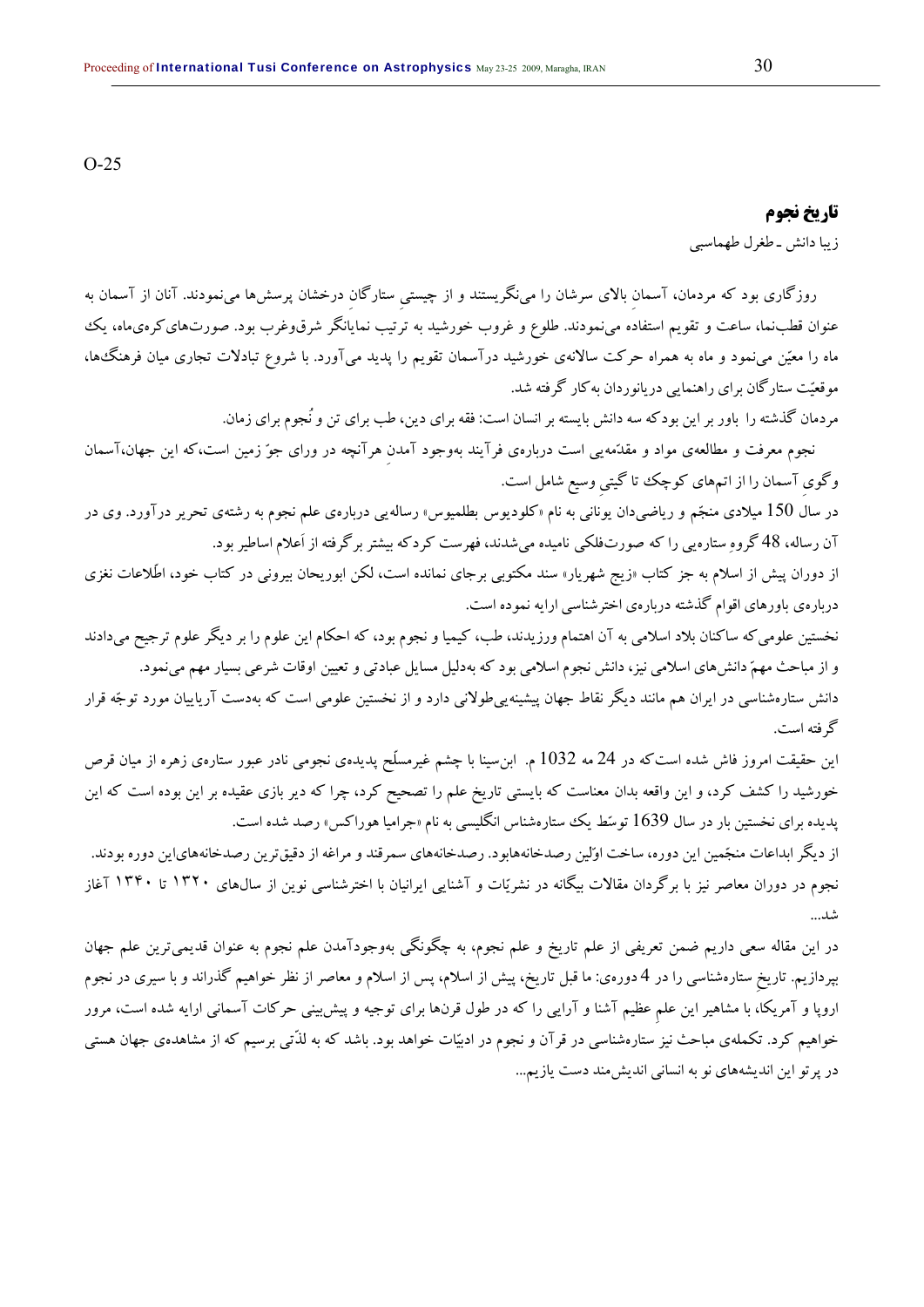Introducing of Astronomical Texts of Safineye Tabriz Book Seyed Hadi Tabatabaie Research institute for astronomy and astrophysics of maragha , Maragha ,I.R.Iran Email: hdtabatabaie@yahoo.com Abstract: Safineye Tabriz is a book that written by Abolmajd Mohamad ibn Masoud Tabrizi in 712-723 hijri

in Tabriz city during Ilkhanat period , the author In this book collect a lot of texts about astronomy, Mathematics , Erfan , Poet , medicine and ..., This book has 209 text and  $7<sup>th</sup>$  of them are astronomical while 5 of them are from Nasiraddin tusi and they are very old and may be some of them are oldest one of these texts because have been written in very near time to Nasiraddin period and only 50 years after him and of the other astronomical texts is " Bist Bab Dar Ostorlab" by Nasiraddin Abidollah Abidi.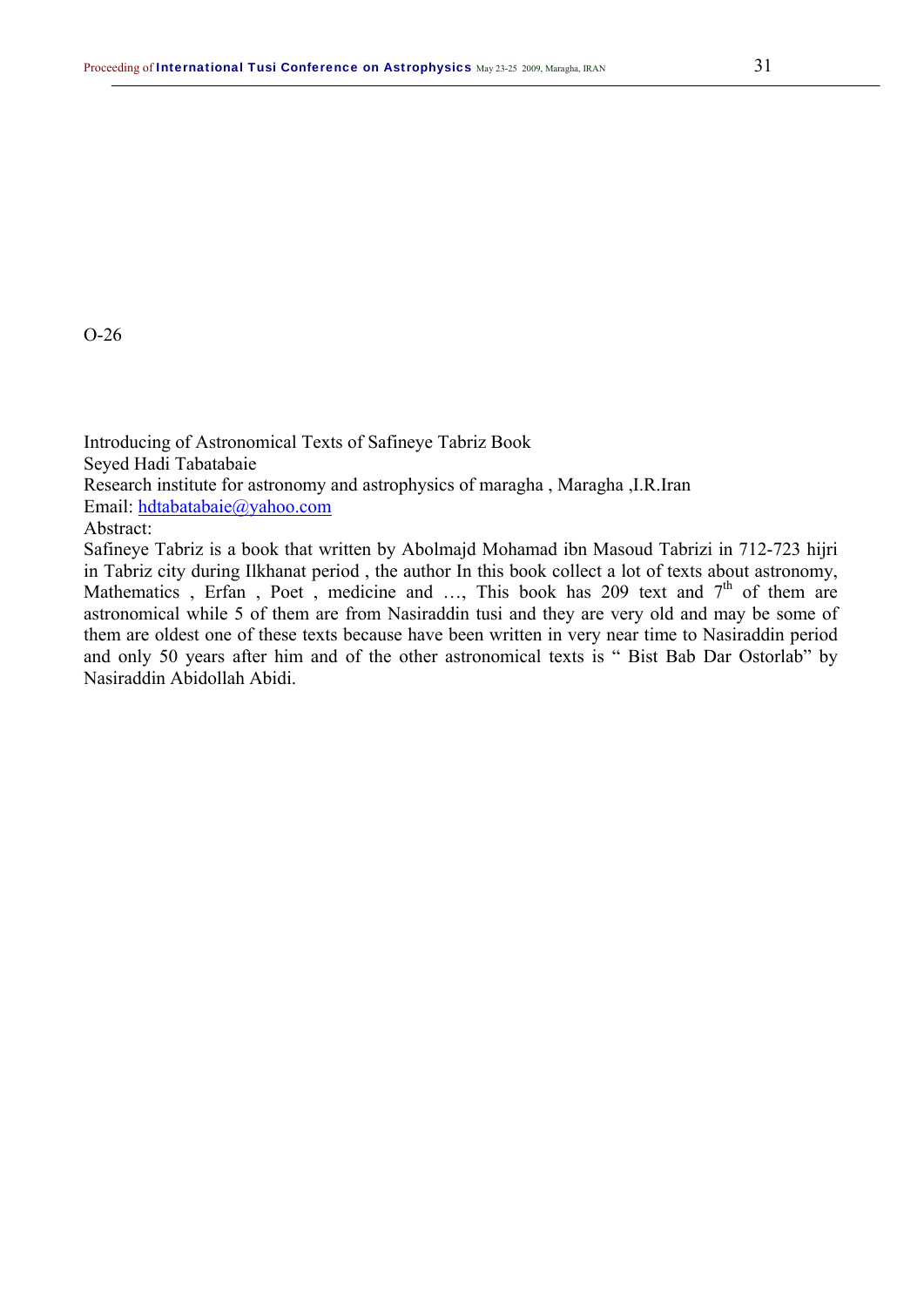## **طراحي الگويي براي بقاي آماتورها در كشف دنباله دارها**

محمد رضا نوروزي Noruzi mr@yahoo.com (ZEO (رصدخانه آموزشي زعفرانيه مقدمه:

از دوران مسيه در قرن 18 تا كنون كشف دنباله دارها يكي از مهيج ترين بخش هاي نجوم براي منجمان آماتور بوده است.اين اكتشافات عموما به شيوه ي بصري انجام ميگرفته است .هر چند نمونه هاي بسيار زيادي از اين گونه اكتشافات در تاريخ تا كنون( تقريبا تا انتهاي قرن گذشته) ديده مي شود اما اكنون ، به خصوص در نيمكره ي شمالي زمين اوضاع براي ستاره شناسان آماتور( در اين موضوع) چندان مناسب به نظر نمي آيد.

مهمترين دليل براي اين مورد اكتشافات بسيار زيادي است كه در زمينه ي دنباله دارها و نيز سيارك ها از طرقي غير از روش هاي بصري ، رايج شده است .در آخرين دهه از قرن گذشته( درست در سال 1990 ) برنامه تصاوير فراواني از آسمان فراي زمين تهيه كرد كه (NEO(پايش خودكار آسمان براي اجرام نزديك زمين نتيجه ي آن كشف نمونه هاي زيادي از دنباله دارها به روشي غير از ديداري بود. اين مورد شاهدي بود براي از دور خارج شدن منجمان آماتور از دايره ي كشف دنباله دارها. هرچند كشف دنباله دار /2002C 2E در سال 2002 نشان داد هنوز كاشفاني كه از تلسكوپ هاي بزرگ استفاده مي كنند شانس خوبي دارند .كشف حدود 5 دنباله دار ديگر در سالهای بعدی اوضاع را باز هم برای آماتورها اميدوارانه كرد اما شوك اصلي كشف ( WAN(solar windود كه اين بار يك آماتور ژاپني از روي عكس هايSWAN 6O /2006C اين دنباله دار را كشف كرد و قضيه ي اصلي اين بود كه اين تصاوير آزاد بوده و در(anisotropies

دسترس همگان قرار دارد.به عبارتي آماتور ها حدس مي زنند كه دنباله دارهاي كم نور به راحتي و پيش از اين كه آماتور ها بتوانند آنها را كشف كنند در اين تصاوير يافت مي شوند و ديگر فعاليت رصدي چندان جدي اي براي اين اكتشافات لازم نيست. در ايران متاسفانه فعاليت چنداني براي كشف دنباله دارها چه به صورت بصري و چه با استناد به تصاوير هيچگاه امري جدي محسوب نشده است .در اين مقاله به SWAN

> رصد هاي بصري براي كشف دنباله دارها SWAN بررسي اين پرسش مهم كه آيا با ظهور پديده هايي چون به سر آمده يا خير مورد نظر قرار گرفته است.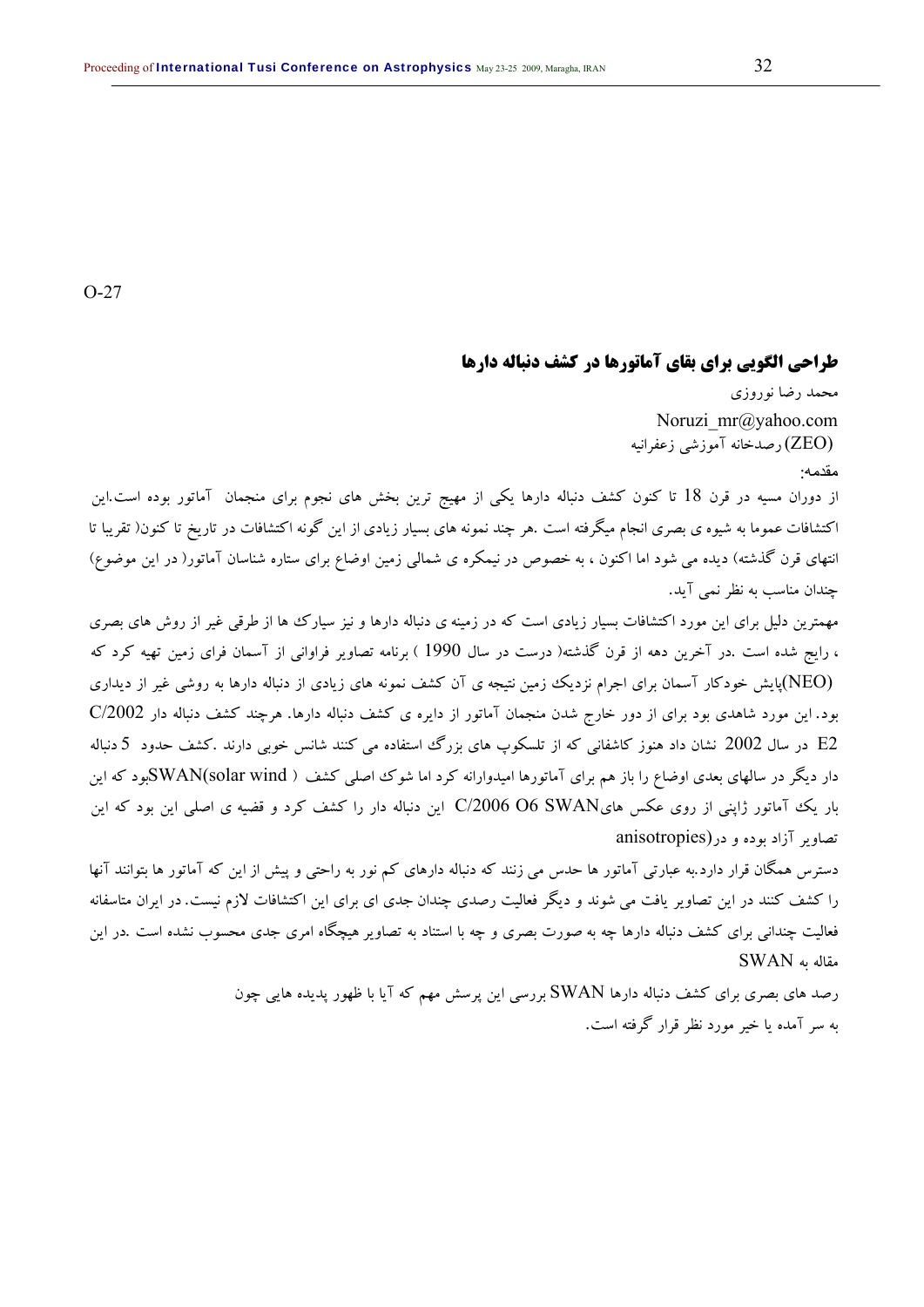# **DIFFRENCE OF MAGNETIC RECONNECTION IN 3D AND 3D AND CORONAL HEATING**

## **farman,hosein;bagheri,samara**

*Department of Physics, science and technology University, Tehran* 

**Abstract**

Magnetic reconnection**,** is the best proposal for justifying coronal heating. In this paper**,** we first summarized the developments of the theory of 2D and 3D reconnection and then we compared them with each other and then**,** we mentioned the different methods that have been proposed for coronal heating. At 3D null points reconnection may occur by either **spine, fan** or **separator** reconnection. In the absence of null points**,** reconnection of two flux tubes is completely different from 2D reconnection since in 3D a flux-conserving velocity **w** does not exist. Heating in the corona has been proposed to occur by reconnection at X-ray bright point and binary reconnection.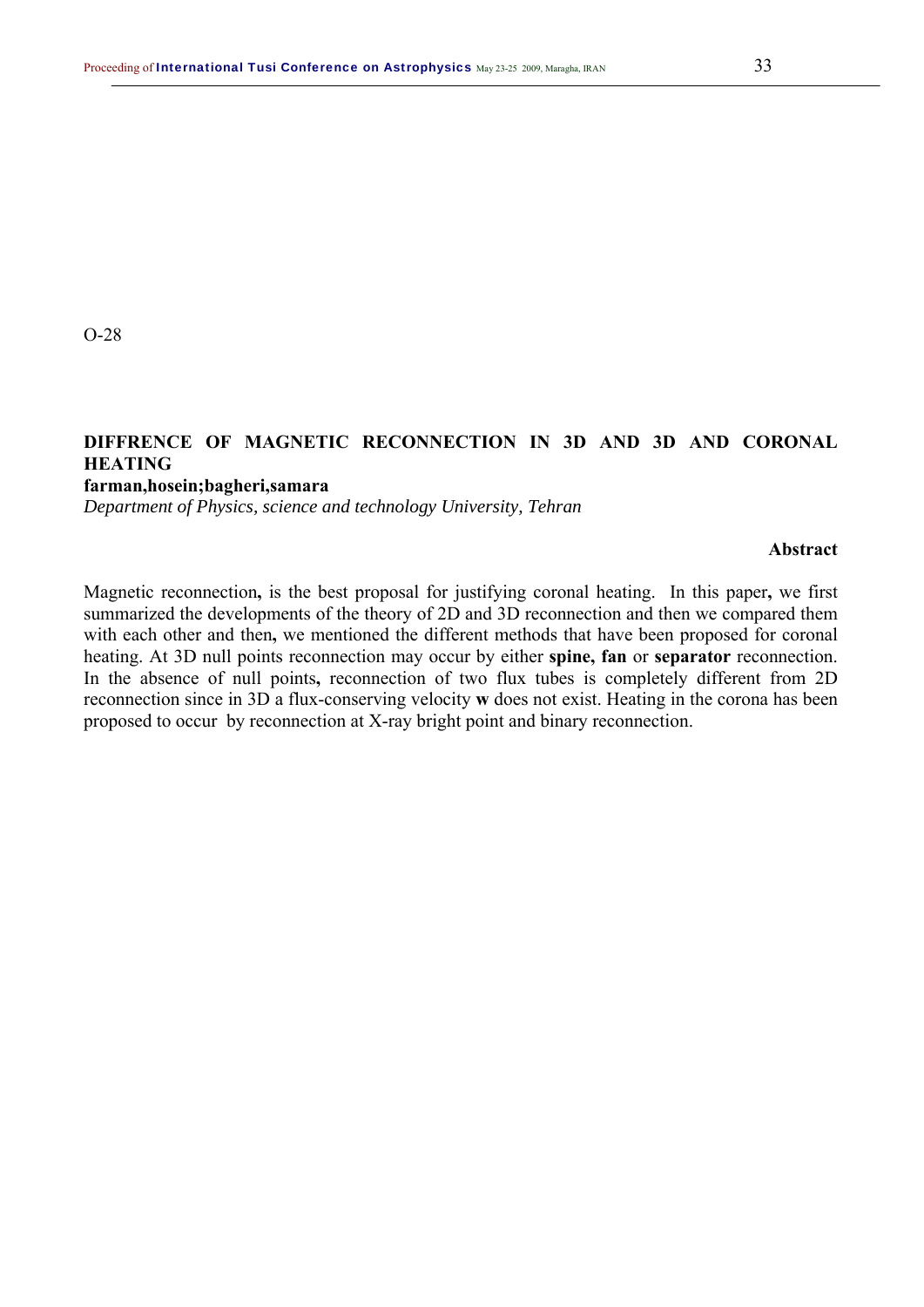#### **Third Order Effect of Rotation on Stellar Oscillations of Upper Main Sequence Stars**

#### **K. Karami, and M.M. Soltanzadeh**

Department of Physics, University of Kurdistan, Pasdaran Street, PO Box 66177-15175, Sanandaj, Iran (e-mail: KKarami@uok.ac.ir, msoltanzadeh@uok.ac.ir)

#### **Abstract**

Here the effect of rotation up to third order in the angular velocity of a star on the p, f and g modes is investigated. To do this, the third-order perturbation formalism presented by Soufi et al. (1998) and revised by Karami (2008), was used. I quantify by numerical calculations the effect of rotation on the oscillation frequencies of a uniformly rotating upper main sequence star, and particularly β-Cephei star with  $12M_{\odot}$ . For an equatorial velocity of 90 km s<sup>-1</sup>, it is found that the second- and thirdorder corrections for  $(l,m)=(5,-4)$ , for instance, are of order of 0.07% of the frequency for radial order *n*=-3 and reaches up to 0.6% for *n*=-20.

#### **References**

Karami K., 2008, Chin. J. Astron. Astrophys., 8, 285 Soufi F., Goupil M.J., Dziembowski W.A., 1998, Astron. Astrophys., 334, 911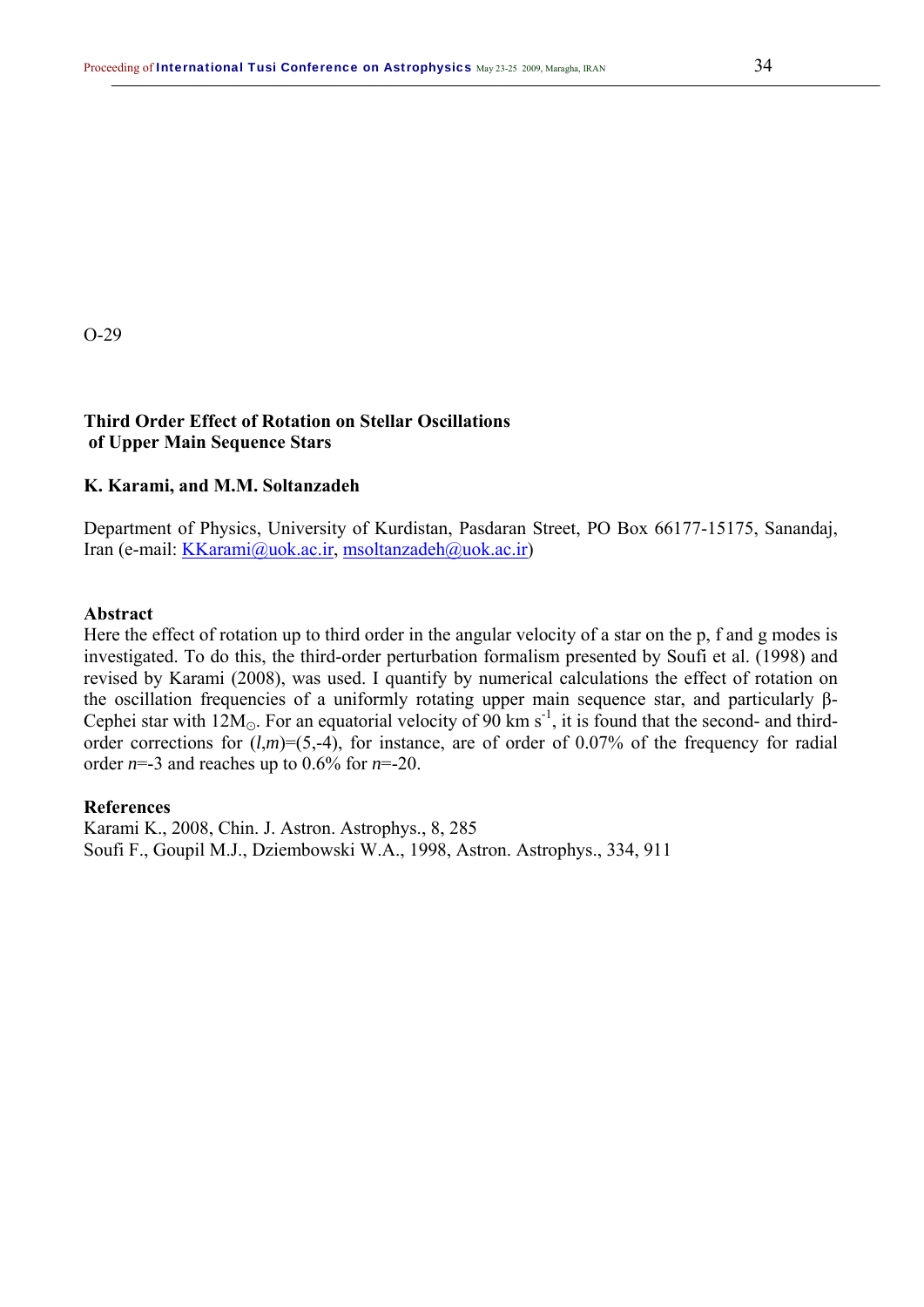#### *Comparative study of the solar wind interaction with Venus and Mars: Z. Altaha MOtahar*  **Islamic Azad University, Research & Science Branch**

Venus and Mars are the two most notable planets of the solar system whose plasma and magnetic field conditions produce an obstacle to the solar wind that is entirely different from that measured around the rest of the solar system planets that have been explored.

In the absence of a significant intrinsic global magnetic field in Venus and Mars there is no magnetospheric obstacle around them and the solar wind can directly reach the exosphere and the ionosphere of both planets. The interaction of solar wind with these planets produces energetic neutral atoms (ENAs) and X-rays. In addition, at both planets, proton cyclotron waves and ion beam events have been observed and the production mechanisms of them will be discussed.

Despite the fact that Mars, like-Venus, currently does not have an appreciable global intrinsic magnetic field its region of interaction with the solar wind has properties that as a whole are different from those found in the solar wind–Venus interaction region. Most notable are the boundaries found in the Mars plasma environment as well as the region that is present between them. (Mars has strong localized magnetic crustal anomalies suggesting that the planet may have had a significant intrinsic magnetic field in the past and these crustal magnetic fields contribute to the Martian obstacle locally. Nevertheless, such crustal magnetic fields are unrelated to differences of solar wind interaction with Venus and Mars.)

Venus has larger radius and volume than Mars that implicates in larger interaction region; also, it has larger gravity that results in its different exosphere. These differences may cause the peculiar response of the ionosphere of each planet to the oncoming solar wind dynamic pressure. While at Venus the peak ionospheric thermal pressure is in general sufficient to withhold the incident solar wind kinetic pressure there is a different response in Mars where the peak ionospheric thermal pressure is in general not large enough to deviate the solar wind. In Mars, the ionosphere is unable to force the solar wind to move around the ionosphere and as a result, the oncoming electron population can reach low altitudes where it is influenced by neutral atmospheric particles.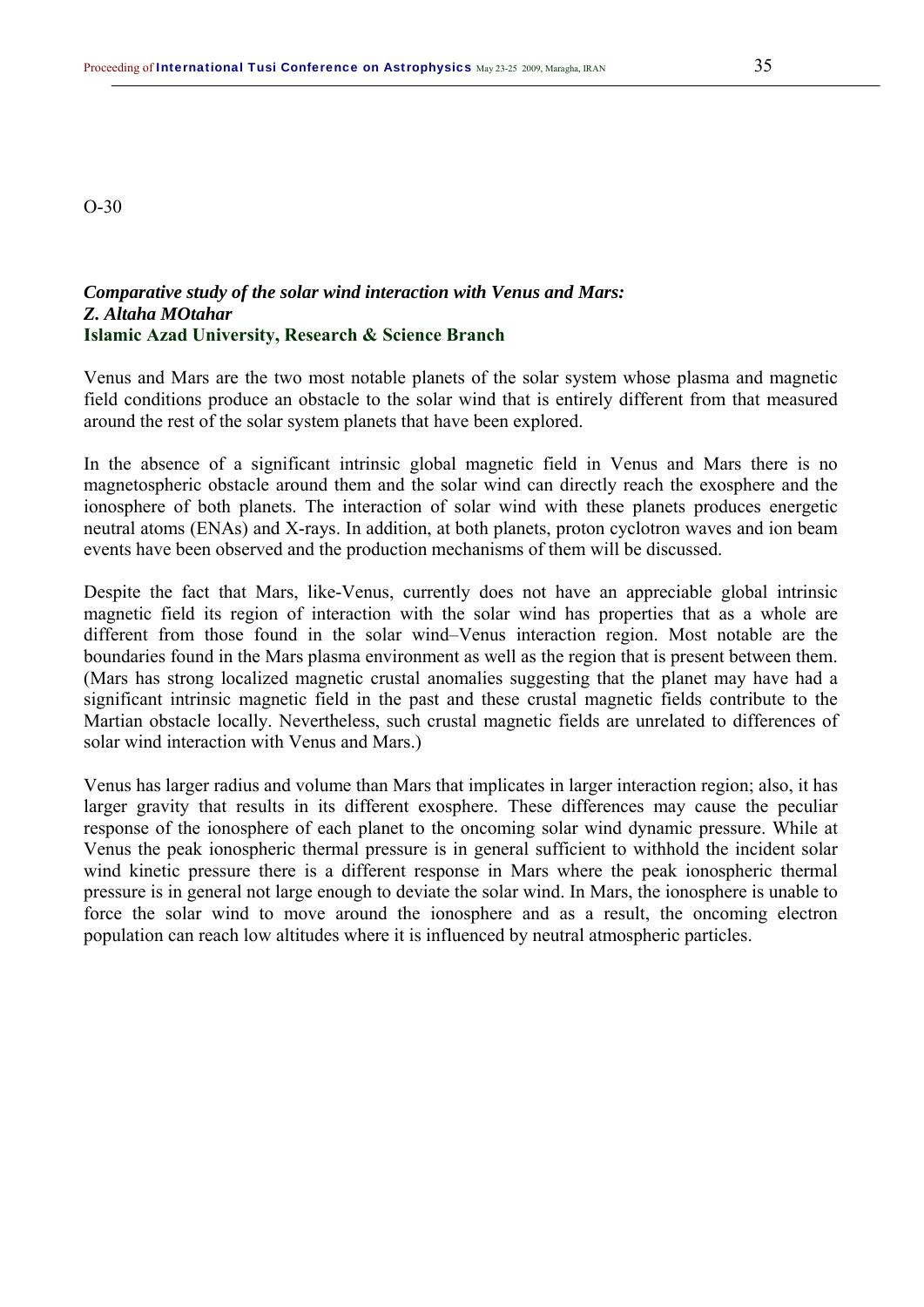#### **The effect of ISM on pulsar death**

Setareh Ostadnezhad and Mehdi Jahan-Miri Department of Physics, Shiraz University

Translational velocity of pulsars in the surrounding ISM and the resulting ram pressure of the medium could, in principle, be expected to interfere with the pulsar (radio) emission mechanism. In particular penetration of (ionized) matter in to the pulsar's magnetosphere would "turn off" the pulsar. The effect depends, for a given pulsar velocity and matter density, on the pulsar period and magnetic field strength. Hence a separate "death line" on the B-P plot of pulsars is realized, in contrast to the standard one. We compare the relative positions of the two lines, for various set of parameters, and investigate the possible role of such a death line on the statistics of pulsar distribution, in the B-P diagram.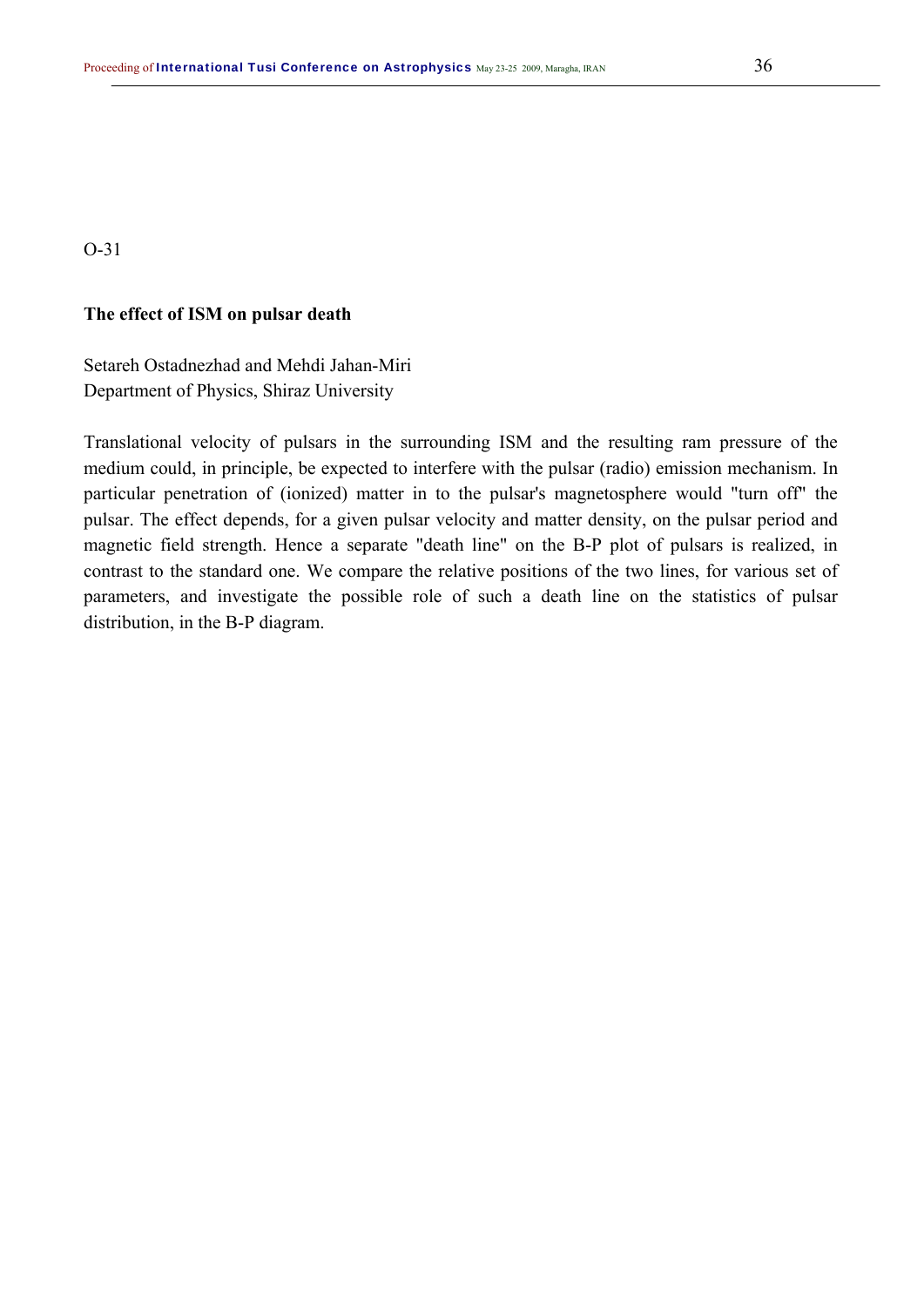Study of the variations of quasi-biennial oscillations seen in the indexes describing the large-scale solar magnetic fields

G.A. Haziyev<sup>1</sup>, E.S. Babayev<sup>2</sup>

*<sup>1</sup> Batabat Astrophysical Observatory, Nakhchivan Branch of the Azerbaijan National Academy of Sciences* 

*2 Shamakhy Astrophysical Observatory named after N. Tusi, Azerbaijan National Academy of Sciences* 

 $(E\text{-mails: } \text{atcc55} @ mail.ru, elchin.babayev@gmail.com)$ 

Quasi-biennial oscillations (QBO) in various active events in the Sun are the second most powerful variation after the 11-year cycle. They are stable harmonic oscillations with a period changing noticeably from  $\sim$ 1.5 to  $\sim$ 3.0 years. QBO are mainly revealed in the structure of large-scale solar magnetic fields (LSMF). In the medium-scale fields, they are weak. QBO have been also detected in the dynamics of sunspot indices, active longitudes, activity indices in the polar zone, magnetic field of the Sun as a star, solar irradiance, neutrino flux, coronal mass ejections, solar wind and heliospheric parameters and geomagnetic activity. QBO are well pronounced in the time-latitude diagrams and correlograms, as well as in the spectra of the source surface magnetic field sector structure. Thus, QBO are actually variations of the equatorial dipole and quadrupole.

QBO are also clearly seen in the indices characterizing the asymmetry of the LSMF parameters. In this paper variations of the QBO seen in the indexes of LSMF are investigated for the period of 85 years (1915-2000). It is revealed that in the zone-even part reflecting asymmetry of the main index of global magnetic fields, QBO are observed permanently. The QBO intensity changes with time being maximum in the middle of the 20th century. Analysis of the obtained results enables to conclude that QBO are describers of asymmetric processes in LSMF. Obtained results could be used in prognostic purposes in study of solar activity.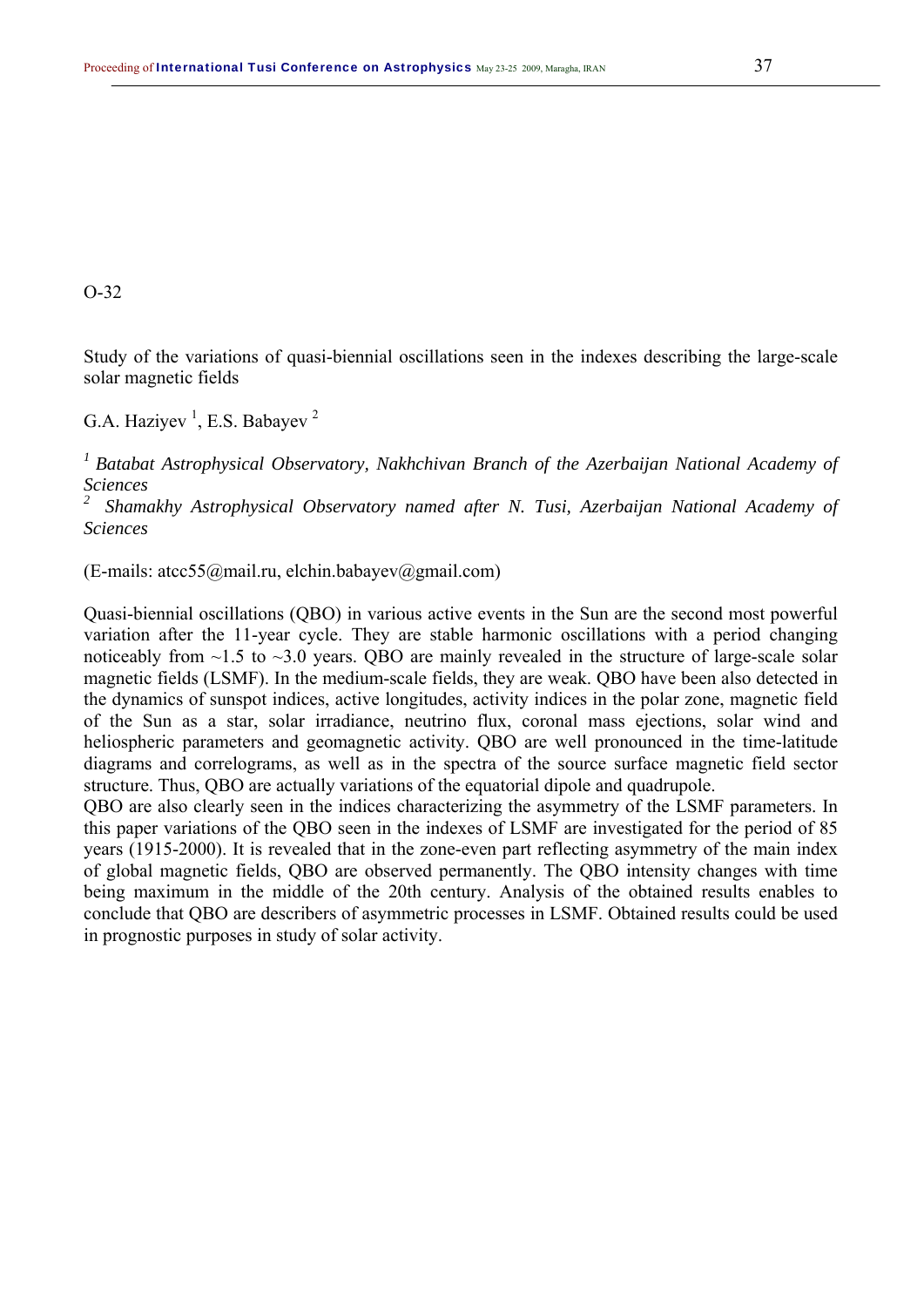Atmospheric conditions of the Maidanak Observatory for the high angular resolution observations

Sabit Ilyasov

Ulugh Beg Astronomical Institute of the Uzbekistan Academy of Sciences, Astronomicheskaya 33, 100052 Tashkent, Uzbekistan

The atmospheric conditions for the high angular resolution observations and meteorology of the Maidanak Observatory in Uzbekistan are reviewed*. Night-time seeing* was measured during the period 1996–2004 with the ESO Differential Image Motion Monitor (DIMM). The median zenith seeing (FWHM) for the entire period of observations is 0.70 arcsec at 0.5 nm. A maximum clear sky season for Maidanak is July–September, with about 90% of possible clear time and a median seeing of 0.69 arcsec. The best monthly median seeing 0.62 arcsec is observed in November. Negligible correlation between seeing and the wind velocity at ground level has been found. During an additional site testing campaign (9 nights) organized in July 1998, the median *wavefront outer scale* being 25.9 m and a median *isoplanatic angle* being 2.48 arcsec were measured with the Generalized Seeing Monitor (GSM) developed at the University of Nice. This corresponds to a remarkably large atmospheric time constant. The *night-time microthermal measurements* of surface layer optical turbulence were carried out in July-August 2002 using the micro temperature sensors developed at the University of Nice. Temperature sensors were installed on 8 levels between 3.0 and 25.5m on the preinstalled meteorological mast. Simultaneous measurements of total seeing by DIMM allow us estimate the surface layer contribution to the total seeing was found to be about 8%.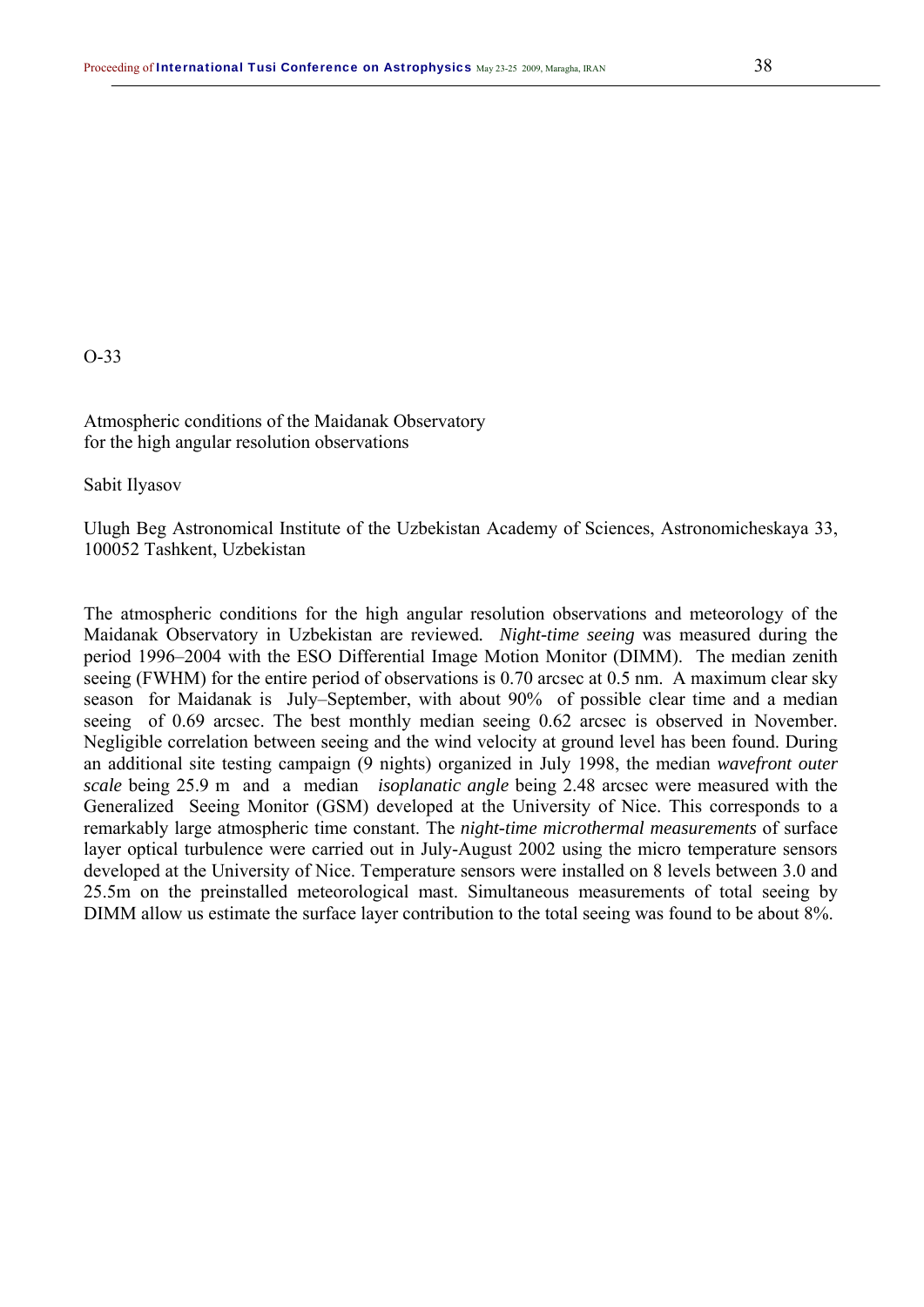On Comet's hazard problem

A.S. Guliyev, Sh.A. Nabiyev

*2 Shamakhy Astrophysical Observatory named after N.Tusi, Azerbaijan National Academy of Sciences* 

(E-mail: ayyub54@yahoo.com)

Distribution of ascending and descending nodes of orbits about 1200 comets concerning of the Earth orbit is studied in the work. The theoretical opportunity of collision of comets and the Earth is considered taking into account of following parameters: size of the Earth, eccentricity of Earth orbit, size of actions sphere of Earth quantity cometary's nodes. It is established that such collision can occur on the average once for 950 years. Thus the question about asteroid hazard is not considered. At the same time authors prove that the idea about existence cometary's family of the Earth has no sufficient arguments.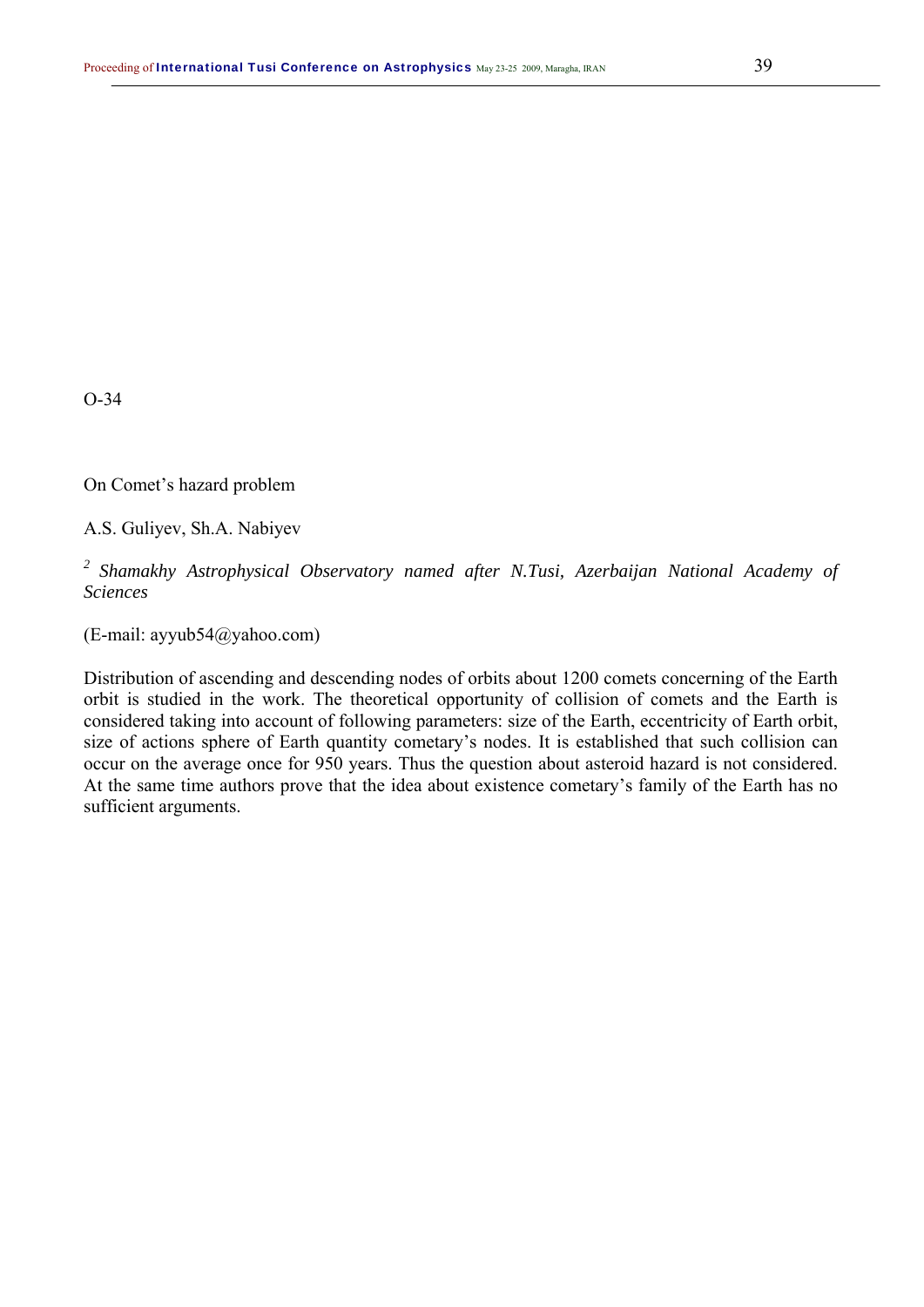Sky names, music in Universe and meteorites related to Azerbaijan

E.S. Babayev<sup>1</sup>, A.A.Babayeva<sup>1</sup>, E.I.Khalilov<sup>2</sup>, A.E.Babayeva<sup>3</sup>

*1 Shamakhy Astrophysical Observatory named after N. Tusi, Azerbaijan National Academy of Sciences, Azerbaijan* 

*2 Scientific-Popular Journal "YOL", Azerbaijan* 

*3 Baku State University, Azerbaijan* 

(E-mail: elchin.babayev@gmail.com)

Relevant information is given on 12 names of asteroids as well as craters on Moon and planets Mars and Mercury, related to Azerbaijan. Details and illustrations are also provided.

Information about meteorites found in the territory of Azerbaijan and registered in international catalogues and collections as well as relevant physical details about these meteorites (1 iron and 2 stone) are also provided.

In this paper we tell about interstellar mission Voyager 1 and 2 in 1977. Both Voyager spacecrafts carry a greeting to any form of life, should that be encountered. The message is carried by a phonograph record - a 12-inch gold-plated copper disk containing sounds and images selected to portray the diversity of life and culture on Earth. There were assembled 115 images and a variety of natural sounds. To this they added musical selections from different cultures and eras, and spoken greetings from Earth-people in fifty-five languages.

Azerbaijani balaban (Azerbaijani double reed woodwind instrument or bagpipes) music recorded by radio Moscow (2.30 minutes) was also among these musical records - an eclectic 90-minute selection of music from many cultures, including Eastern and Western classics. In the past, the balaban was an essential musical element in the performance of mugham.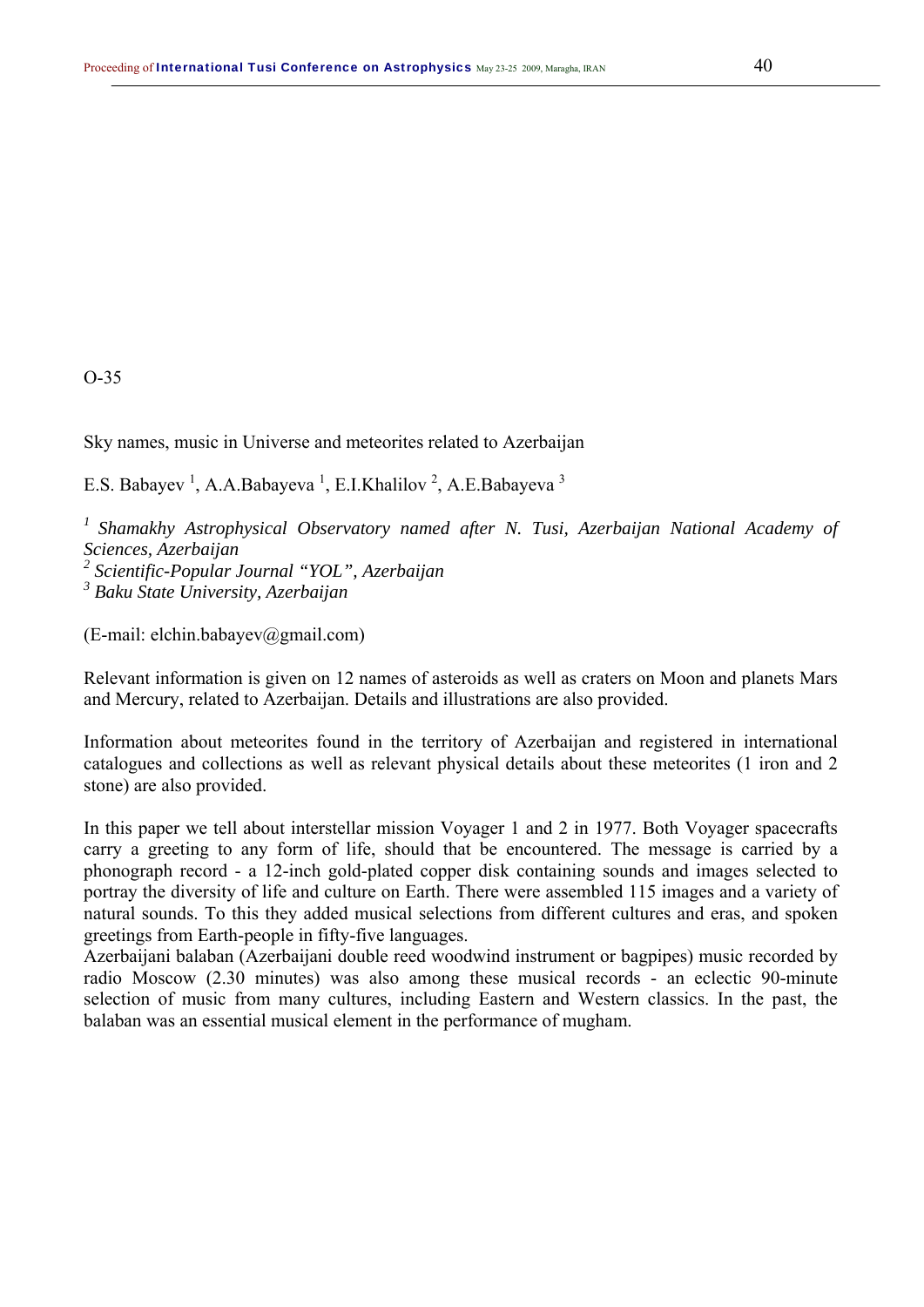# **حل منحني نوري سيستم دوتايي گرفتي Aur IM**

**<sup>2</sup>، محمود اکبری <sup>1</sup> بهرام خالصه**

-1 دانشگاه آزاد اسلامی واحد گناباد -2 دانشگاه آزاد اسلامی واحد مشهد **چکيده:**  داده هاي نوري سيستم دوتايي Aurigae IM كه از نوع آلگول مي باشد، در دو صافي B و V توسط برنامه ويلسون 2003 مورد تجزيه وتحليل قرار گرفته است. نتايج حاكي از آن است كه سيستم نيمه جدا بوده و مؤلفه دوم حد روچ خود را پر نموده است. از طرفي تحليل نتايج مؤيد وجود جسم سوم در سيستم مي باشد كه پارامتر نوري آن مشخص مي گردد. همچنين رده طيفي مؤلفه اول V6B و مؤلفه دوم IV2A تعيين مي گردد.

نتايج بدست آمده تطابق بسيار رضايت بخش با نتايج حاصل از كار بركويتس و همكاران (2002) دارد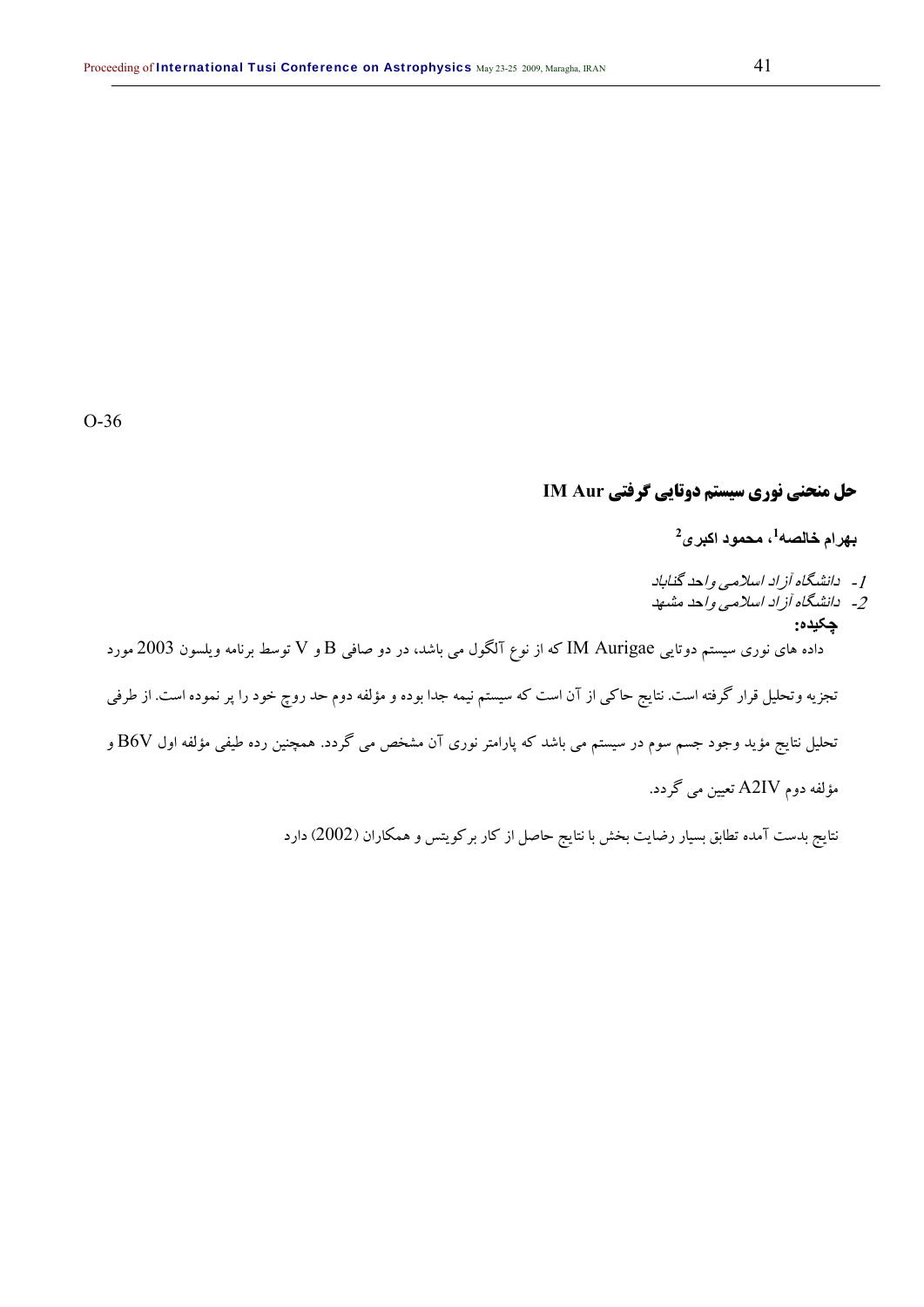Analysis of the solar green corona N-S asymmetry over the last 5.5 activity cycles

Z. Kobylinski

The Higher School of National Economics Geodesy, Real Property and Environmental Engineering Faculty, Kutno, Poland,

zbigniewkobylinski@yahoo.com

A. Ajabshirizadeh Tabriz University, Dept. of Theoretical Physics & Astrophysics, Tabriz, Iran, Research Institute for Astronomy & Astrophysics of Maragha (RIAAM), Maragha, Iran a-adjab@tabrizu.ac.ir

A. Wysokinski University of Podlasie, Dept. of Renewable Energies, Siedlce, Poland, arekwys@ap.siedlce.pl

We examine three available long-term databases of monthly means of the green coronal brightness which cover the period of five and the half last solar cycles to compare obtained north-south asymmetry of the corona and to determine the behaviour of asymmetry. We use the data from (1) Norikura Observatory, (2) Kislovodsk Observatory, (3) intensities registered by several coronographs and converted to the common photometric scale of Pic du Midi. We analyze them by means of nonlinear tools to find the periodicity characteristics of asymmetry and phase relationship between two hemispheres and between green brightness and the set of sunspot numbers. In general features the green corona asymmetry agrees with the asymmetry of sunspot activity.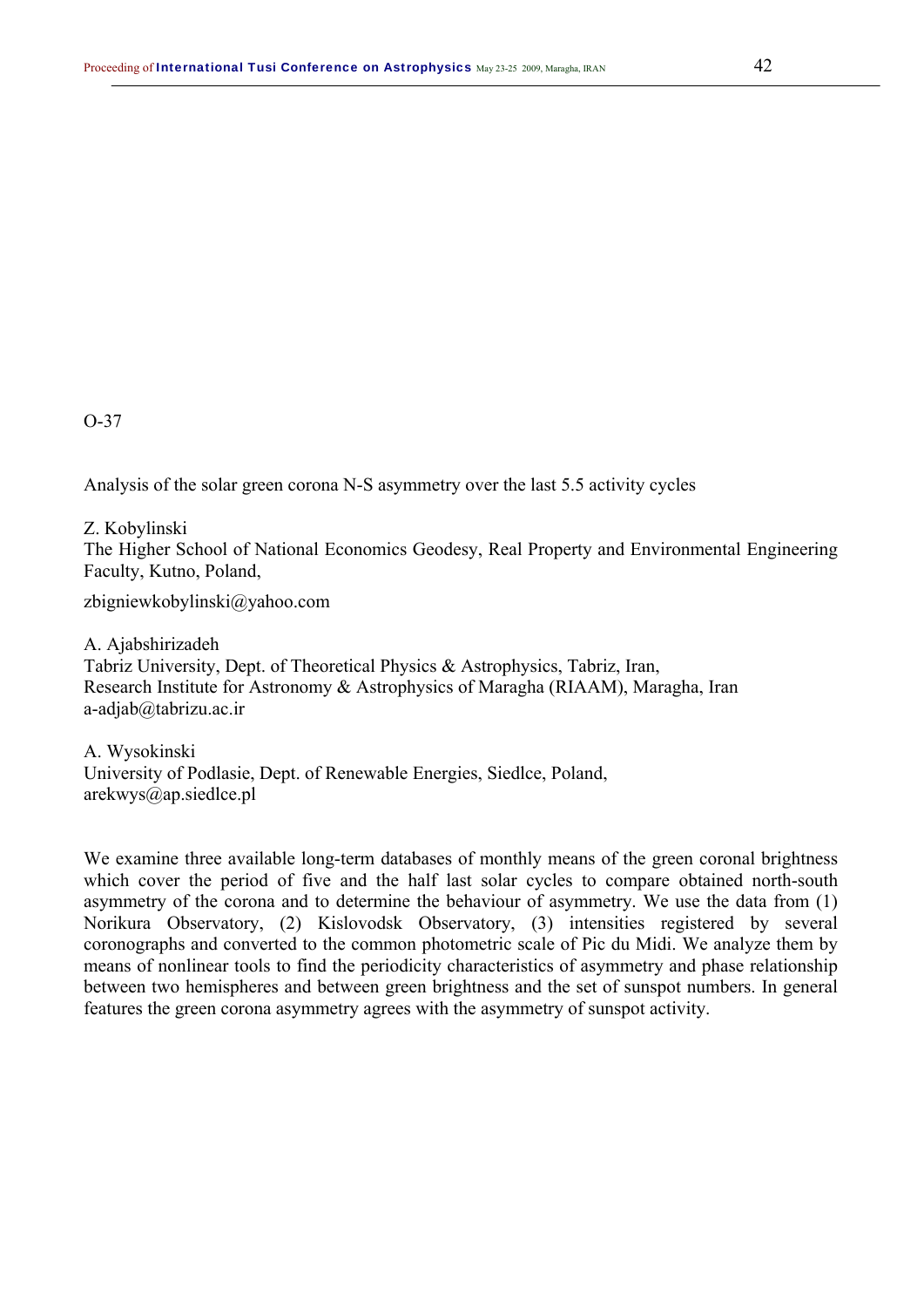# **Modeling Black-Holes Super Gravity effects in N-Dimensions Space-time, to solve Homogeneous World Modeling**

# **Hossein.Masalehdan**1 **, Thomas.G.Rizzo**2-1 **, Milad.Bastam**3

*1.American Astronomical Society (AAS), Assistant Researcher of Smithsonian Institute for Technology-Astrophysics Dep.* 

*2.Stanford Linear Acceleration Center, Smithsonian Institute for Technology-Astrophysics Dep.* 

*3.IAU of Tehran-Center. Graduate Physics Department.* 

In this paper you will found out how we can explain the dimensions breaking to mode : new type of *Homogeneous space around Super massive black holes, first we input N=2 to improve in higher levels of Strings Super symmetry, then in 4D–metric with the general form of the metrics we use Quantum geometry systems to N-Cases and N-Brane, at last in advance manifolds we discuss about BH's Structure.*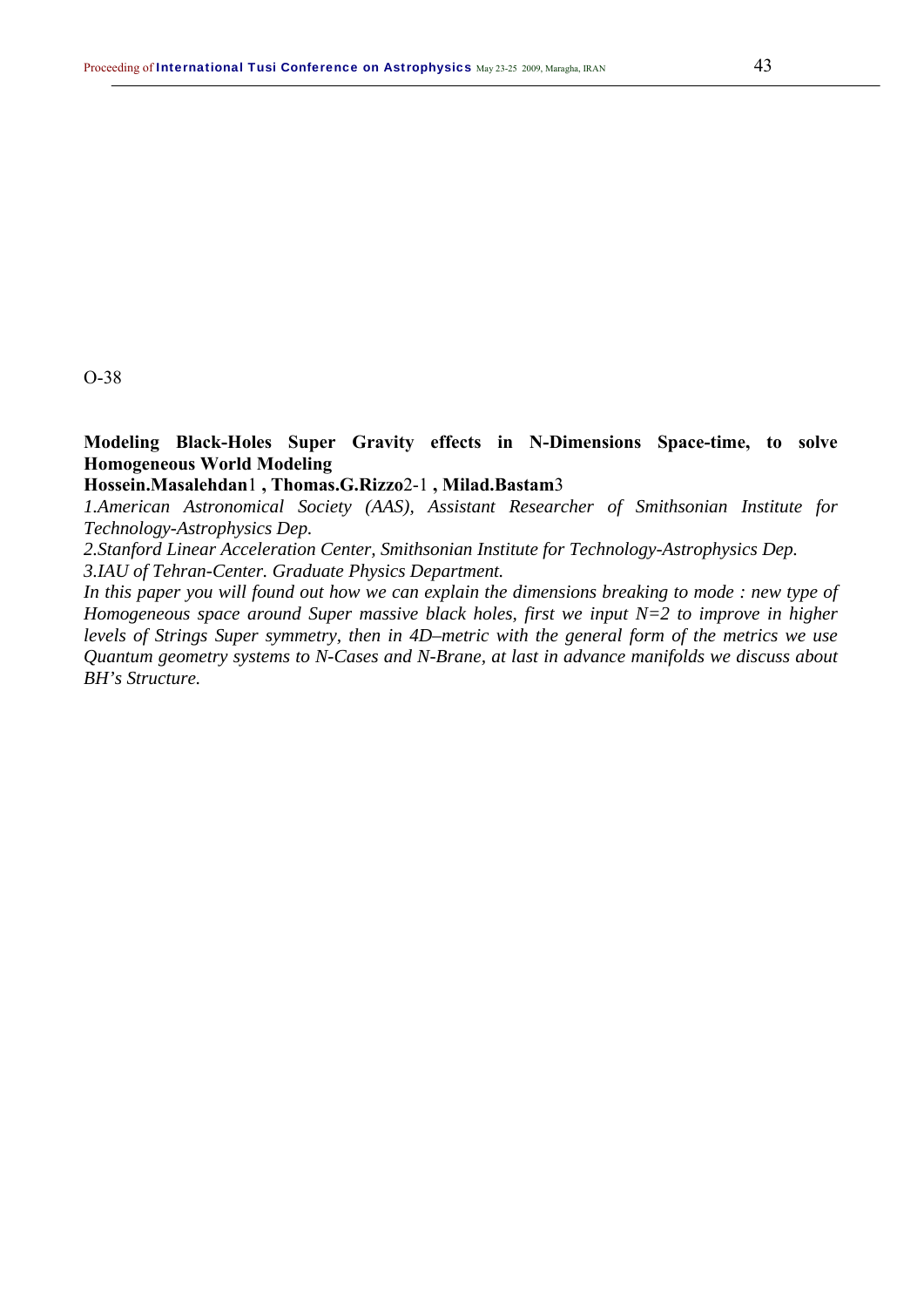### **Spherical Collapse with MOND: The effect of Background Cosmological Models**

### **M. Malekjani**

Department of Physics, Bu.Ali.Sina University, Hamedan, Iran malekjani@basu.ac.ir

In this work I consider the spherical collapse model in the framework of Modified Newtonian Dynamics (MOND). Here, the effects of background cosmological model on the formation of cosmic structures are investigated. In this regard, first I assume that the background cosmology is a low density Friedmann model without cold dark matter and dark energy, then I carry the background cosmological model to a variable dark energy dominated universe without cold dark matter. It is shown that the evolution of structures depends very strongly on the value of MONDian acceleration threshold \$a\_0\$. For a lower values of \$a\_0\$ structures virialize at a lower redshift. Also I show that

a variable dark energy background model would lead to much slower collapse of structures in comparison with the low density background model.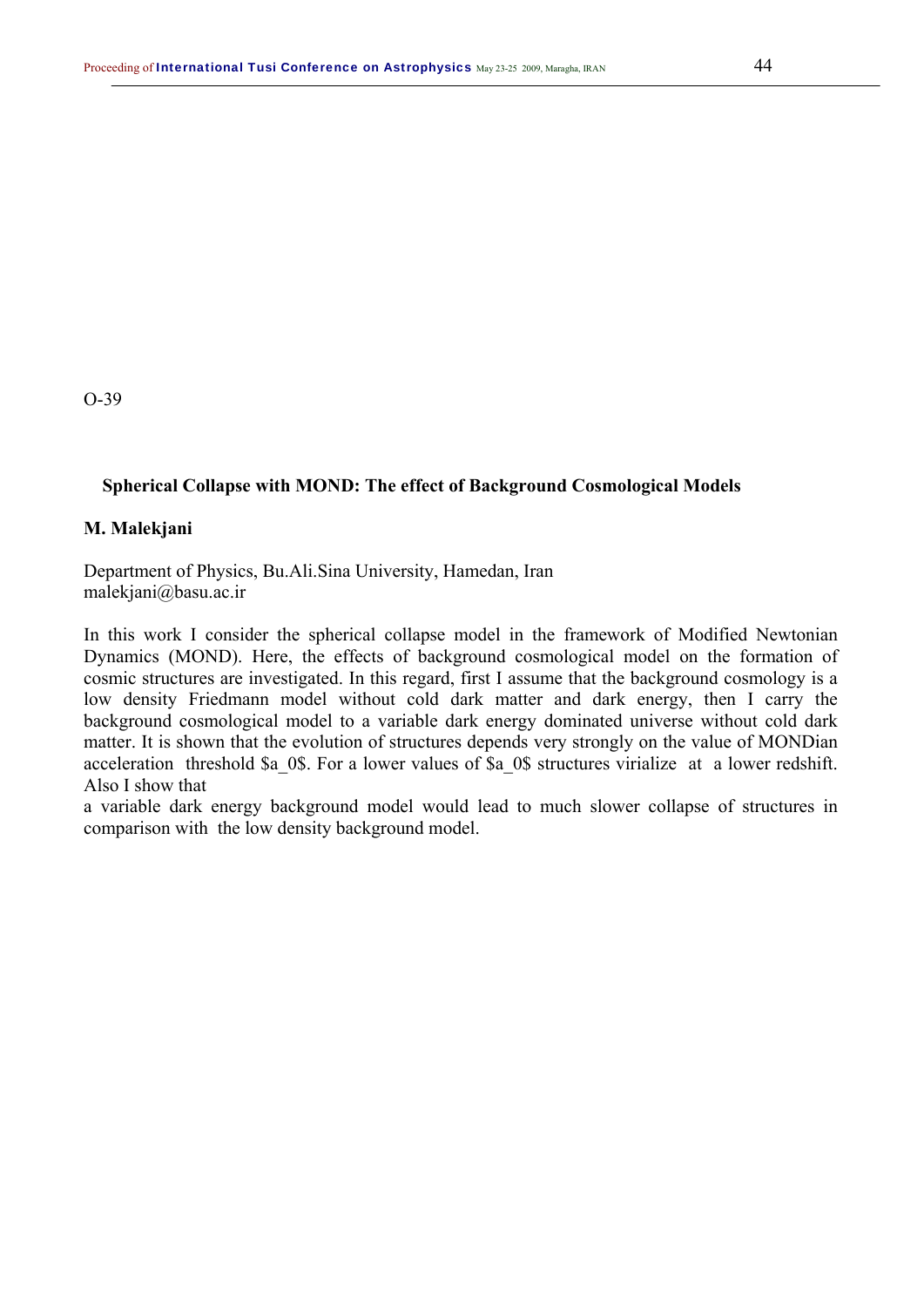**A review on Pulsars' Velocities and NS Birth Kick**  *Masoumeh Delband Physics Department, Shiraz University 2009* 

 Observations show that most of the pulsars have large velocities (several hundred km/s) which are so greater than their progenitors' velocities. Since the supernova explosion of pre-NS is not spherically symmetric, it is assumed that pulsar receives a kick-velocity at its birth time. There are some mechanisms that are used to explain it, but the physical origin of this asymmetry is not clear yet.

 Pulsars are found in isolated form or in binary systems. Most of isolated pulsars are born in binary systems and due to the amount and direction of their kick velocities (after SN), they escaped from binary. So this can be useful to study binaries in order to predict the future of that system after supernova explosion and the situation that new born pulsar can release from this system.

In this paper we want to review what we know about the pulsar velocities and what are the constrains on binary systems that lead to disruption of binary after the SN-explosion and birth of isolated pulsar.

 Using Pulsar Catalogues to study the most recent pulsar parameters that are available, is so helpful to achieve more information on pulsar characteristics and to connect the theoretical conclusions into the observational facts.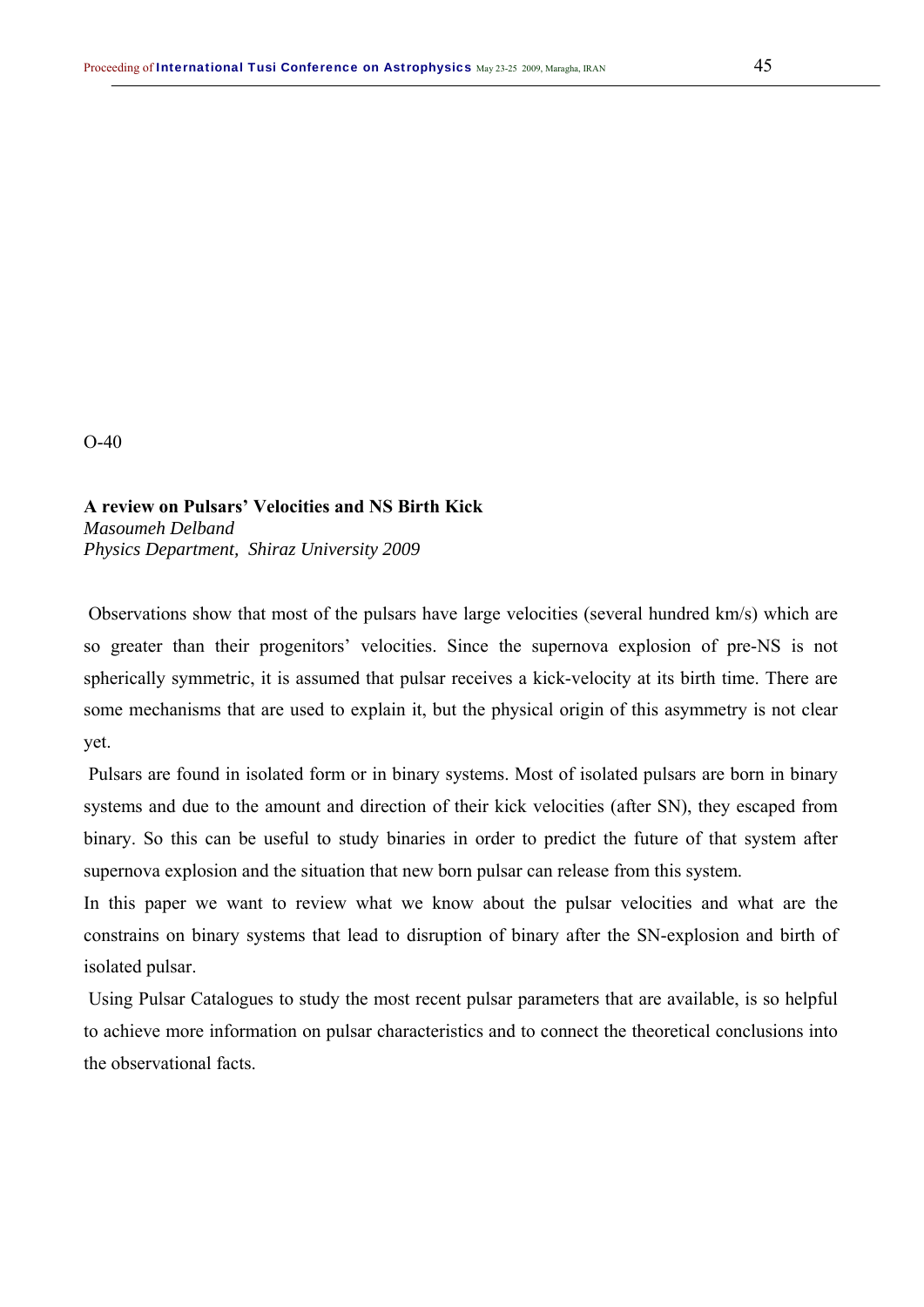# **Light curve analysis and study of surface magnetic field effects on the orbital period variations of UV Leo**

Davood Manzoori

Faculty of Science Department of **Physics** University of Mohaghegh Ardabili-Ardabil Iran

#### **Abstract**

 The solutions of photometric BV light curves for the Algol like system UV Leo were obtained using Wilson-Devinney code. The physical and orbital parameters along with absolute dimensions of the system were determined. It has been found that to best fit the V light curve of the system, assumptions of three dark spots were necessary; two on the secondary and one on the primary, the details of which are given in Table3. The absolute visual magnitudes (*Mv*) of the individual components i.e., primary and secondary were estimated to 4.41 and 4.43, respectively, through the color curve analysis. The period analysis of the system presented elsewhere, indicated a cyclic period change of 12 yr duration, which was attributed to magnetic activity cycle, as a main cause of period variation in the system, through the Applegate [20] mechanism. To verify the Applegate' model I preformed calculations of some related parameters using the equation 2-10, barrowed from Apllegate[20] and Kalimeris [22]. Values of all the calculated parameters were in accordance to those obtained for similar systems by Applegate. The differential magnitudes  $\Delta$  B and  $\Delta$  V, along with corresponding values of  $\Delta$ (B-V) color index, were plotted in the Fig. 8. The cyclic variations in brightness are quite clear from the Fig.8. There are three predictions of Applegate's theory concerning effects of cyclic magnetic changes on the period variations, which can be checked through the observations, these are as follows:

 I) The long term variations in mean brightness (at outside of eclipses) and cyclic changes of orbital period, vary with the same period. II) The active star gets bluer as it gets brightened and/or the brightness and color variations are to be in phase. III) Changes in luminosity due to changes in quadrupole moment should be of the order 0.1 mag.

All the above mentioned predictions of Applegate's theory are verified through Fig. 8 These results combined with cyclic character of P(E) presented elsewhere and also consistency of parameters obtained from the relations2-10, led me to conclude that one the main causes of period variability in UV Leo system is magnetic activity cycle (newly presented here.

Since both components (G0&G2) of this system magnetically can be active, and separation of the components is relatively low (3.9Rs), the magnetic braking could also cause the period change.

The magnetized star winds move outward from the star, but are twisted due to rapid rotation of star. Charged particles in the stars wind become trapped in the star's magnetic field and are dragged along the field lines .The result is angular momentum (AM) transfer from the star by magnetic field to the charged particles. As the winds leave the star surface they are dragged by the magnetic field which in turn slows down the star's rotation.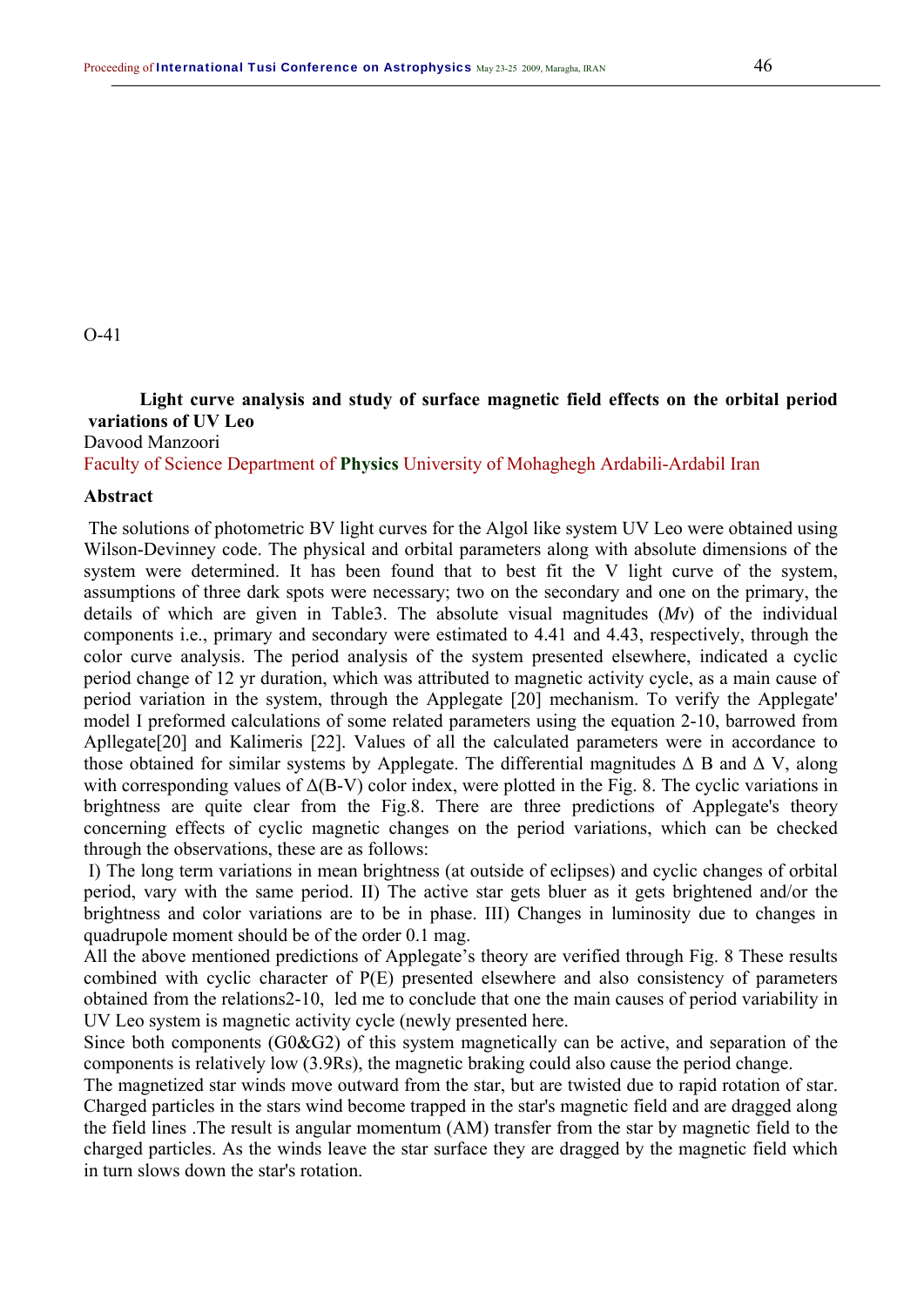# **The change on the electronic energy levels of a neutron star due to its fast rotation and estimating the possibly share of these effect on the neutron star magnetic field.**

This paper aims at investigating the changes in the particle distributions of a rotating neutron star.We have shown that some part of magnetic field of a rotating neutron star can be attributed to its ununiformed distribution electric charges. With comparison of potential energy and Fermi energy we concluded that despite we can treat electrons as ideal gas, but we have to treat nucleon as localized particles with uniform distribution. ununiformed electron distribution leads to ununiforme charge density as this (for understanding order of magnitude of these effects, in first treatment, we solved the problem for a cylinder of radius  $\alpha$ , with angular speed  $\omega$ ):

$$
\delta n{\sim}n_0^{1/2}\left(\frac{\omega a m_e}{h}\right)^2
$$

where  $n_{\rm 0}$ , me and h are the center electron number density, electron mass and Planck costant respectively.

Then, the magnetic filed generated by this uniformed charge distribution is studied.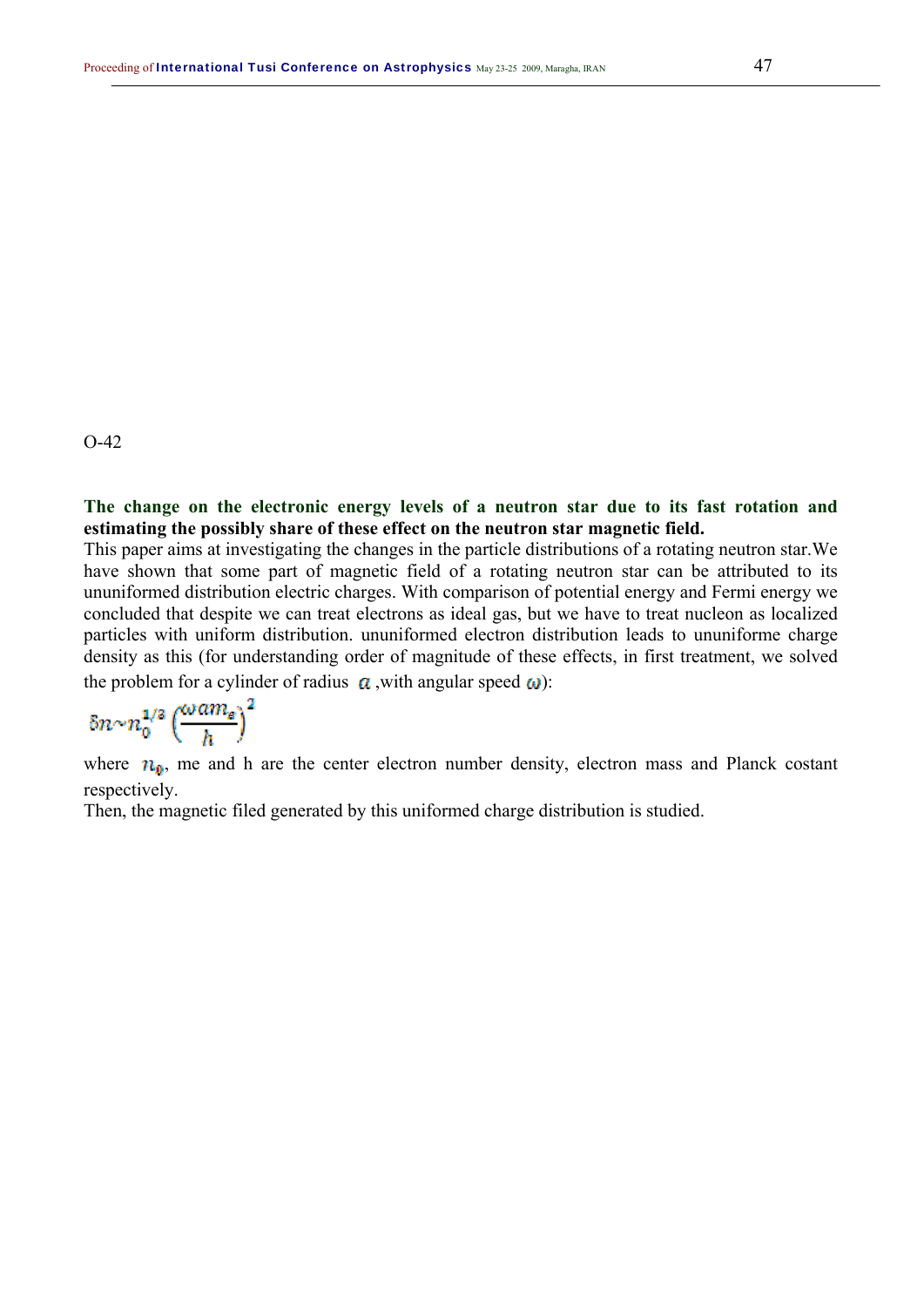# **ارائه مدلي جهت ساختار ديناميكي سحابي سياره نماي** 6369NGC **با استفاده از شدت خطوط طيفي**  دکترجمشيد قنبری سکينه رضايی کهخايی

### **چکيده:**

سحابي هاي سياره نما،سحابي هاي منفردي هستند كه غالباً داراي تقارن دوطرفه آشكاري هستند.مهمترين خصوصيت سحابي هاي سياره نما،طيف آنها مي باشد.ما در اين مقاله با مطالعه ساختارهاي ديناميكي ويونيدگي سحابي سياره نماي 6369NGC شدت خطوط طيفي Hβ وHγ رامحاسبه نموده ايم.با مقايسه شدت خطوط محاسبه شده با نتايج مشاهدات،ديناميك سحابي را توصيف نموده وكميات مربوط به آن را به دست آورده ايم.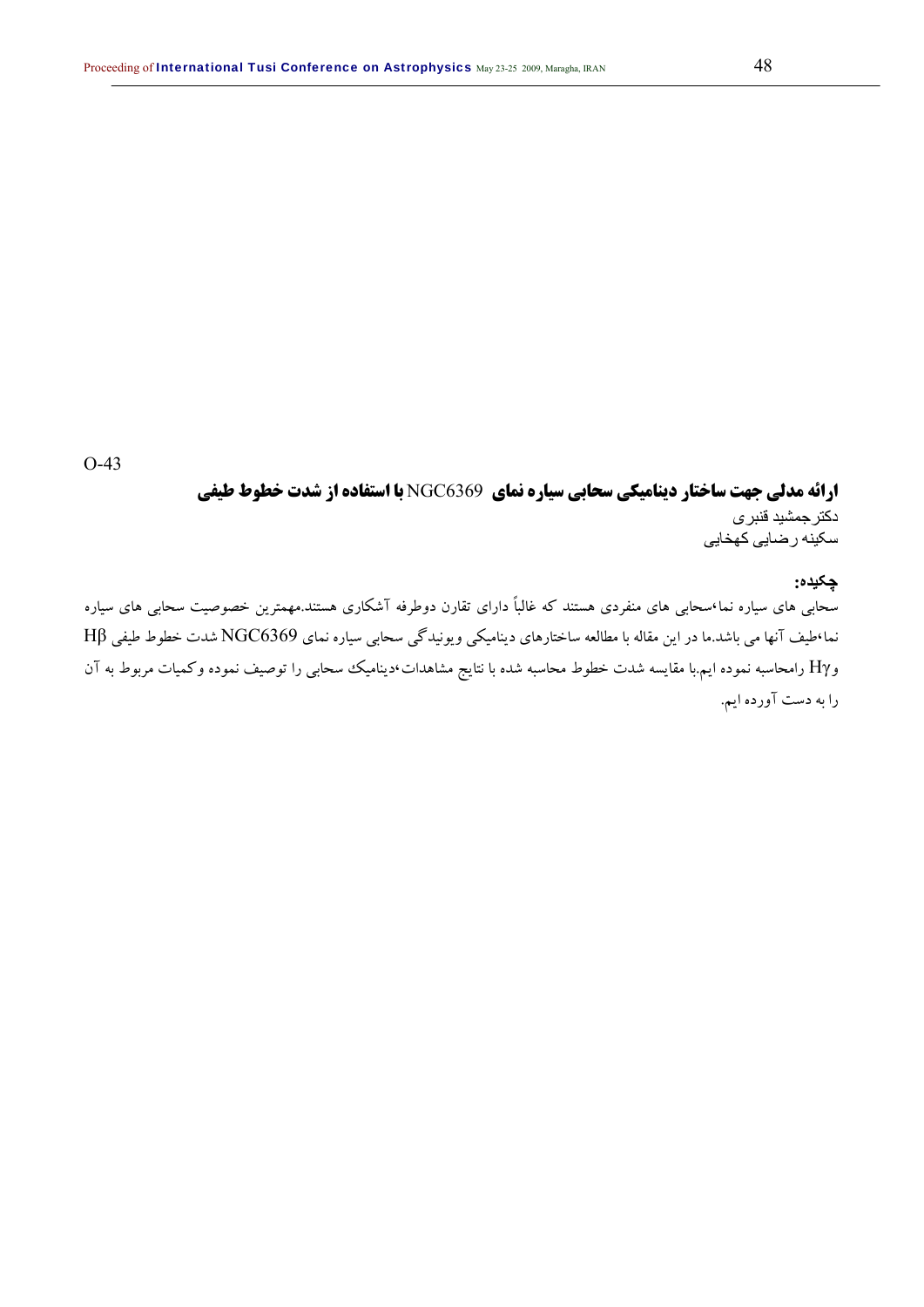Space weather, Earth's environmental physical activity and human health state at different locations on Earth

### E.S. Babayev, S. Dimitrova, O.V. Khabarova

<sup>1</sup> Shamakhy Astrophysical Observatory named after N. Tusi, Azerbaijan National Academy of *Sciences, Baku, Azerbaijan* 

*2 Solar-Terrestrial Influences Institute – Bulgarian Academy of Sciences (STIL-BAS), Sofia, Bulgaria* 

*3 Space Research Institute, Russian Academy of Sciences, Moscow, Russia* 

(E-mails: ebabayev@yahoo.com, svetla\_stil@abv.bg, olik3110@aol.com)

Conditions on the Sun and in the solar wind, interplanetary space, the magnetosphere, ionosphere and thermosphere constitute the so called "Space Weather"; they can influence not only the performance and reliability of space-borne and ground-based technological systems, but can also endanger many kinds of human activities, particularly in connection to human life itself and human health. The need to understand space weather and to mitigate its effects becomes more and more urgent. Furthermore, the effect of meteorological weather on humans is a potential source of impact; sharp changes of meteorological parameters lead, for example, to increased morbidity level over the world. In fact, meteorological weather and space weather are considered as two major interrelated factors permanently influencing human being.

In this paper we provide part of results of collaborative experimental and statistical researches conducted for revealing potential influence of environmental physical activity variations - space weather and meteorological weather changes on human homeostasis and particularly cardio-vascular health state.

This study describes results concerning the potential effects of space weather changes on morbidity and mortality from acute myocardial infarctions (AMI) in two geographical regions (Sofia, Bulgaria and Baku, Azerbaijan) situated at middle latitudes (between 40-43°N) but at different longitudes (between 23-50°E) and sudden cardiac deaths (SCD) in Baku. Possible effects of geomagnetic disturbances of various strengths, estimated by different geomagnetic indices and geomagnetic storm type (those caused by magnetic clouds (MC) of solar origin or those by high-speed solar wind stream (HSSWS)) were investigated. This study performed on data from two middle-latitude locations enabled us to obtain more suggestive evidence about the influence of space weather variations on cardio-vascular diseases in general at middle latitudes. The degree of this influence depends on the individual physiological status. Similar trends were found in the Sofia and Baku data, and differences in the effects during the solar activity cycle were revealed. It was obtained that both low and highest GMA levels are related to an increase in the number of the considered cardiac incidences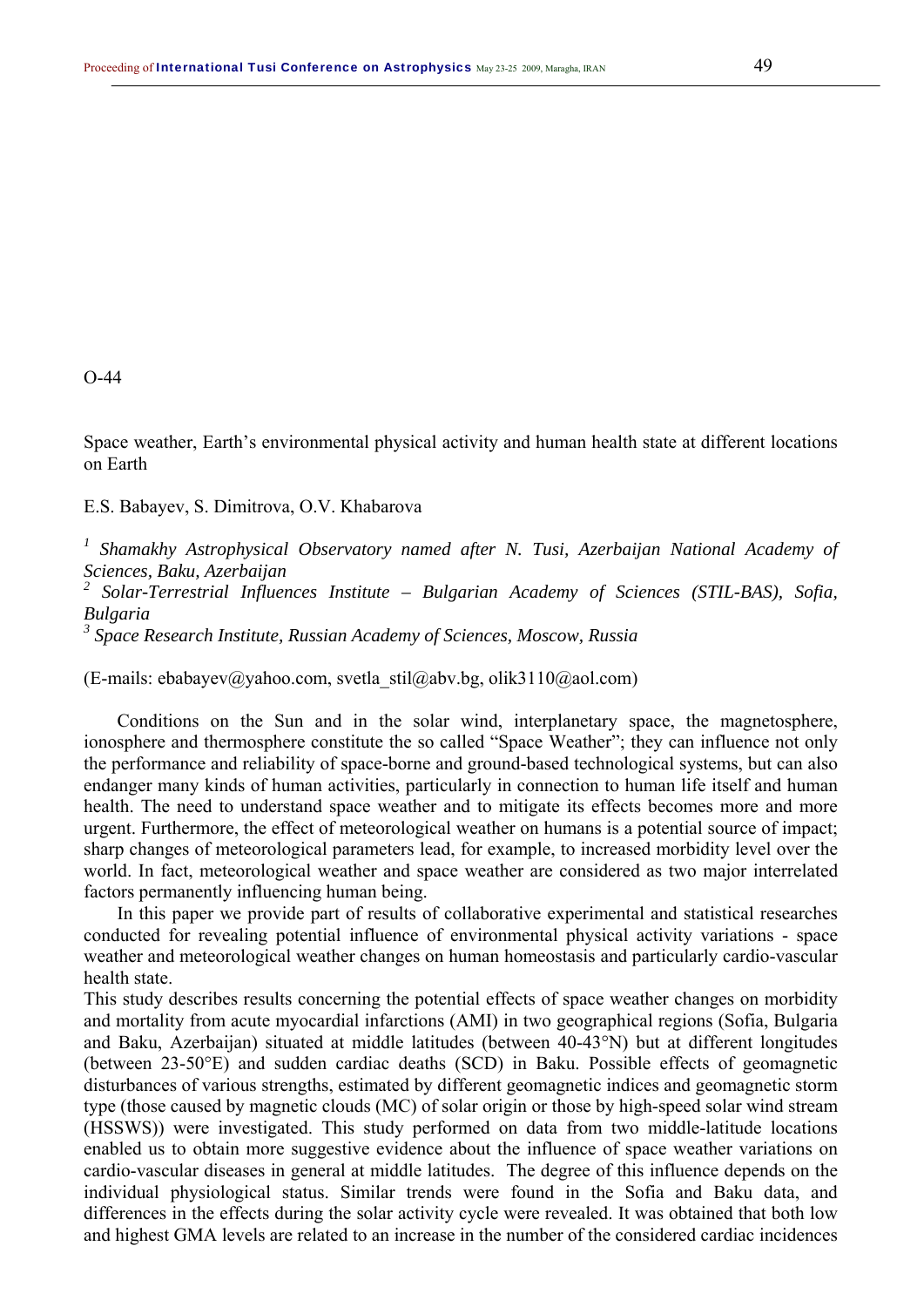and fatal outcomes. The obtained results possibly indicate that different types of geomagnetic storms, through their different parameters, can affect in different ways living organisms, including the human health state and the cardio-vascular system.

O-45

### **The Study on Prominence Fine Structures in the Multi-component Atmospheres Hossein Ebadi Ali Ajabshirizadeh Tabriz University, Tabriz, Iran Abstract:**

The emerging intensities from solar prominences exhibit some fluctuations which related to the existence of fine structures in the line of sight. Moreover, these fluctuations have the minimum values in the centers of some EUV lines and growing to the wings. The explanation of such a phenomenon motivated us to use theoretical models for fine structures in solar quiescent prominences. In addition, the astrophysical objects are from Local Thermodynamic Equilibrium (LTE) which can be achieved in the stellar interiors. The analytical solution of Non-LTE equations is very difficult and in some cases is impossible. In this concern, in order to calculate emerging intensities and their fluctuations we solve the radiative transfer equations and find Ambartsumian φ and Ψ functions in some cases.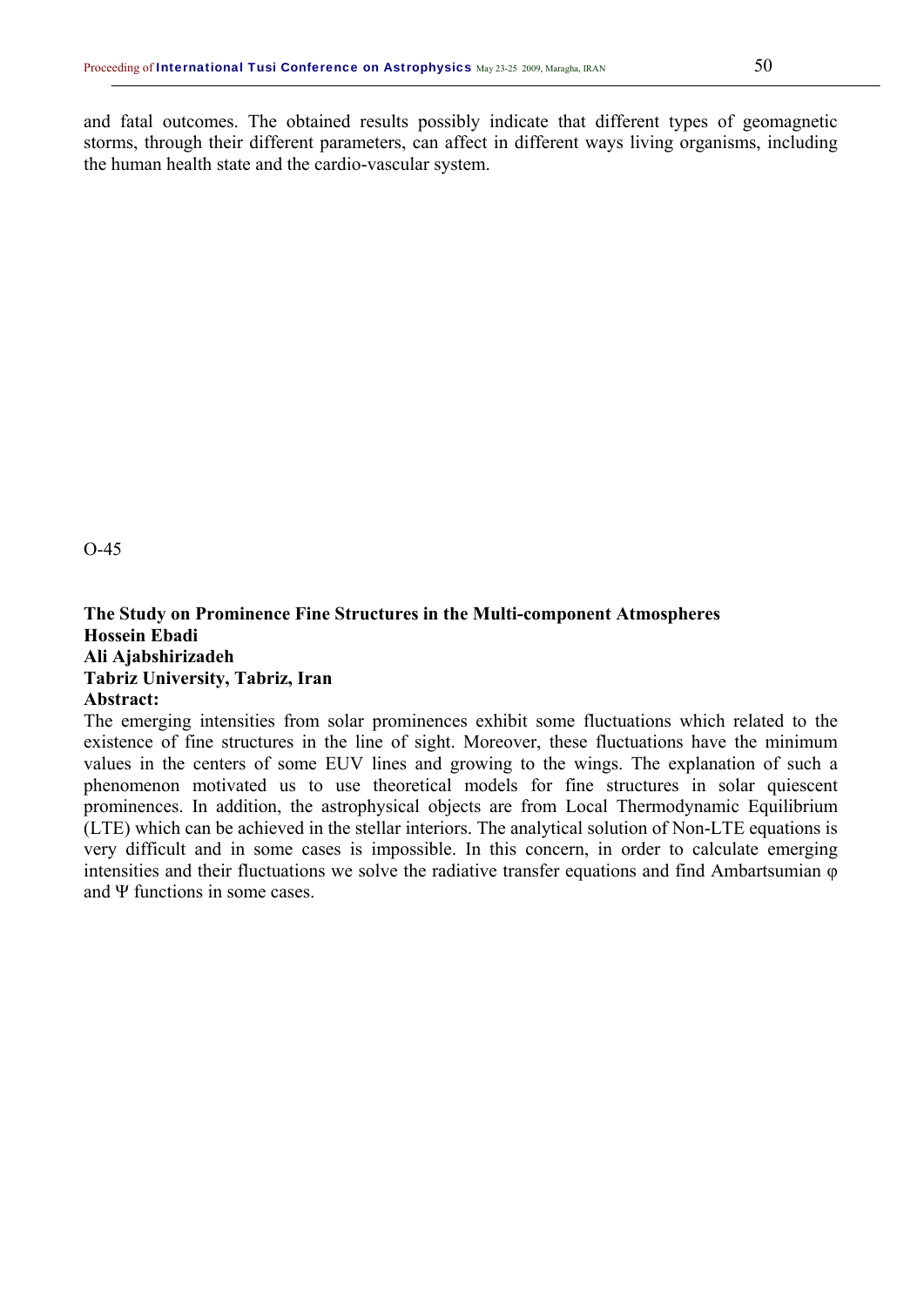### **Z. Fazel, Tabriz U.**

# **ABSTRACT**

The effective temperature of the Sun during the solar cycle has been already studied together with the solar luminosity and radius variations, but the effective temperature between the pole and the equator,  $\Delta T_{\text{eff}}$ , has not yet fully investigated. This last subject has been studied for some stars like Altair, Achernar or Regulus by different methods. In this paper, we will extend such methods to our star, the Sun, bearing in mind its small oblate shape due to its rotation. To first order, we used the Von Zeipel gravity-darkening effect which is an "atmospheric" phenomenon and request a conservative rotation law for a radiative atmosphere at the surface, i.e. the emergent flux is proportional to the effective gravity. To go further, we took into account the differential rotation: as the angular velocity depends on the latitude,  $θ$ , a distorted shape is obtained, R( $θ$ ). Resuming the works of Claret (2000) who analyzed the influence of the differential rotation on the gravitydarkening parameter, the key role of the rotation is emphasized and especially the logarithmic derivative of the angular velocity,  $\alpha$ , which yields if  $\alpha$  < 0, a rotation of the interior of stars faster than the outer layers, while  $\alpha > 0$ , implies the external layers rotate faster than the interior ones due to the increase of the angular momentum. With such new competitions we obtained the solar  $\Delta T_{\text{eff}}$ between the poles and the equator of about 0.125 K. Such a small estimate is expected, but an equatorial effective temperature smaller than the polar one suggests that the meridional equatorward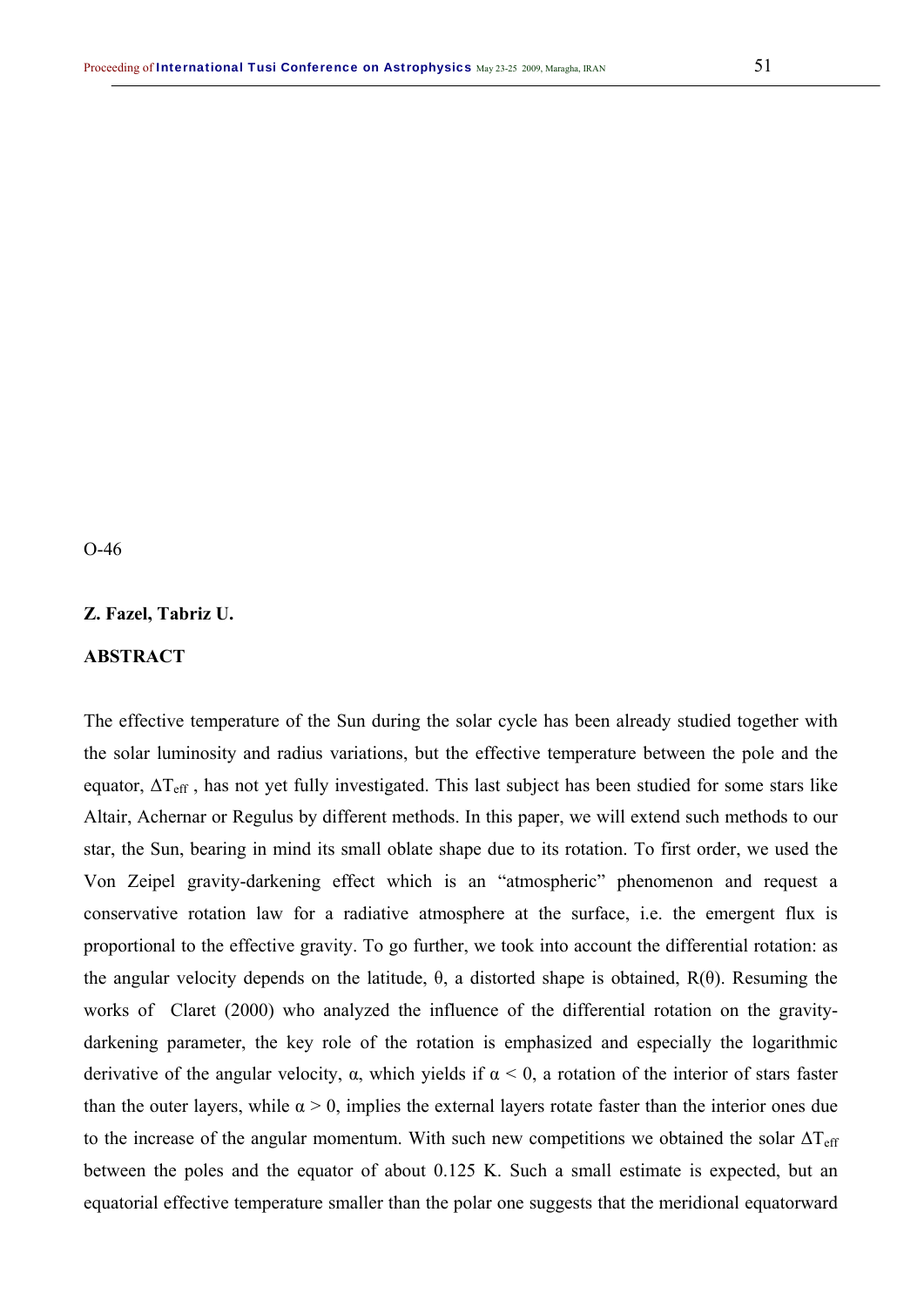flows may accelerate the equator rotation. This also demonstrates a small equatorial bulge leading to decrease the gravity and the emergent flux.

# **تشكيل ساختارها در مدل غير كروي**

**مجتبی اميرمجاهدی دانشکده فيزيک دانشگاه تبريز** 

يكي از جالبترين زمينههاي كيهانشناسي مدرن، مطالعه منشاء ساختارهايي از قبيل كهكشانها و خوشههاي كهكشاني است و اينكه اين ساختارها چگونه تحول پيدا كرده و به صورت امروزي در آمدهاند. هر گاه تباين چگالي ساختارها كمتر از يك باشد، تحول تباين چگالي با معادله ديفرانسيل داده ميشود. در حالي كه اگر تباين چگالي ساختار بزرگتر يا مساوي يك باشد، وارد رژيم غير خطي شدهايم. حل دقيق تحول ساختار در رژيم غيرخطي، مستلزم شبيهسازيهاي N ذرهاي است. ولي با يك سري تقريبها از جمله مدل رمبش كروي ميتوان نتايج خوبي به دست آورد.

مدل رمبش كروي كه توسط Gott&Gunn بسط داده شد، سادهترين مدل براي تحول ساختار غيرخطي بوده و اگر درست تفسير شود، هنوز ميتواند به درستي موفقيتآميز باشد. از جمله نقاط ضعف اين مدل اين است كه پيشبيني ميكند كه هر فراچگال از ماده در يك زمان محدود، به يك نقطه رمبش ميكند. براي برطرف كردتن اين ضعف, ميتوان مدل غيركروي را به كار برد.

يكي از رويكردها به مدل غير كروي اين است كه شكل غيركروي مانند كرويگون (كره پخيده) را به عنوان ناحيه پيشكهكشاني در نظر بگيريم. پتانسيل روي چنين سطحي را ميتوان بر حسب چندقطبيها بسط داد. با داشتن پتانسيل، معادله انرژي براي ذزهاي به جرم واحد كه بر روي چنين سطحي قرار گرفته است، را به دست ميآوريم. با داشتن اين معادله، ميتوان تحول ساختار را در مدل hat-top غيركروي بررسي كنيم.ماده تشكيل دهنده ماده پيشكهكشاني را ميتوان ماده تاريك و ماده باريوني در نظر گرفت. و براي محاسبه مقدار اوليه تباين چگالي ماده تاريك از طيف توان zoldovich-Harrison استفاده كرد. نتايج مدل كروي و كرويگون نشان ميدهد كه در حالت كرويگون تشكيل ساختار ديرتر و در انتقال به سرخهاي كوچكتر رخ مي دهد.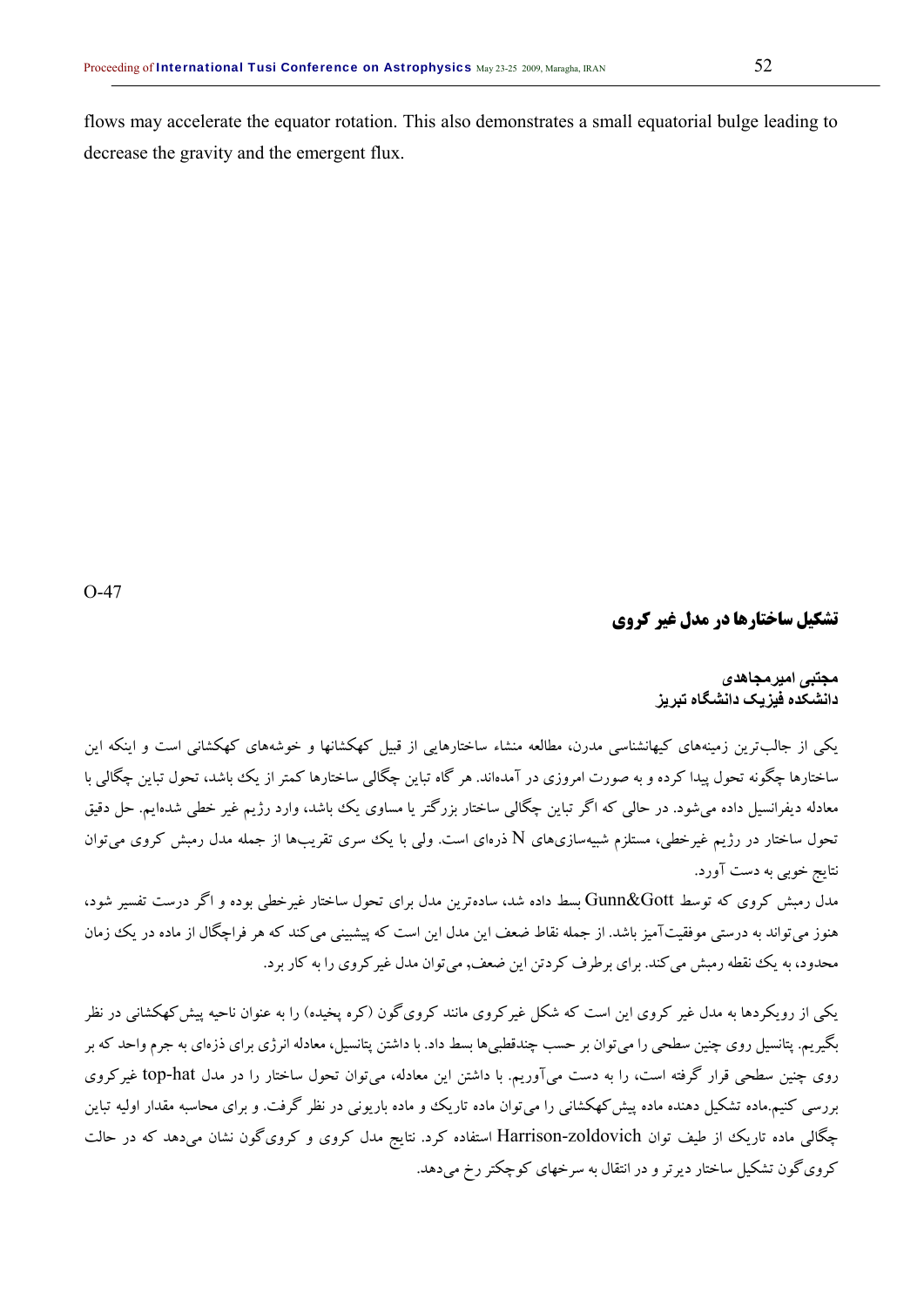در اين مقاله تشكيل ساختار در مدل غير كروي هم به صورت تك مؤلفهاي و هم دومؤلفهاي توضيح داده شده است.

P-1

# **Application of an Artificial Neural Network for Velocity Curve Analysis of the Spectroscopic Binary Stars V373 Cas, V2388 Oph, V401 Cyg, V523 Cas, and HD 141929**

# **K. Karami, and M.M. Soltanzadeh**

Department of Physics, University of Kurdistan, Pasdaran Street, PO Box 66177-15175, Sanandaj, Iran (e-mail: KKarami@uok.ac.ir, msoltanzadeh@uok.ac.ir)

### **Abstract**

We use the Artificial Neural Network (ANN) introduced by Karami et al. (2009 a,b) to derive the orbital parameters of spectroscopic binary stars. Using measured radial velocity data of five doublelined spectroscopic binary systems V373 Cas, V2388 Oph, V401 Cyg, V523 Cas, and HD 141929, we find corresponding orbital and spectroscopic elements. Our numerical results are in good agreement with those obtained by others using more traditional methods.

### **References**

Karami K., Ghaderi K., Mohebi R., Sadeghi R., Soltanzadeh M.M., 2009a, New Astron. 14, 478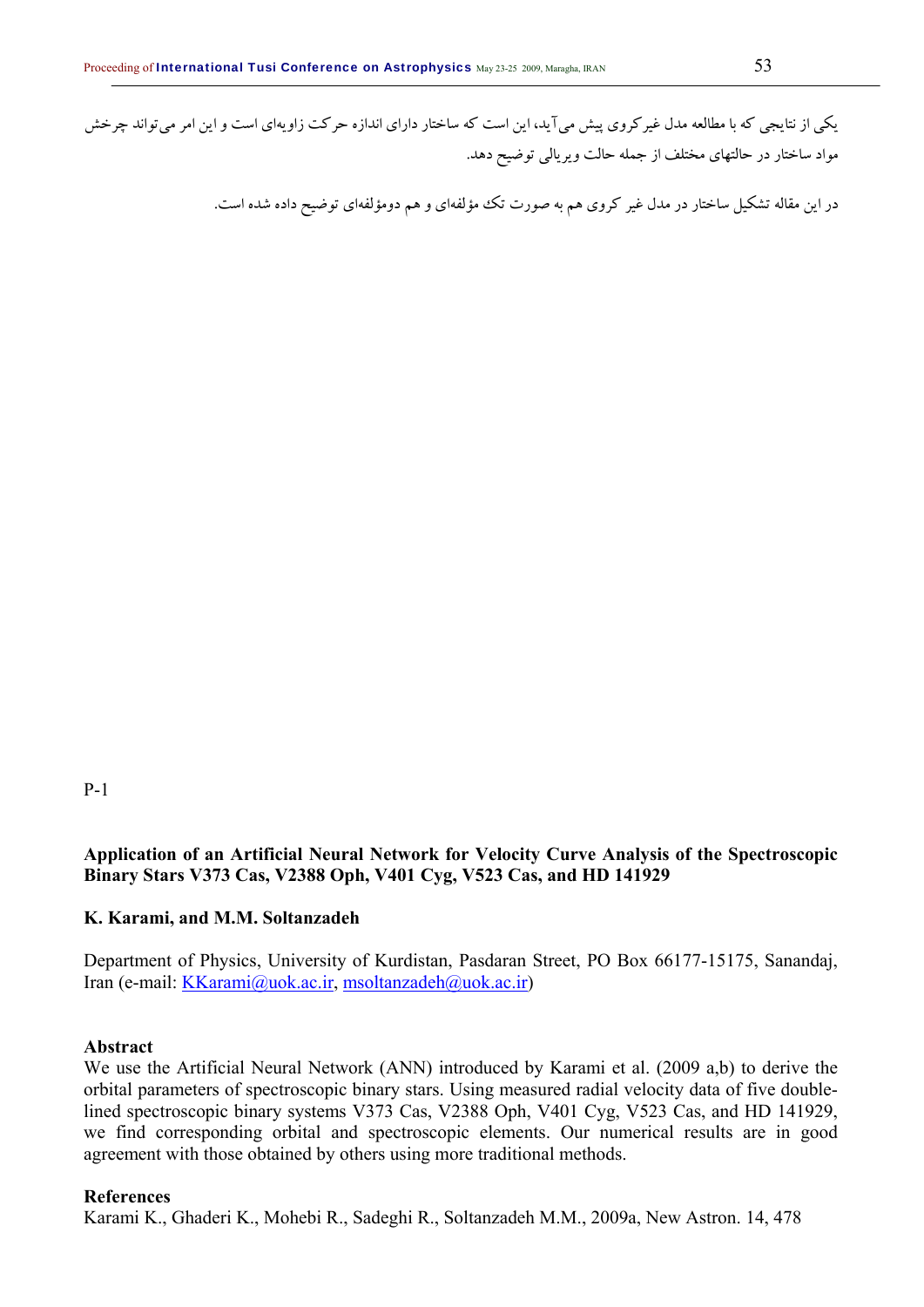Karami K., Ghaderi K., Mohebi R., Sadeghi R., Soltanzadeh M.M., 2009b, Publ. Astron. Soc. Australia (in press)

P-2

On the differential asymmetry variation inside of line profile in the spectrum of the Procyon and solar flux

D.M. Kuli-Zade<sup>1,2</sup>, T.H. Alieva<sup>1</sup>, Z.F. Shabanova<sup>1</sup>

*1 Baku State University, Azerbaijan* 

*2 Shamakhy Astrophysical Observatory named after N.Tusi, Azerbaijan National Academy of Sciences* 

(E-mail: ckulizade@mail.ru)

The profile of the  $\lambda$  5324.185 Å FeI line in the spectrum of the Procyon in basis of digital spectral materials of high spectral resolution is constructed. The general spectrophotometric characteristics of the line profile by high precision are determined. The fine structure of the profile is investigated. The asymmetry parameters of the profile by Kuli-Zade method are determined. The variation of the differential asymmetry inside of the line profile is investigated. The results are compared with results obtained by authors for unresolved spectrum (flux spectrum of the Sun).

The variation of the differential asymmetry inside of the line profiles for Procyon and Solar flux spectrums is identical. In the following table  $\delta(R)$  is differential asymmetry and R is depth of the profile.

| R     | $\delta(R)$ , mÅ |      | R   | $\delta(R)$ , mÅ |       |
|-------|------------------|------|-----|------------------|-------|
|       | Procyon          | Flux |     | Procyon          | Flux  |
| 0.000 | 50               | -5   | 425 |                  |       |
| 025   |                  | 20   | 450 |                  | -5    |
| 050   | 40               | 115  | 475 | U                | $-10$ |
| 075   | 20               | 110  | 500 |                  | $-10$ |
| 100   |                  | 85   | 525 | U                | $-10$ |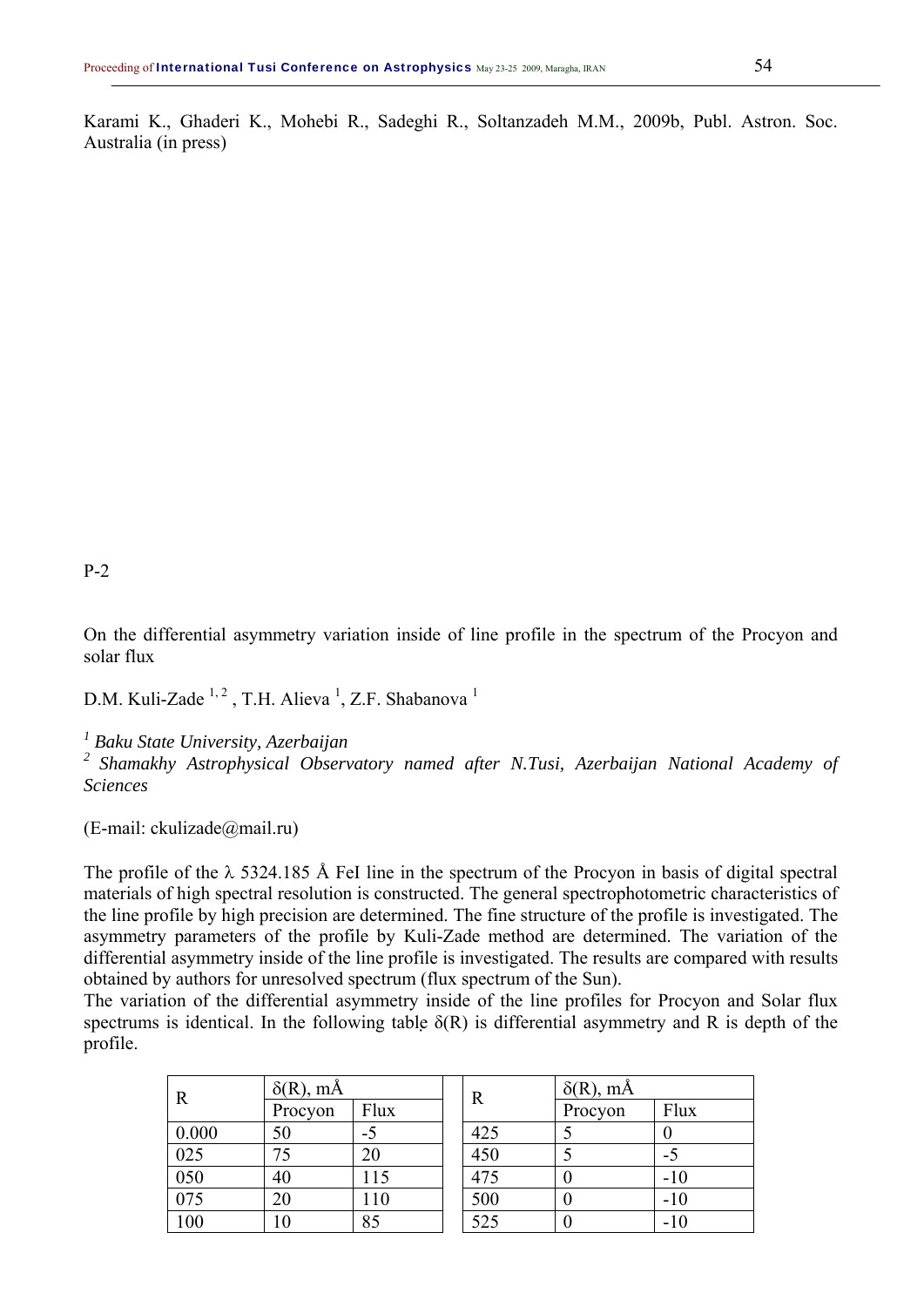| 125 | 5                | 55               | 550 | $-5$             | $-15$ |
|-----|------------------|------------------|-----|------------------|-------|
| 150 | $\boldsymbol{0}$ | 30               | 575 | $-5$             | $-10$ |
| 175 | $\boldsymbol{0}$ | 20               | 600 | $\boldsymbol{0}$ | $-15$ |
| 200 | $\boldsymbol{0}$ | 20               | 625 |                  | $-15$ |
| 225 | $\boldsymbol{0}$ | 10               | 650 |                  | $-15$ |
| 250 | $\boldsymbol{0}$ | 5                | 675 |                  | $-20$ |
| 275 | $\boldsymbol{0}$ | $\boldsymbol{0}$ | 700 |                  | $-20$ |
| 300 | $\boldsymbol{0}$ | $\overline{0}$   | 725 |                  | $-20$ |
| 325 | $\boldsymbol{0}$ | $\overline{0}$   | 750 |                  | $-15$ |
| 350 | 5                | $\overline{0}$   | 775 |                  | $-15$ |
| 375 | 5                | $\overline{0}$   | 800 |                  | $-15$ |
| 400 | 5                | 0                | 825 |                  | $-20$ |

# **The influence of winds on the time-dependent behavior of self-gravitating magnetized accretion discs J. Ghanbari, S. Sheyihnezami, M. Ghasemnejad**

# **Ferdowsi University**

We study effects of winds on the time evolution of isothermal, self-gravitating magnetized accretion discs by adopting a radius dependent mass loss rate because of the existence of the wind. Our similarity and semi-analytical solution describes time evolution of the system in the slow accretion limit. We use the cylindrical coordinates and assume that the magnetic field is in Z- direction.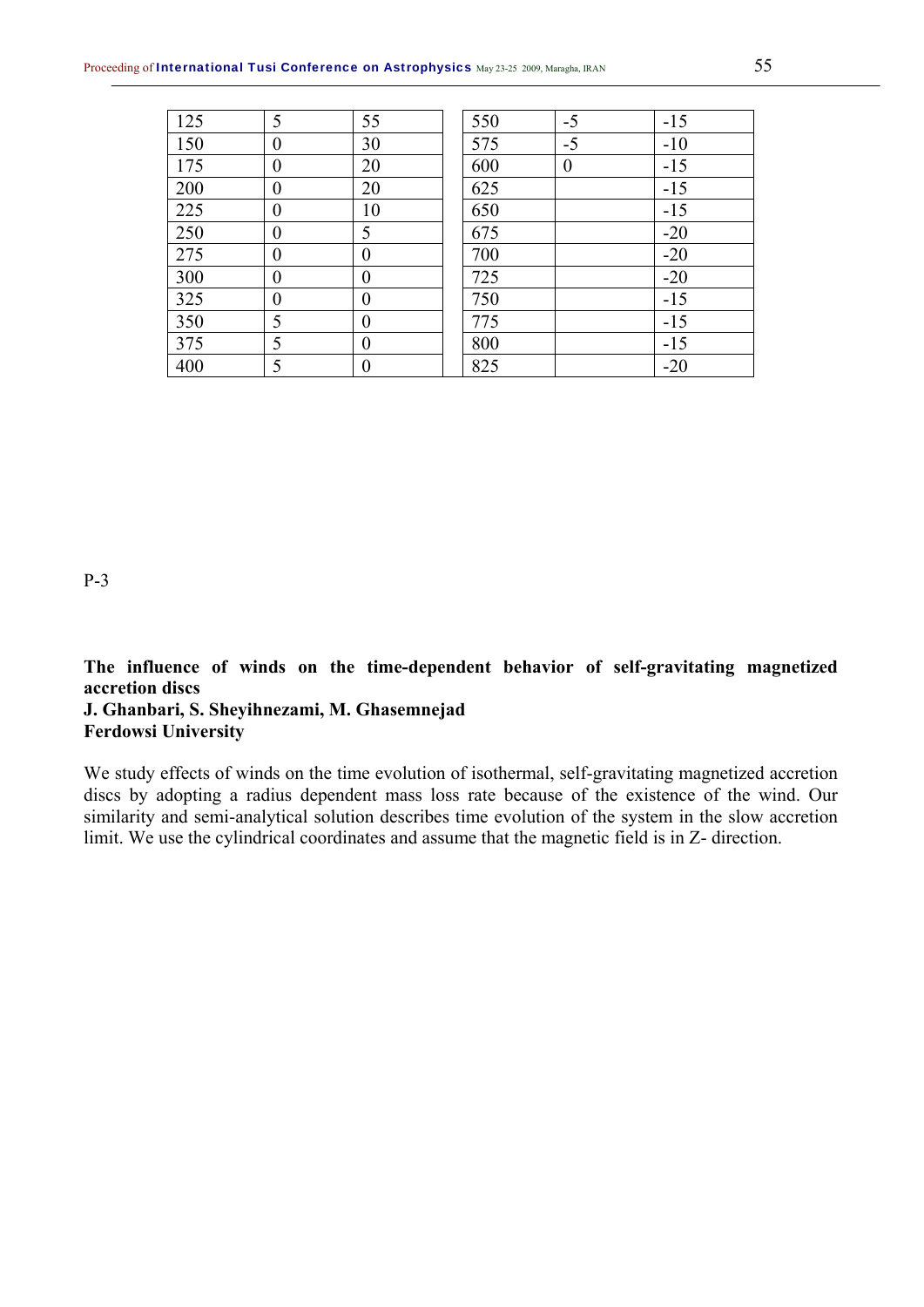# **مطالعه اثر قرص برافزايشي و مواد پيراستاره اي بر منحني نوري سيستمهاي دوتايي گرفتي**

سيد محمد رضا قريشي، جمشيد قنبري، فاطمه صالحي بخش فيزيك دانشگاه فردوسي مشهد

### **چکيده**

منحني نوري سيستمهاي دوتايي گرفتي توسط افراد زيادي بررسي شده است، اما در هيچ كدام از اين بررسي ها اثر قرص برافزايشي و مواد پيرا ستاره اي در نظر گرفته نشده است. اما آن چه كه مسلم است يكي از مكانهايي كه قرص هاي برافزايشي در آن شكل مي گيرند همين سيستمهاي دوتايي هستند. بنابراين مطمئناً ناديده گرفتن اين عضو از سيستم در مطالعات، از ميزان درستي نتايج ما مي كاهد و در نظر گرفتن پارامترهاي آزاد مربوط به قرص برافزايشي قطعاً اطلاعات دقيقتري از سيستم مورد مطالعه به ما مي دهد. در اين مقاله ما با استفاده از نرم افزار جديد SHELLSPEC به بررسي اثر پارامترهاي مختلف قرص برافزايشي و محيط پيرا ستاره اي بر روي منحني نوري سيستمهاي دوتايي گرفتي اي پرداختيم كه داراي قرص برافزايشي هستند و همچنين اثر وجود يا عدم وجود قرص در سيستم را روي منحني نوري آن بررسي كرديم. ماحصل مطالعه ما در نمودارهايي ارائه و بررسي شده است. نتايج بيانگر آن است كه ناديده گرفتن اثرات قرص تا حد زيادي از دقت نتايج ما مي كاهد.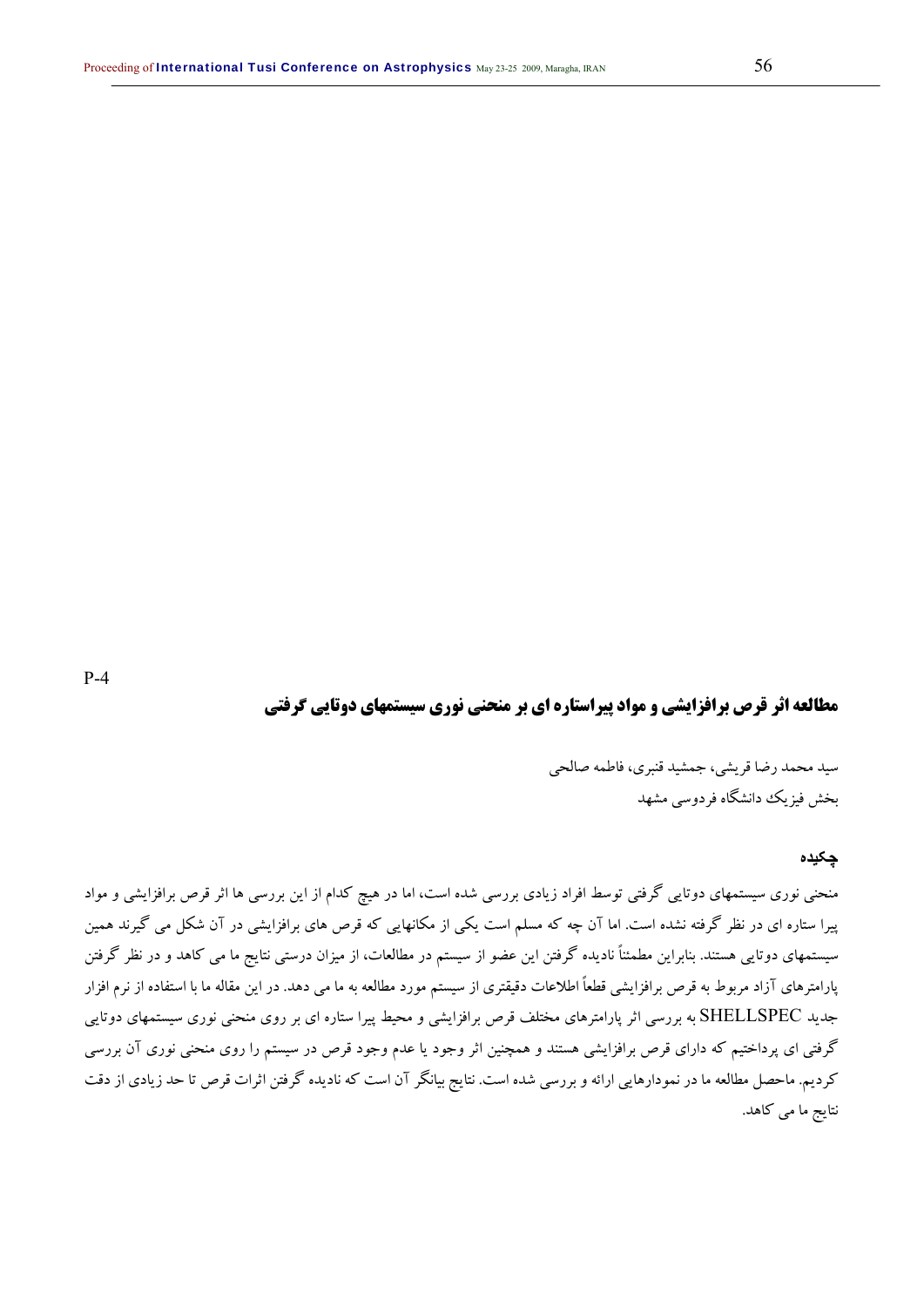# **Investigation of the magnetic field in Solar**

Motahare Sadeghi Goghary

*Department of engineering,Islamic Azad University sirjan branch*

(E-mail: Motahreh\_sadeghi@yahoo.com

Formation and eruption of solar prominences, coronal mass ejections ( CMES) and solar flares are the most magnificent phenomena among solar activities.Formation of solar prominences and solar eruptive processes, which encompass prominence eruption ,coronal mass ejections and flares, as responses of the solar conona to photospheric motions, one of the major photospheric conditions for prominence eruption ,CMES and flares ,is the increase of magnetic shear. And also there is a important relation between all aspects of the solar activity and the presence of solar magnetic fields,then in the article we try to investigate the role of magnetic fields in solar activities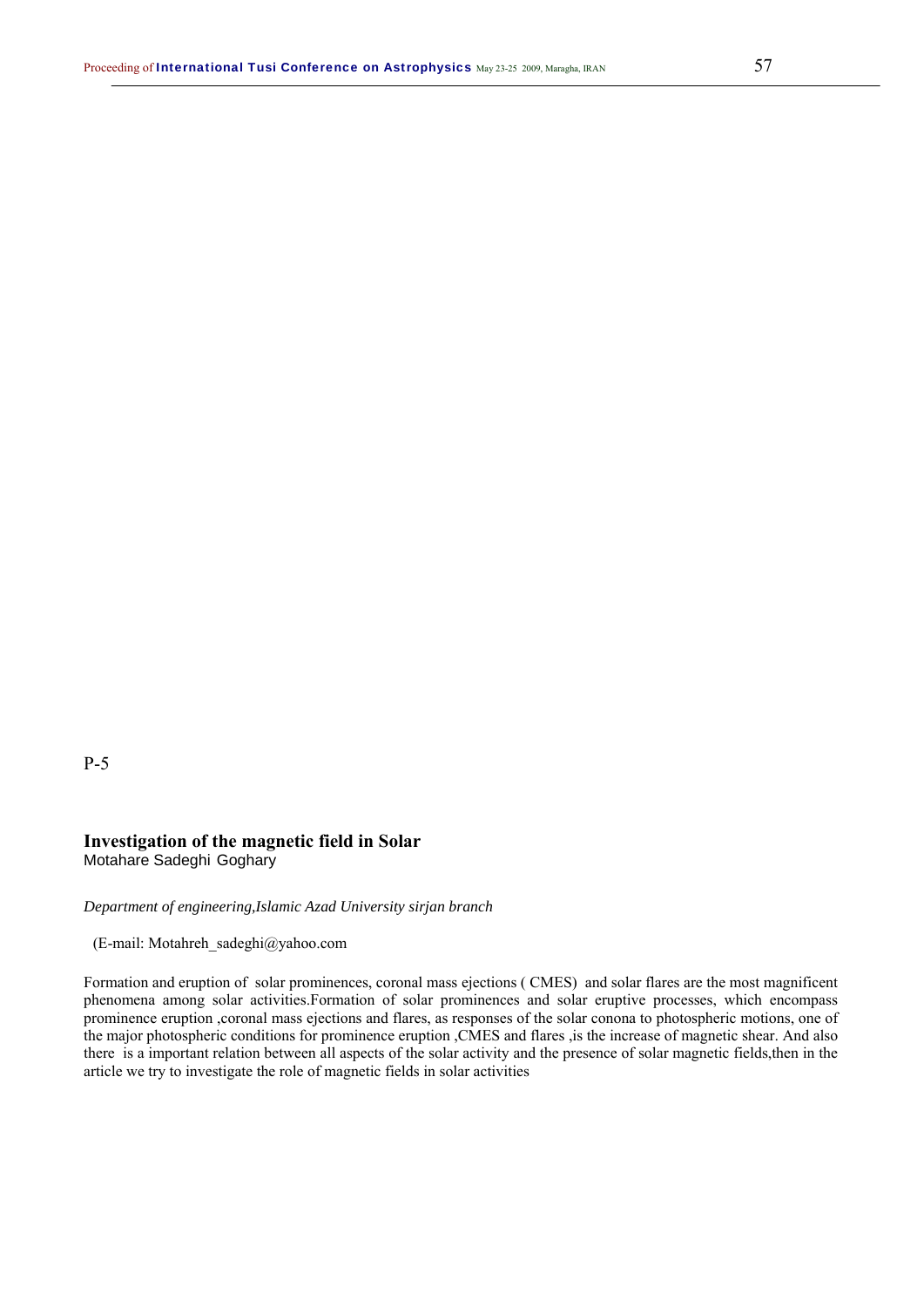Heliogeophysical activity and human cardio-health state

### F.R. Mustafa

# *Shamakhy Astrophysical Observatory named after N. Tusi, Azerbaijan National Academy of Sciences*

### *(E-mail: famil.mustafa@gmail.com)*

The heliobiologycal investigations within last years affirmed once again that solar and geomagnetic activity can affect not only the technical systems and human health state also. In this paper we provide results of investigations on revealing possible influence of solar and geophysical activity on human cardio-health state. Investigation based on analysis of experimental and statistical medical data.

Daily experimental investigations of parameters of cardio-vascular health state were performed in Azerbaijan with a permanent group of examined persons. Heart rate and electrocardiograms were digitally registered (in total 1532 records) for seven functionally healthy persons on working days and Saturdays, in the Laboratory of Heliobiology at the Medical Center INAM in Baku, from 15.07.2006 to 13.11.2007. Medical statistical data were taken from all of Emergency and First Medical Aid Stations of Grand Baku Area with millions of inhabitants for the time period 2003- 2005. In total 788 sudden cardiac death (SCD) cases, 440 acute myocardial infarction (AMI) mortality cases and 4479 AMI morbidity cases were analyzed.

Obtained digital recordings were subjected to medical, statistical and spectral analyses. The statistical method of the analysis of variance (ANOVA) and post hoc analysis were applied to check the significance of the influence of geomagnetic activity (GMA) on the cardio-vascular parameters under consideration. The Student's t test, Pearson's correlation coefficient r, and their probabilities p were calculated and chi-squared analysis was used to compare groups of statistical data.

Results revealed that heart rate reaction was ambiguous and not significant for healthy persons examined under conditions with geomagnetic activity changes. Obtained results show on strong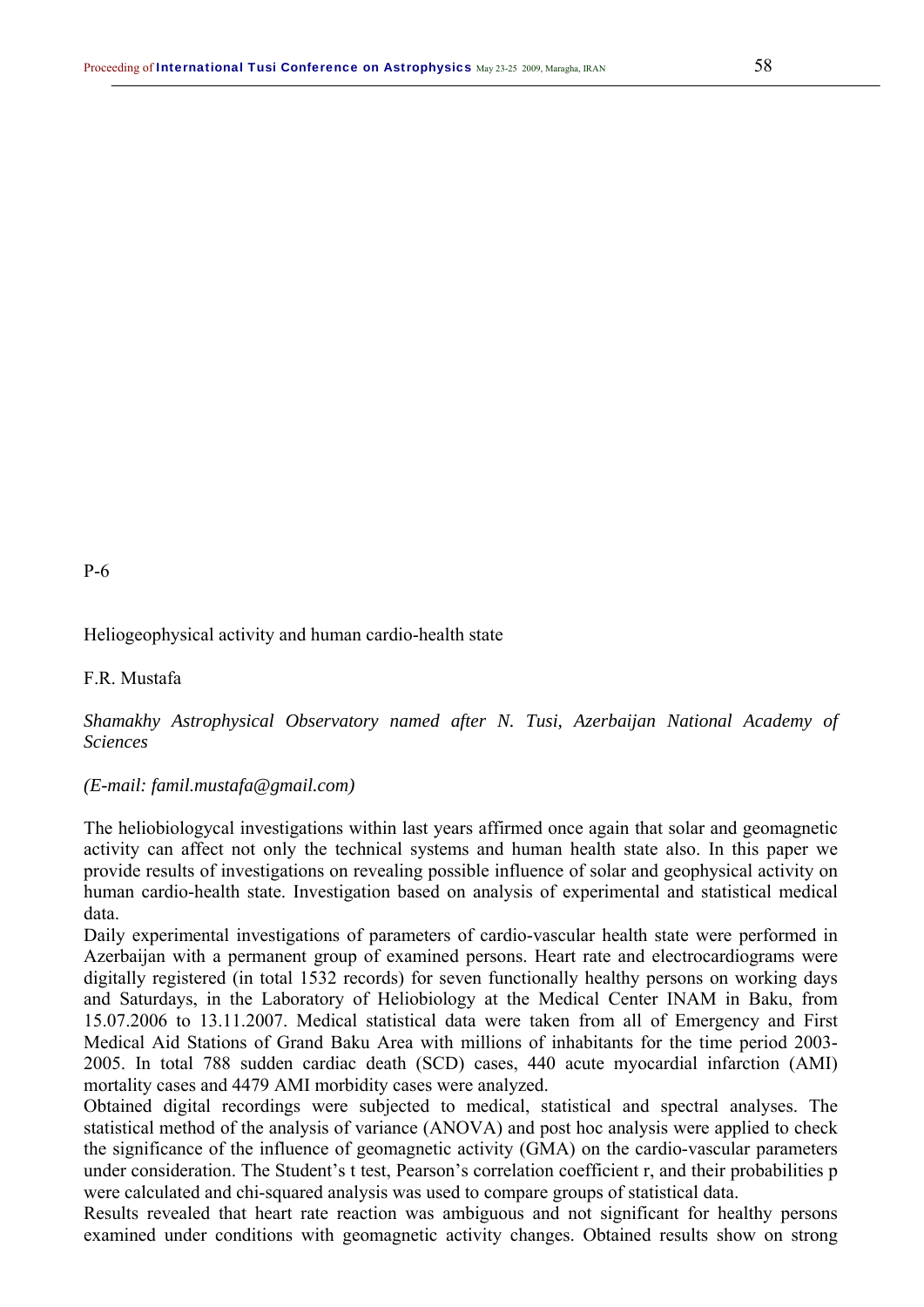negative correlation between monthly averaged geomagnetic activity GMA and SCD in Baku for the considered period. AMI morbidity followed a daily distribution according to GMA, mostly on geomagnetically quiet days. A monthly comparison showed inverse relationships with solar activity and GMA and correlation with cosmic ray activity (CRA). Despite the daily rise in AMI mortality on days with the highest GMA, the days with the lowest GMA and higher CRA were predominant for AMI occurrence and pre-admission mortality.

P-7

Very Low Frequency (VLF) remote sensing studies of the lower ionosphere in middle latitude site of the Azerbaijan using AWESOME receiver

E.S. Babayev <sup>1,2</sup>, F.R. Mustafa<sup>1</sup>, I.A. Alekberov<sup>1</sup>, A.A. Ganbarov<sup>1</sup>

 *Shamakhy Astrophysical Observatory named after N. Tusi, Azerbaijan National Academy of Sciences* 

*2 Institute of Physics, Azerbaijan National Academy of Sciences*  (E-mail: ebabayev@yahoo.com)

Ground based observations of Extremely Low Frequency (ELF) / Very Low Frequency (VLF) (300 Hz 30 kHz) waves are considered as an important remote sensing tool for the investigation of the ionosphere and the magnetosphere. VLF waves find their origin in various natural and artificial phenomena; the natural sources include thunderstorms, lightning and associated phenomena. Subionospheric VLF transmissions propagating inside the Earth-ionosphere wave-guide is also being widely used for investigating sudden ionospheric perturbations (SIDs) in lower part of the ionosphere.

We monitor VLF signals continuously at Pirgulu location in Azerbaijani sector with the help of AWESOME (Atmospheric Weather Educational System for Observation and Modeling of Electromagnetics) VLF receiver from Stanford University. It was installed in Azerbaijan by Prof. U. Inan and his colleagues in the context of the IHY/UNBSS program for 2007 as part of the United Nations initiative to place scientific instruments in developing countries.

VLF receiver enables handling of data that is used by researchers conducting ionospheric and space weather research. With the use of simple square air-core magnetic loop antennas of a couple of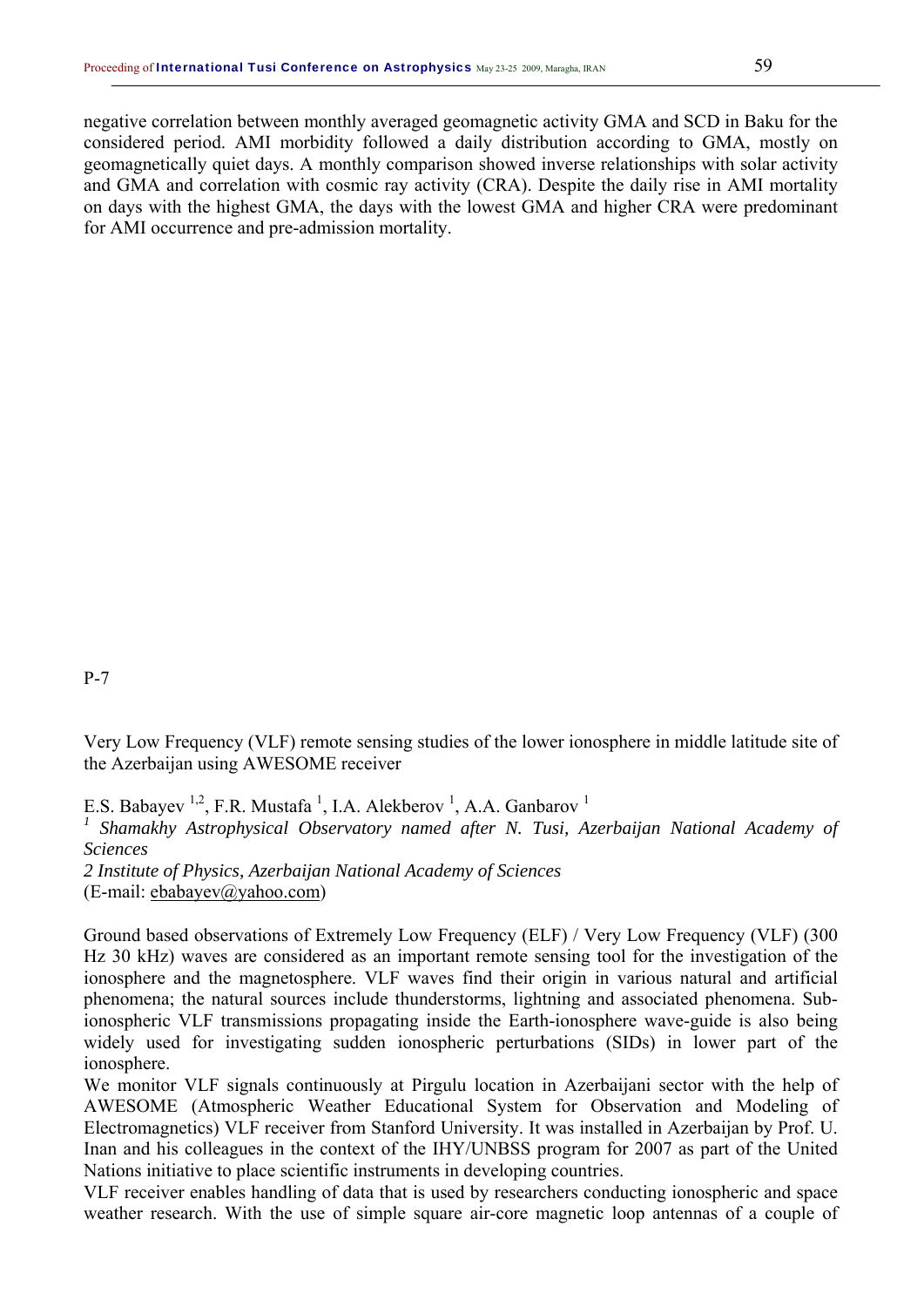meters in size, the sensitivity of these instruments allows the measurement of magnetic fields in the frequency range of  $\sim$  300 Hz to 50 kHz.

AWESOME VLF receivers are capable of collecting both broadband (used for the study of natural signals) and narrowband (sub-ionospheric VLF signals corresponding to VLF transmitters) data.

Sub-ionospheric VLF observations allow the measurement of the lower ionosphere, normally not accessible with other instruments.

The obtained data will enable us to understand the generation and propagation mechanism of naturally occurring VLF waves in middle latitude region such as radio atmospherics from lightning flashes, magnetospheric whistlers, VLF emissions, to conduct remote sensing of the lower ionosphere, lightning and thunderstorms, to investigate long-term trends of magnetospheric parameters such as electron density, total electron content in a flux tube and electric fields during quiet and active solar periods, to find correlation between VLF wave activity and geomagnetic activity, and other phenomena. Narrowband sub-ionospheric VLF signals (remote sensing) and planned ground-based geomagnetic data in Azerbaijani middle latitude region will help us to study sudden ionospheric disturbances associated with transient phenomena like solar flares, geomagnetic storms, giant cosmic gamma-ray flares, lightning induced electron precipitation (LEP), effects of lightning discharge, sprites, elves, blue jets, gravity waves etc. Sub-ionospheric VLF signals are also helpful in the study of VLF waves as a precursor to earthquakes.

AWESOME VLF receiver provides an open-ended potential for exploration and also can be used for educational outreach.

# **بررسي ارتباط وقوع زلزله با وقايع نجومي**

دكترتوحيد ملك زاده ديلمقاني دكتراي مهندسي ژئوفيزيك- استاديار دانشكاه آزا د اسلامي- واحد اهر

### **tohidmelikzade@yahoo.com 09144469810**

در اين مقاله به بررسي اين موضوع مي پردازيم كه آيا بين وقوع زلزله و در راستاي هم قرار گرفتن ماه و خورشيد و زمين ارتباط مستقيمي وجود دارد يا خير؟

براي بررسي اين موضوع ابتدا كل آماز زلزله هاي بزرگ با بزرگي بيشتر از 5 درجه را كاتالوگها جمع آوري كرده سپس روز وقوع آنها را از نظردر راستاي هم قرار گرفتن ماه و خورشيد و زمين بررسي كرده و در نهايت به صورت آماري مساله را بررسي مي كنيم. تجربه نشان مي دهد به صورت آماري ارتباط مستقيمي بين وقوع زلزله و وقايع نجومي وجود دارد. درپايان مقاله ضمن تاكيد بر اينكه علت اصلي وقوع زلزله عوامل درون زمين است به تشريح علت ارتباط بين زلزله و وقايع نجومي پرداخته شده است.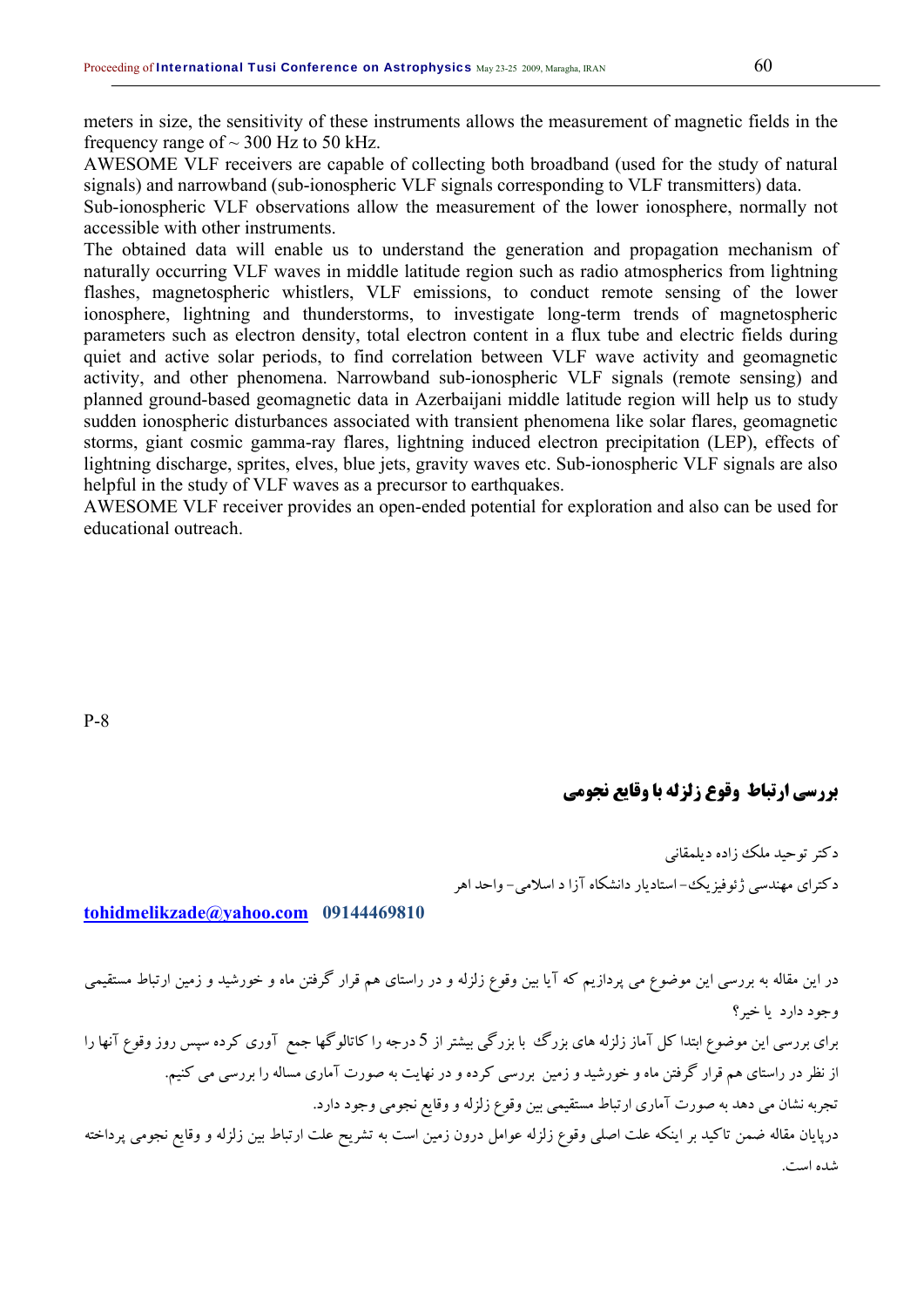#### **Long -period variations of solar irradiance**

# **Dr.Hosain Zomorodian,Nasrin Khodabaksh Shahrestany Research and Science Azad University in Tehran- Iran**

 The Sun has always been the most important celestial object in our sky and plays a vital role in the Earth's climate system. There are many factor for long period climitic variations but we study at this paper effects of movement of the earth and long period variations of solar irradiance for it.we know there is a cohrence between variation of climate and variations of solalr irradiance . Earth receives a total amount of radiation determined by its cross section  $(\pi \cdot R_E^2)$ , but as it rotates this energy is distributed across the entire surface area  $(4 \pi \cdot R_E^2)$ . Hence the average incoming solar radiation sometimes called the solar irradiance.The solar constant is the amount of incoming solar electromagnetic radiation per unit area, measured on the outer surface of Earth's atmosphere in a plane perpendicular to the rays The solar constant includes all types of solar radiation, not just the visible light. It is measured by satellite to be roughly 1,366 watts per square meter (W/m<sup>2</sup>). Solar insolation is the amount of energy received by the sun at the earths' surface. On a clear day  $\sim$ 1000 W/m<sup>2</sup> reaches a surface perpendicular to the incoming radiation. This energy varies due to the angle of the incoming radiation and cloud variations solar irradiance atmospheare produced by changes of the earth's orientation and its orbit in space, i. e. by the precession of the earth's axis of angular momentum and by variations of the obliquity and eccentricity of its orbit. Milutin Milankovitch, a Yugoslavian astronomer(1879 – 1958)**,** studied the variations of climiate based on astronomical,s variations. Milankovich cycles are cycles in the Earth's orbit that influence the amount of solar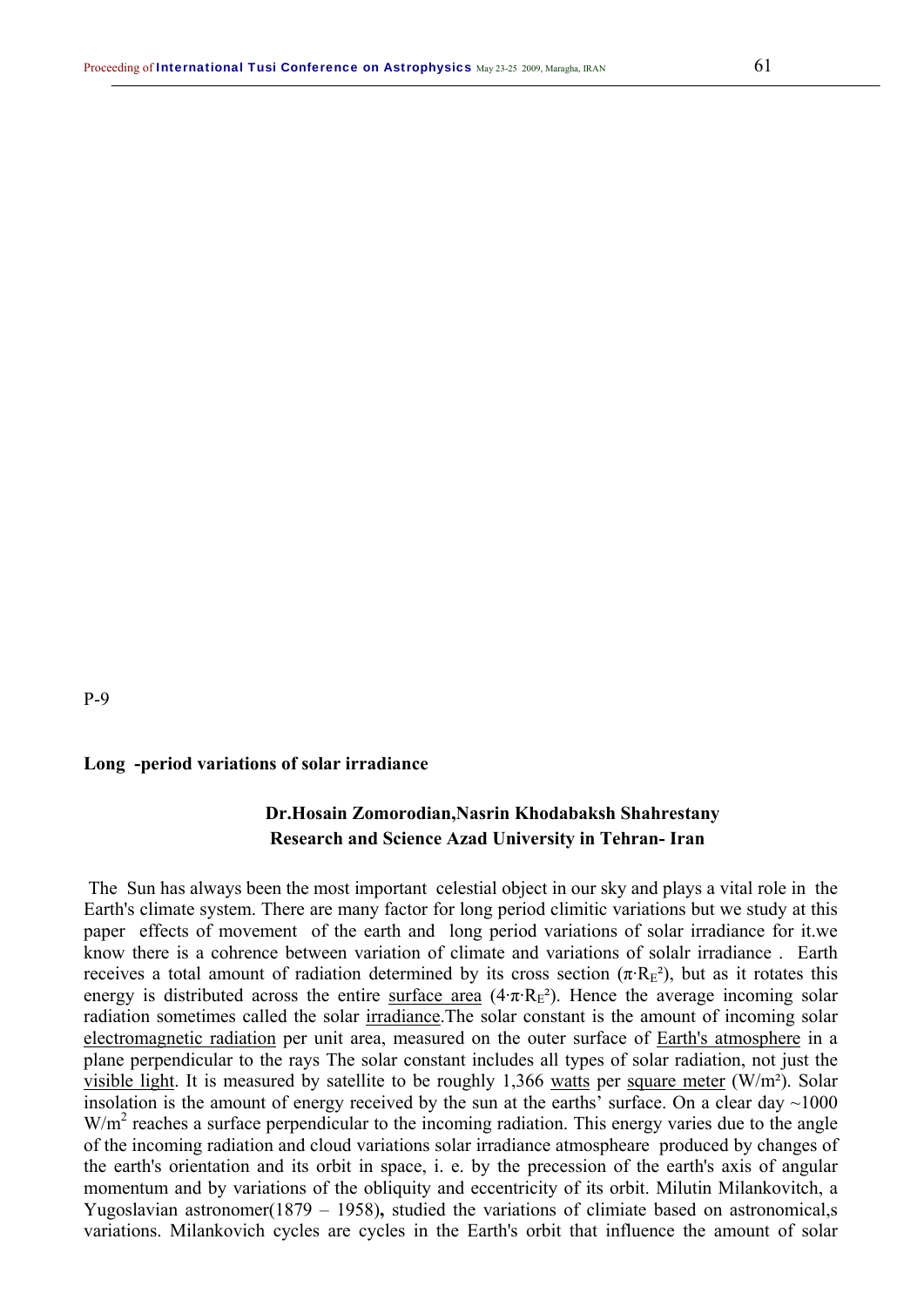radiation striking different parts of the Earth at different times of year. Milankovich explained how these orbital cycles cause the advance and retreat of the polar ice caps**.**The Earth travels through space around the sun, cyclical variations in three elements of Earth-sun geometry combine to produce variations in the amount of solar energy that reaches Earth::

- 1. Changes in the tilt of the Earth's axis(wobbling)
- 2. Variations in the shape of the Earth's orbit around the Sun; and
- 3. Precession: changes in how the tilt of the axis is oriented in relation to the orbit.

Friederich (1984)investigated at three years data set of the visible radiation and the results about amplitude and phase of exterrestrial solar radiation showed the insolation measured on the grund because of scattering ,absorbtion and reflection in the atmospher differs without atmosphere the small variation in the undisturbed influx depend on long- period variation of eccentricity

 $e^2$ , precession index  $\blacksquare$ Keys words: Solar irradiance-solar constant - precession –wobbling- insolationeccentricity  $\bullet$  obliquity Solar insolation

P-10

# **Iranian Observatories from Ancient Time to Marageh Observatory**

Saravi, M.J. & Hushyar, I.

# *Abstract*

Following the gradual emergence of mythology in antiquity, the ancient man tries to explain rising and setting of the sun, lunar evolutions, creation of universe, etc through exploring the earth and observing the sky. It cab be said that prior to Zoroaster in Iran  $(7<sup>th</sup>$  century H) astrology was developed in the form of symbols, images, seals and cornerstones, clear examples of which are found on a huge stele in Azerbaijan, on Sabalan slopes, and in Deylaman.

Given that Iranians traditionally based their astronomical principles on centrality of Earth up to Khaje Nasir al-Din Toosi, the entire observations and observatories had been made in accordance with this idea.

The present paper sets to study Iranian observatories and astronomical tables since ancient times, i.e. from Zoroaster's appearance up to Sasanids, and from 3<sup>rd</sup> century AH, i.e. from the advent of the earliest Islamic observatory (Shamasia observatory) under al-Mamun, the Abbasid Caliph, until Khaje Nasir al-Din Toosi, and finally the development of Marageh observatory by Khaje Nasir and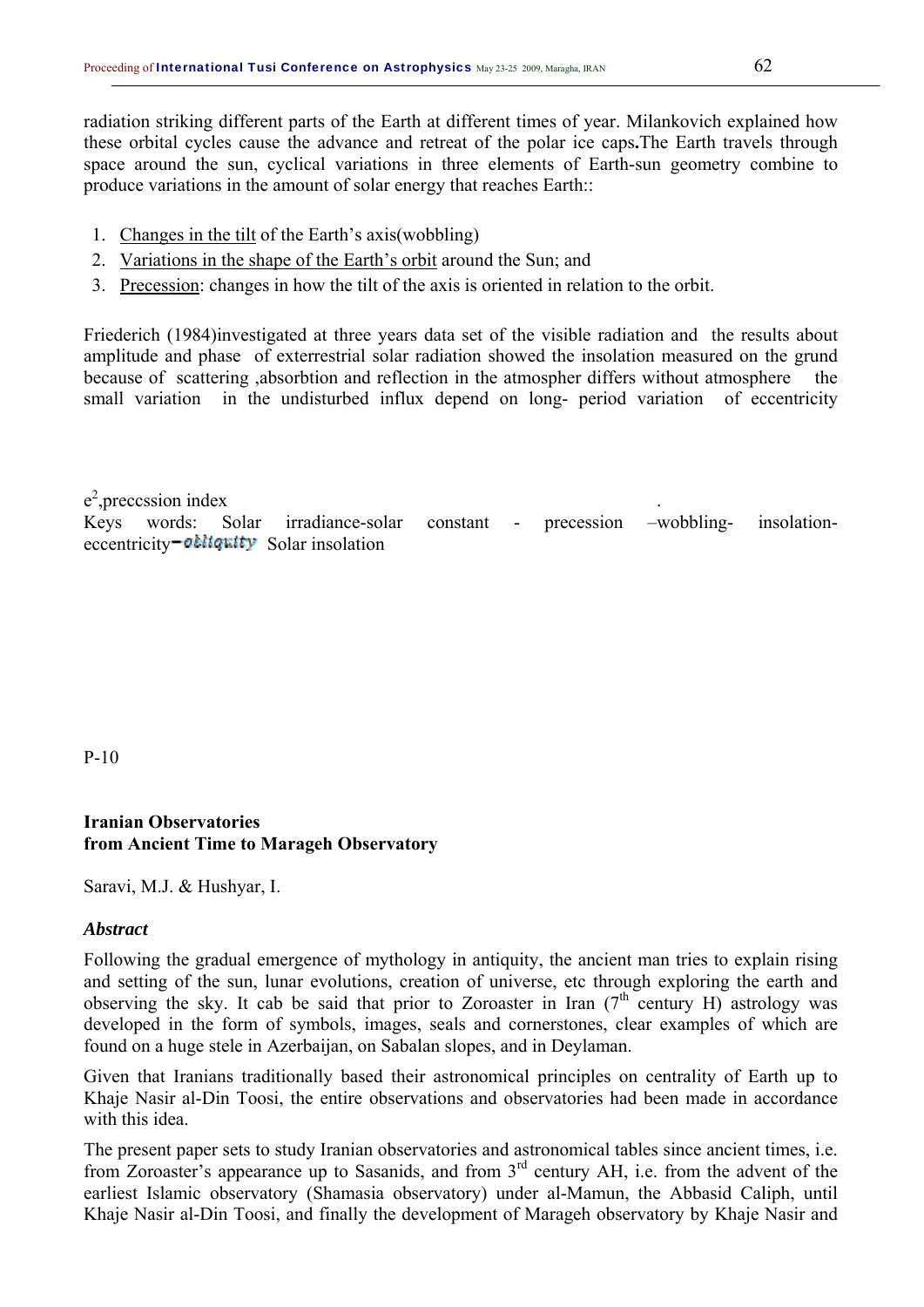its scientific position as well as the ways in which the observatory evolved into the scientific center of Iran in the field of astronomy.

Keywords: Marageh, Iran, Observatory.

# P-11

Measurements of the near surface potential gradient of atmospheric electric field during three solar eclipses: 30 Jun 1954, 29 Mar 2006 and 1 Aug 2008

A. Ajabshirizadeh Tabriz University, Dept. of Theoretical Physics & Astrophysics, Tabriz, Iran, Research Institute for Astronomy & Astrophysics of Maragha (RIAAM), Maragha, Iran a-adjab@tabrizu.ac.ir

### Z. Kobylinski

The Higher School of National Economics Geodesy, Real Property and Environmental Engineering Faculty, Kutno, Poland,

zbigniewkobylinski@yahoo.com

S. Michnowski Institute of Geophysics, Dept. of Atmospheric Electricity, Warszawa, Poland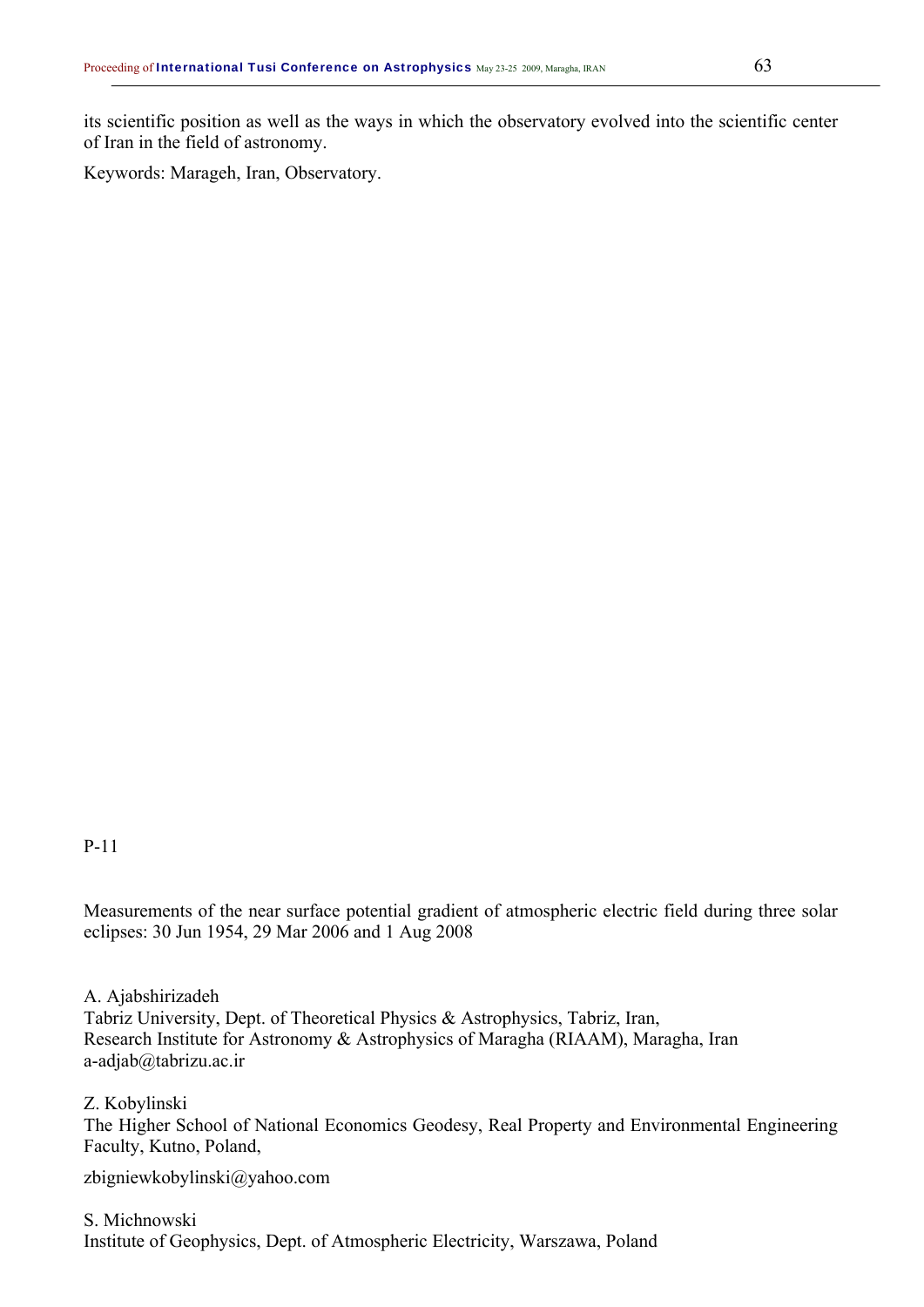smichn@igf.edu.pl

The paper shows the results of measurements of the near surface potential gradient of atmospheric electric field during three solar eclipses: partial occurred on 30 Jun 1954 over part of Poland and total occured on 29 Mar 2006 over part of Turkey and on 1 Aug 2008 over Siberia. The measurements site were Swider, Poland, Manavgat, Turkey and in Bijsk near Novosibirsk, Russia. During various stages of these eclipses the fair weather conditions were observed. In the first mentioned experiment the radioactive gauge was used, in the next two expeditions were equipped with Electric Field Meter type EFM-R1. As in such similar experiments the potential gradient registered was reduced during eclipses. In general decreases in our registrations were about 20 – 40 %. Possible mechanisms of reductions are discussed.

#### P-12

**اندازه گیری آلودگی نوری و روشنایی آسمان درمحل احداث رصدخانه ملی ایران با استفاده از فیلترهای استاندارد 1 2, نصيري، سعداله <sup>1</sup> افشاري، داود**

گروه فيزيك دانشگاه زنجان <sup>1</sup>

دانشگاه تحصيلات تكميلي علوم پايه زنجان<sup>2</sup>

كيفيت تصاوير نجومي علاوه بر خصوصيات تلسكوپ و ابزارهاي تصوير برداري، به مناسب بودن محل استقرار تلسكوپ نيز بستگي دارد. براي مكانيابي رصدخانه هاي مجهز به تلسكوپهاي بزرگ(با قطر بيش از دو متر) بايد پارامترهاي مختلفي از قبيل محلي(توپوگرافي محل، لرزه شناسي، نزديكي به امكانات شهري نظير برق و جاده و ...)، هواشناسي(سرعت و جهت باد، ابرناكي، رطوبت نسبي، تغييرات دما، تغييرات فشار، تعداد و ارتفاع لايه هاي واروني و ...)، نجومي(ديد، روشنايي آسمان، آلودگي نوري، كدورت جو، چشمك زني ستارگان و ...) بررسي شوند.

منظور از مكانيابي، انتخاب مناسبترين مكان از لحاظ پارامترهاي محلي، هواشناسي و نجومي است.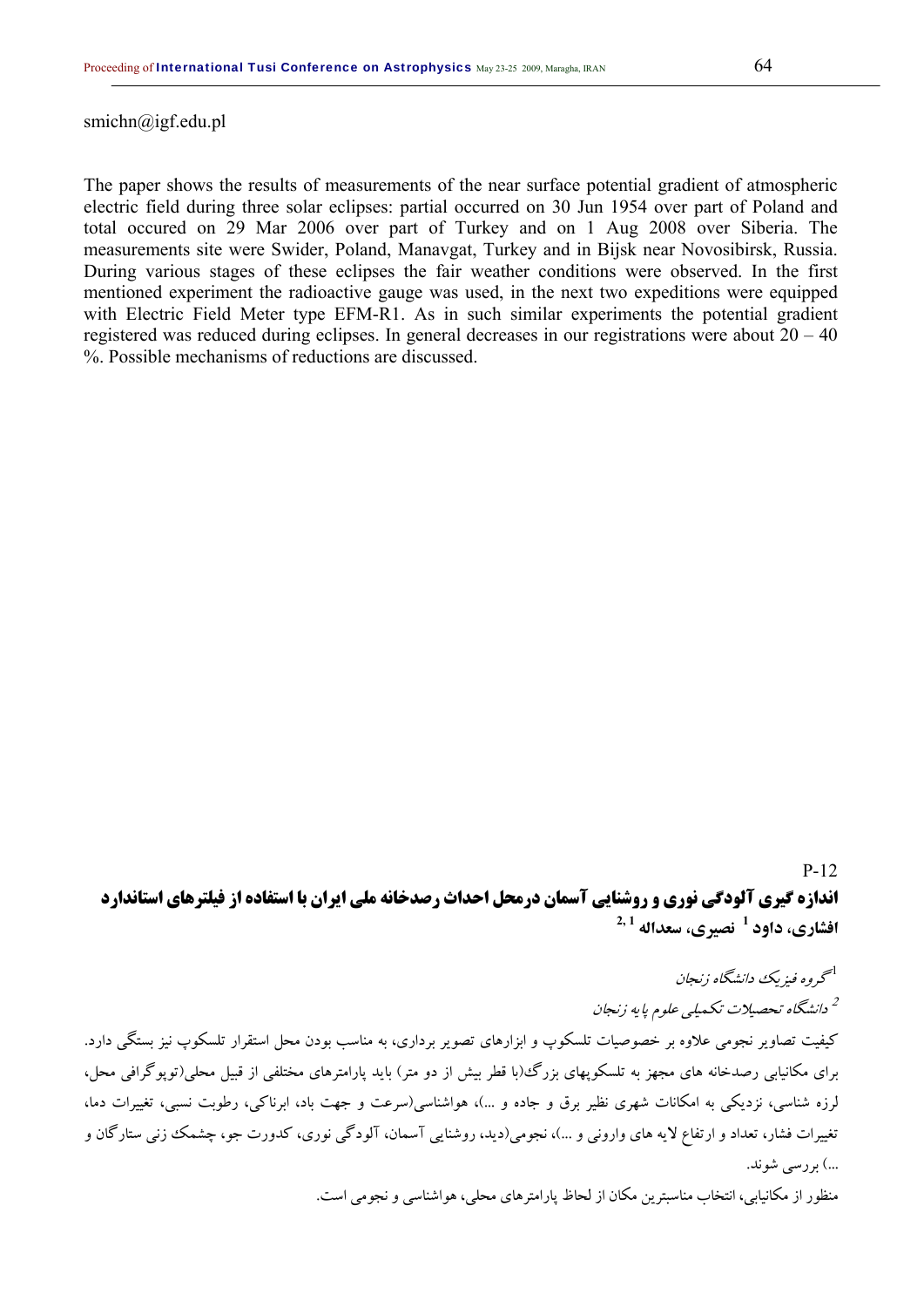محل مناسب براي يك رصدخانه اپتيكي، مكاني است كه بيشترين شبهاي صاف و بدون ابر را در طول سال داشته و واضحترين تصاوير را از اجرام آسماني بدهد. ترديدي نيست كه براي استفاده و بهره برداري هر چه بيشتر از اين رصدخانه و مراقبت از سرمايه ي كلاني كه صرف آن شده، بايستي بهترين مكان انتخاب شود تا از نظر بهره وري دچار مشكلي نشود.

از مهمترين پارامترهاي نجومي براي تعيين محل دقيق رصدخانه اپتيكي اندازه گيري روشنايي آسمان است؛ دانستن حد قدر آسمان يكي از مهمترين نكات رصدي در رصد اجرام آسماني است.

هدف مقاله اندازه گيري دقيق آلودگي نوري و روشنايي آسمان با استفاده ازفيلترهاي استاندارد UBVRI در محل احداث رصدخانه ملي ايران است. در اين راستا پس از بررسي مدلهاي ارائه شده براي اين اندازه گيري، ابزارها و نرم افزارهاي مربوطه فراهم شده و اندازه گيري انجام شد.

P-13

The heritage of ancient Iranian astronomy

Asadollah Safaei, University of Kashan Observatory (UKO)

Abstract

In this article we discuss briefly the influence of Iran's ancient astronomy on rest of the world from four aspects. One aspect is the mythology, where a number of symbols and rich cultural heritage can be found in the astronomy in the world. The second aspect are the measurements and the calculations, where Iranian astronomers not only invented many of the most important ancient instruments, but also made remarkable observations of their time, which remained unsurpassed until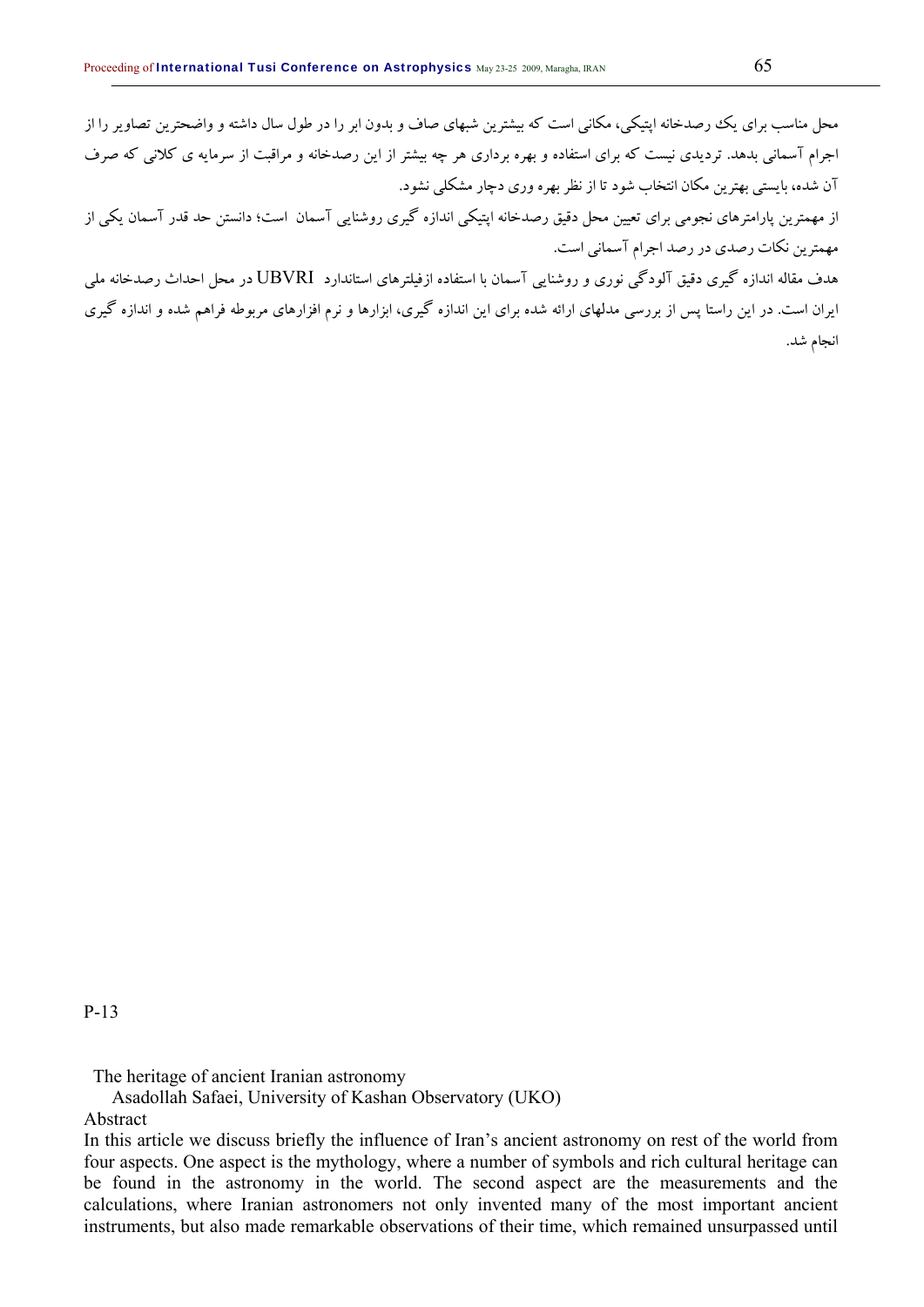optical instruments were available. In this section we briefly present some of these ancient instruments. Third aspect is the daily life applications of astronomy, where in examples like calendar, the utmost possible precision was used. The fourth aspect is astrology or the interpretation of stars, which although has lost the scientific basis, but its deeper and hidden concepts can be revealed in a closer look. At last we take a look on the impact of the invention of modern optical instruments of the man's current approach to astronomy, and the current stance of Iranian astronomy in the world.

**نيمروز اولين خاستگاه گاهشماري خورشيدي** 

**کاظمنفيسی، بهمن حسين زاده، علی وظيفه دان، محدثه عظيم زاده** گروه فيزيك، دانشكده علوم، دانشگاه بيرجند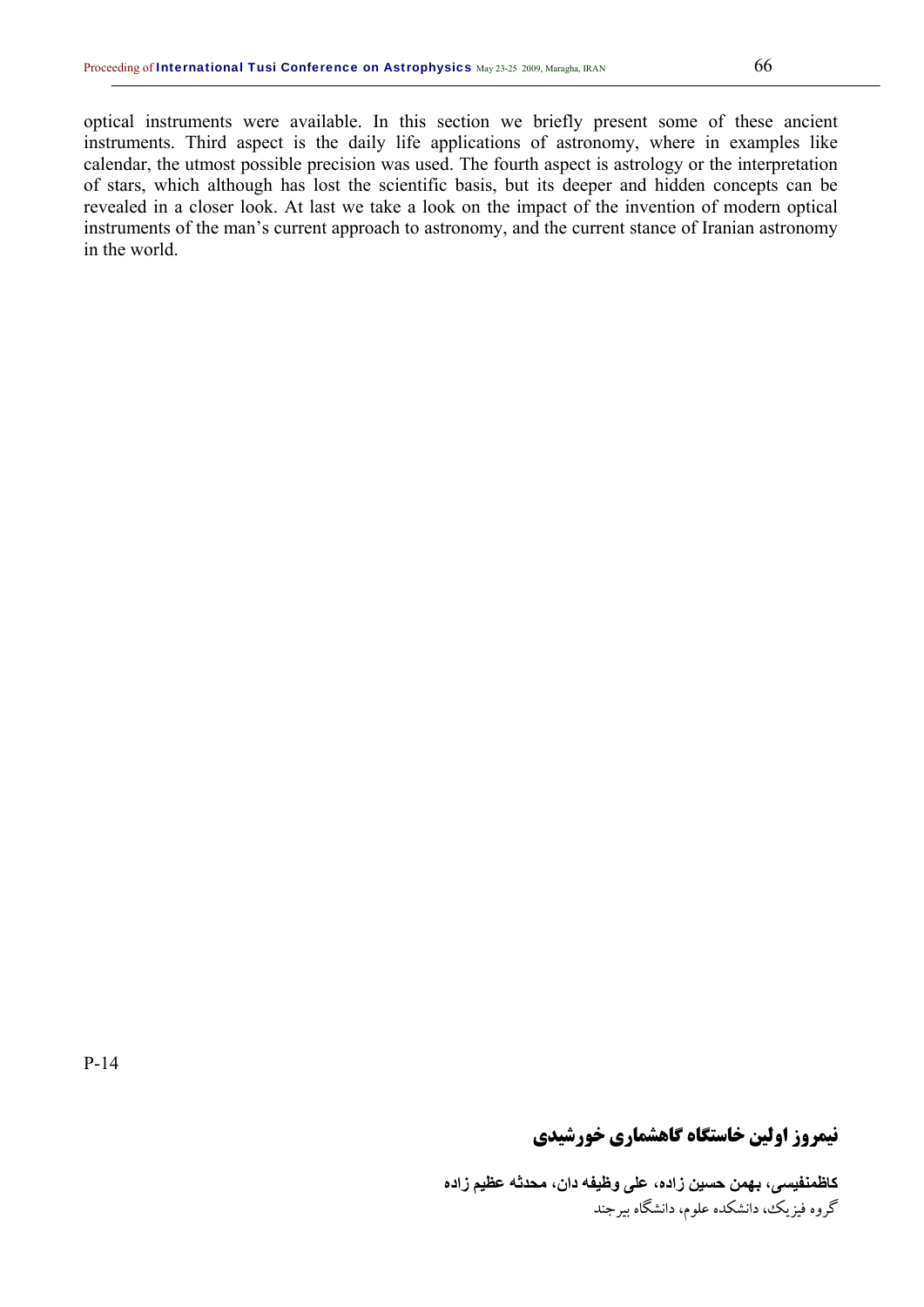سرزمين سيستان در وسط منطقه آبادان جهان باستان و در عرض جغرافيايي30 درجه و 33 دقيقه شمالي واقع شده كه خط نيمروز يا نصف النهار مبدا باستاني از آن مي گذرد. وجه تسميه نيمروز قرار گرفتن در ميانه خشكي شناخته شده است كه جهان قديم را به دو نيمه تقسيم مي كرده و هنگام ظهر در تمام جهان باستاني روز بوده است. نيمروز در ميانه جغرافياي مسكوني شناخته شده باستاني (ربع مسكون) قرار داشت يعني از90 درجه شرقي به جزاير كورل در اقيانوس آرام و 90 درجه غربي به جزاير آزور در اقيانوس اطلس مي رسد. تاريخ رصد ايراني كه مبدا آن، اولين رصد در رصدخانه نيمروز بود، مقارن است با 1725 قبل از ميلاد كه در محاسبات كنوني ما نقش شاياني دارد. در آثار ايراني آمده كه زرتشت در رصدخانه نيمروز حلول خورشيد به برج بره (حمل) را رصد كرد و تقويم يزدگردي باستاني را اصلاح نمود. شواهد حاكيست رصدخانه نيمروز ساختماني با دايره هاي هم مركز واقع در قبه الارض بوده كه امروزه مجهول المكان مي باشد. لازم به ذكر است در آثار تاريخي و غيرنجومي از كوه خواجه (ناحيه اي مرتفع در سيستان) به عنوان قبه الارض يا گنگ دز ياد شده است. ازبناهاي موجود، آفتاب سنج موسوم به دهانه غلامان مي باشد كه بنايي خشتي و چهارگوش با اضلاعي به طول 54 متر است كه در هر ضلع 2 رديف و در هر رديف 6 ستون قرار دارد و توانايي محاسبه ساعت و گاهشماري فصول را داشته است. اين بنا در طول جغرافيايي 23 دقيقه كوه خواجه واقع است و احتمالا به عنوان آفتاب سنج رصدخانه نيمروز مورد استفاده بوده است زيرا بررسي ها نشانگر قاعده مند بودن مكان سايه ستون ها در هنگام طلوع خورشيد در فصول مختلف سال است. با توجه به اينكه تاريخ رصد ايراني مبدا و بنيان بسياري از تقويم ها و گاهشماريهاي خورشيدي بعد از خود بوده و دقيق ترين گاهشماري خورشيدي جهان بوده و هست، وجود منطقه نجومي در اين ناحيه انكارناپذير به نظر مي رسد كه متاسفانه از ديدگاه نجومي مورد توجه چنداني قرار نگرفته است.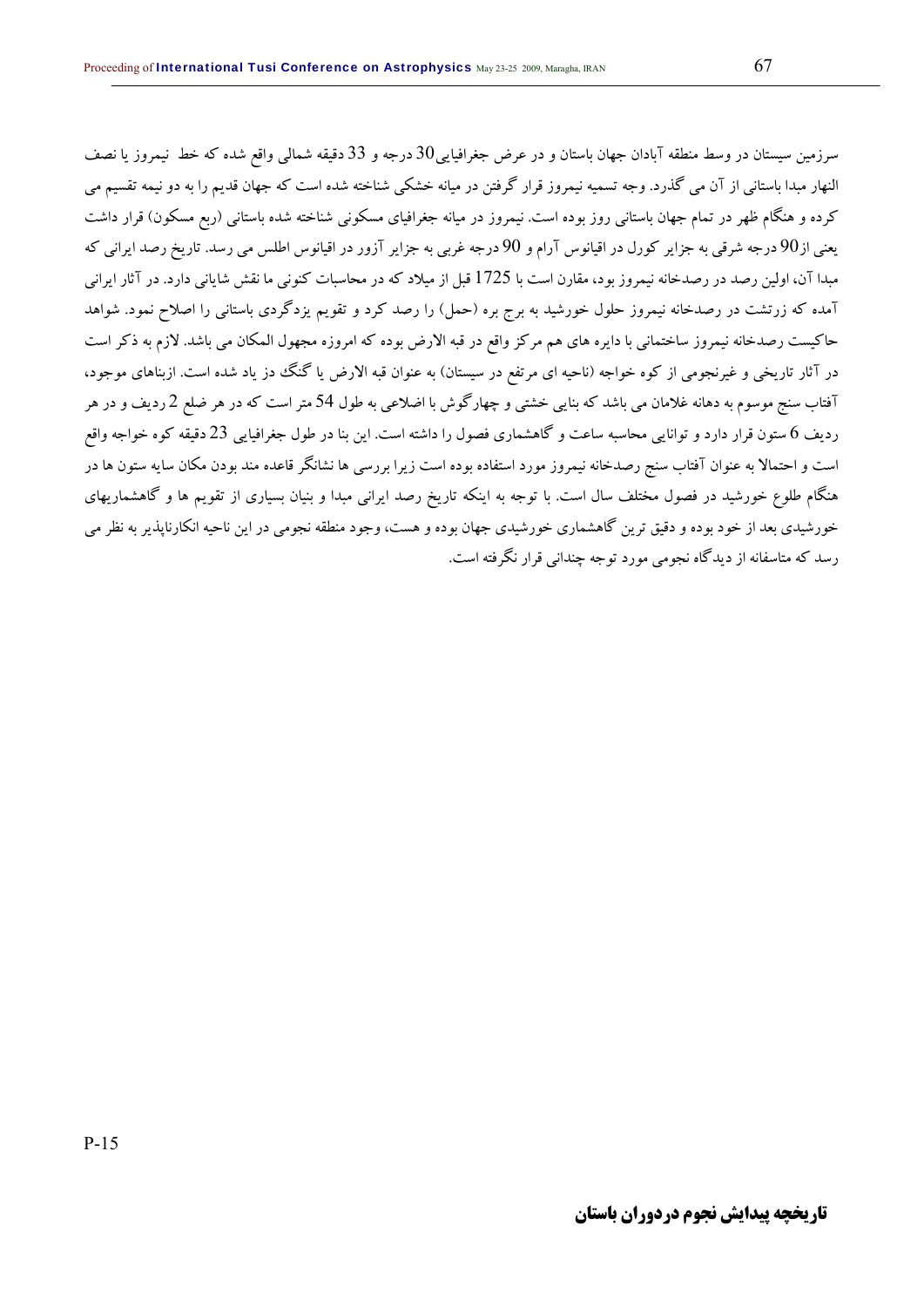ليلا توده فلاح \* امير هاشم پورمافی \*\*

### **چکيده**

دراين مقاله به بررسي تاريخچه پيدايش نجوم دردوران باستان پرداخته شده است. ازدوران باستان وگذشته ، آسمان، آزمايشگاه نجوم بشر بوده است كه گاهي پيشينيان تصوير قهرمانان وجانوران و غيره را در صور فلكي آسمان تصور مي كردند وآنها را قابل احترام مي دانستند . نجوم در سير تحول خود به عنوان يك علم ، بسياري از قوانين بنيادي حاكم بر اجرام را كشف كرده است . اما در ماهيت پژوهش ، علمي است كه كار آن هرگزپايان نپذيرد و در اينجا نيز چون علوم ديگر ، تلاش هاي بسياري به جامانده است كه بايد انجام شود.

**کلمات کليدی:** نجوم ، دوران باستان ،صور فلكي ، قوانين بنيادي.

\* كار شناس باستان شناسي. \*\* عضو هيئت علمي دانشگاه آزاد اسلامي واحد چالوس.

P-16

### **The lost chain in the history of Astronomy**

1. Javad Mokhtarzad

Member of Academic Board in Islamic Azad university- khoy Branch 2. Amir Honarvar M.A in the science of philosophy Islamic Azad university- khoy Branch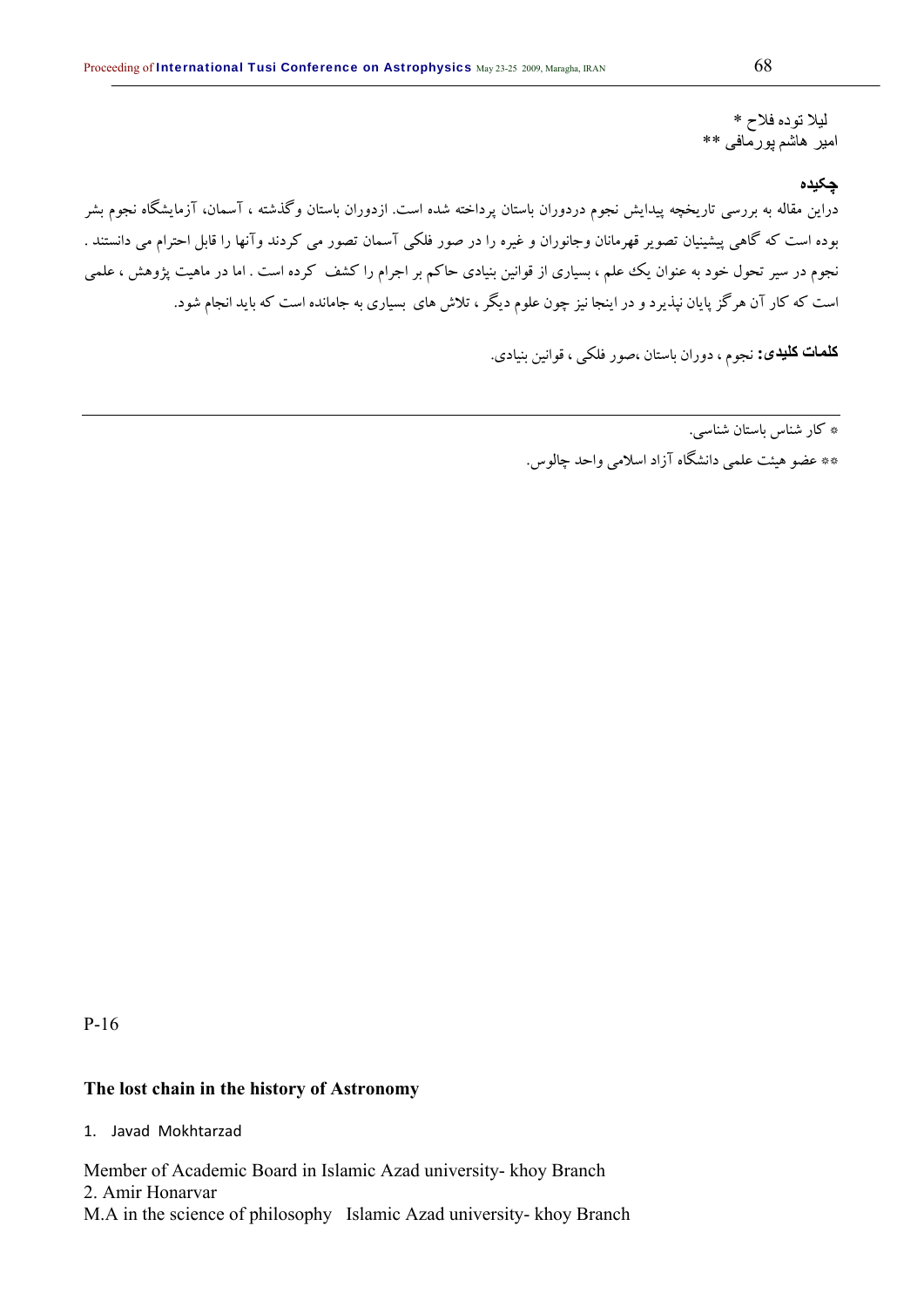Books and references on the science of Astronomy which are taught in the universities of the country have often been written by western scholars who mostly lack the traces of Islamic astronomers, if any, have been pointed to a few Islamic scientists. Since most of our resources are translated books, therefore most of our thinkers do not have enough information about the works done by the moslems. More important, there is no reference to the words of chaste imams, especially Imam sadeg(pbuh) who have left many wonderful words about the matter. We daresay that this "lost chain in the history of Astronomy" is a reference whose items are absolutely correct and definite, because their knowledge *originates* from Revelation and has been transferred, through the generations, to him. There are also interesting things about the matter in the Holy Quran: all of which have been, to some extent, studied by moslem and non-moslem scientists, but in this case Imam sadeg's words more than that of the Holy Qur'an have been obsoleted.

 We'll deal, in this article, with some of the Imam's words about astronomy, and by taking advantage of the recent discoveries and data, will discuss about their correctness. He wonderfully answered the intensive questions posed about the fixed stars and planets. He elaborated, "of the brightest stars is the Sirius, and of the brightest planets are Venus and Jupiter. Venus is a very brightness it is called the second moon. Its component is such that it reflects much of the sun's light like a mirror and if its structure were like the moon, it wouldn't be so bright."

 As we've known, in the recent decades, and understood by using telescopes and satellites that the Venus , because of its compressed atmosphere, reflects about 76% of the sun's light, whereas the surface of the moon reflects 7% to 13% of the sun's light. The importance of his words have recently been revealed to us and it is expected, with the advancement of the knowledge, more and more of the implications of His words will appear to us. And also of the origination of the universe (big bang), and the structure of the stars, He has told very wonderful statements which will be dealt with later.

 We'll conclude that by using these valuable words, man can divulge the secrets of universe and attain great progress in the field of astronomy and varies sciences. Keywords

Astronomy-universe-big bang-planets-Venus-Jupiter

P-17

# **بررسي برداشت و تحليل روشمند فارابي در استفاده از داده هاي نجومي**

**رضا دادگر،حسن دادگر،غلامرضا جمشيد نژاد،حسين متقی،شهرام دادگر وعادل خشنود**

پژوهشكده تاريخ علم ،دانشگاه تهران

دانشگاه آزاد اسلامي قزوين

دايره المعارف بزرگ اسلامي

دانشكده مديريت دانشگاه تهران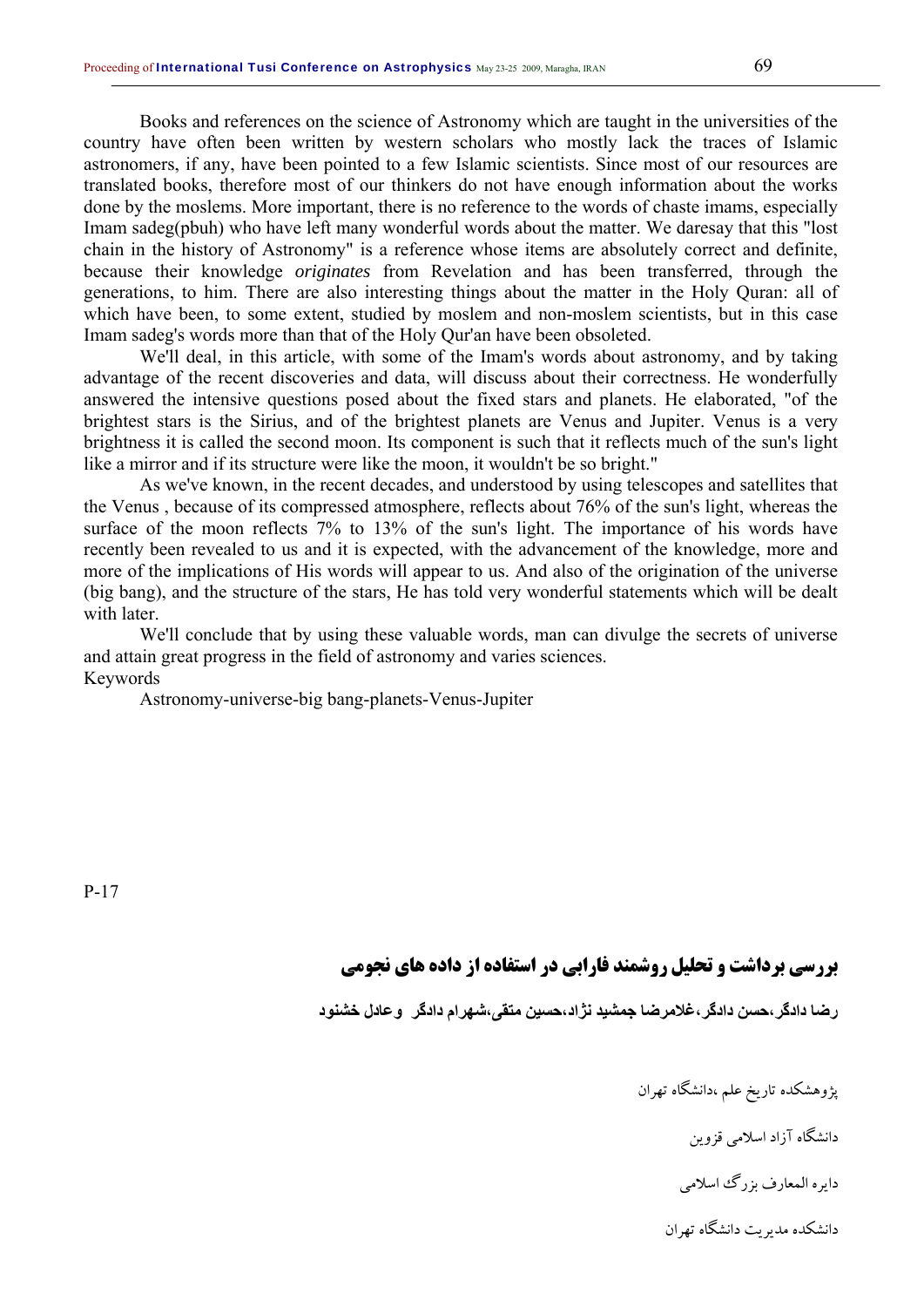دانشگاه علوم اسلامي رضوي

حوزه علميه قم

### **Adel.khoshnood@yahoo.com**

### **چکيده:**

 در طول تاريخ دانشمندان زيادي با روش ها و ديدگاهها ي متنوع در زمينه ي دانش نجوم قدم برداشته اند وهر كدام در استفاده از داده هاي نجومي راهي را در پيش گرفته اند .گاه در برهه هاي از زمان، برخي افراد از اين اطلاعات در قالب هاي غير علمي بهره جسته اند و به عوام فريبي پرداخته اند . فارابي به عنوان يكي از بزرگترين دانشمندان مسلمان كه در علوم مختلف تبحر داشنه است نظريات خاصي در زمينه ي بهره گيري از داده هاي نجومي ارائه مي كند ؛در اين پژوهش كه به روش كتابخانه اي و به صورت توصيفي – تحليلي انجام گرفته است به بيان جايگاه علم نجوم در انديشه ي فارابي ، نحوه ي دسته بندي داده هاي نجومي و چگونگي بهره برداري بهينه از ان پرداخته مي شود . نتيجه اي كه از اين پژوهش عايد گرديدشامل موارد زيرمي باشد :فارابي نيز مانند هر صاحب نظر ديگري روش خاصي در اين عرصه دارد . وي براي علم نجوم ،اعتباري ويژه قايل مي شود ؛هر نوع داده اي را بي قيد و شرط قبول ندارد . نجوم علمي را با معيارهايي چند معرفي و تبيين مي كند،علم نجوم را از احكام نجوم تفكيك و به فرق هاي ميان آندو مي پردازد.

**کليد واژه ها:** فارابي ،روش شناسي ،داده هاي نجومي

P-18

# **ضرورت اگاهي از تاريخ علم در پويايي علم نجوم**

**رضادادگر، حسن دادگر، غلامحسين رحيمي ، غلامرضا جمشيد نژاد ، شهرام دادگر ، عادل خشنود دانشگاه تهران پژوهشکده تاريخ علم دانشگاه آزاد اسلامي قزوين گروه برق ومکاترونيک دانشگاه علوم اسلامي رضوي مرآز دايره المعارف بزرگ اسلامي**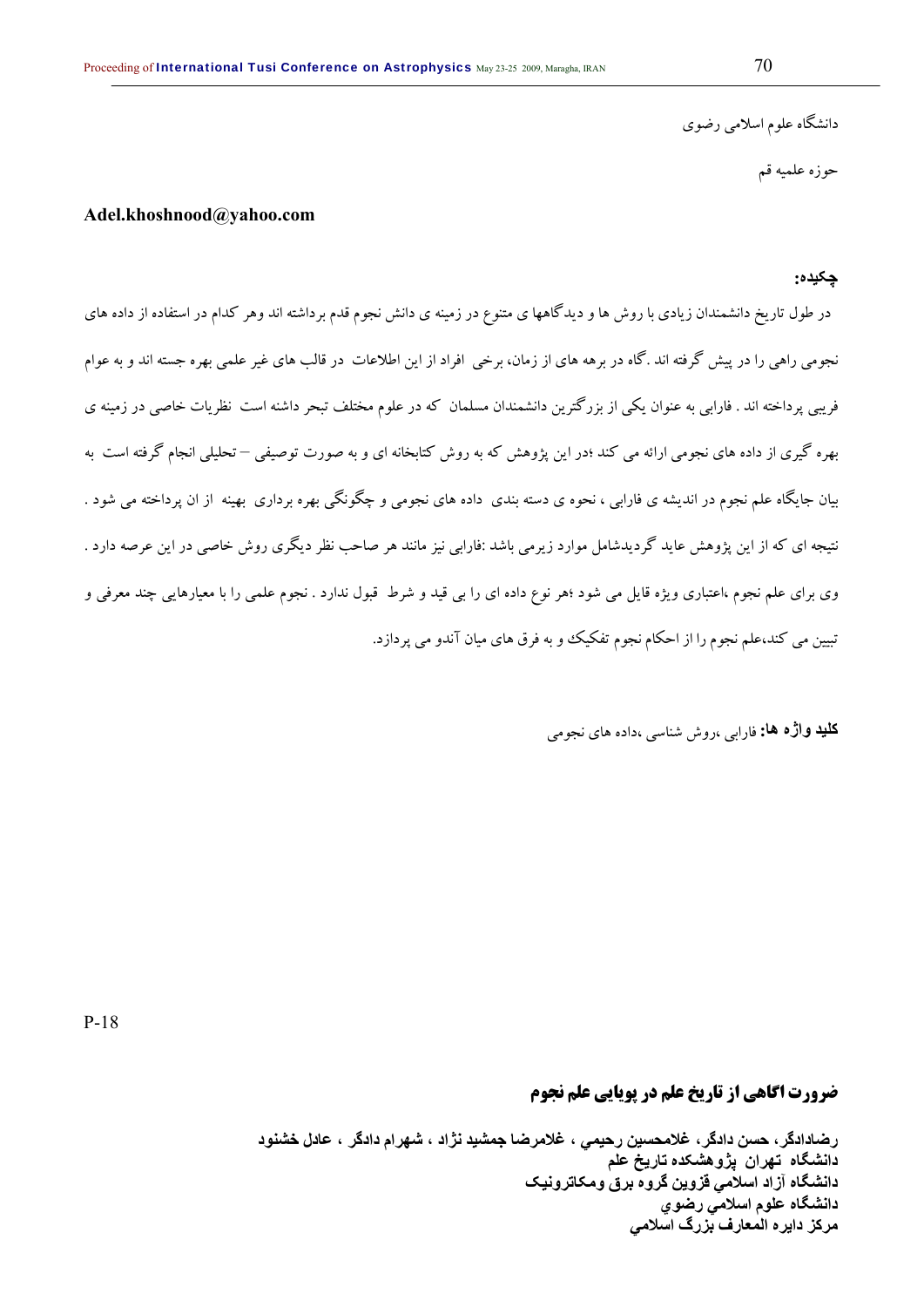**دانشکده مديريت دانشگاه تهران حوزه علميه قم** 

# **Adel.khoshnood@yahoo.com**

#### **چكيده:**

 استفاده ازتجربيات گذشتگان در راستاي پيشرفت و درس گيري از اقدامات انها يكي از كارهاي هست كه همواره بزرگان وانديشمندان از بهره مي گيرند؛ بهره گيري ازدستاورد هاي علمي در دانش نجوم به خاطر ويژگي هاي خاص ان ميتواند به تقويت علمي وخودباوري بيانجامد در اين ميان اشنايي و بررسي تجربيات پيشينيان در قالب اگاهي ازتاريخ علم صورت مي گيرد ،وبراي استفاده ي بهينه از اين يافته ها در جهت پويايي دانش نجوم شايسته است ضمن اگاهي از سير پيشرفت وترقي علمي وزمينه هاي پيدايش ان به عوامل رشد ويا افول ان درتاريخ علم توجه شود وبا اسيب شناسي درست بستري براي بروز رساني وباز كاوي انها اماده گردد.در اين پژوهش كه به صورت تحليلي – توصيفي و به روش كتابخانه اي صورت گرفته است به ضرورت اگاهي از تاريخ علم در پويايي علم نجوم پرداخته شده است وزواياي ان مورد نقد وبررسي قرار گرفته است ؛و نتايجي كه از اين پژوهش نشان ميدهد اشنايي واطلاع از گذشته ي هر چيزي محققان ان مورد را راهنمايي بي بديل است ؛وميتواند ضمن پديد آورد ايده هاي نو باعث جلو گيري از موازي كاري ها ودوباره كاري ها گردد. **واژگان کليدی**: تاريخ علم ، علم نجوم،پويايي دانش نجوم

### **ضرورت تدوين دائره المعارف تاريخ علم نجوم دوره اسلامي**

**رضادادگر، حسن دادگر، موسی اکرمی ، غلامرضا جمشيد نژاد ، شهرام دادگر ، عادل خشنود دانشگاه تهران پژوهشکده تاريخ علم دانشگاه آزاد اسلامي قزوين گروه برق ومکاترونيک دانشگاه آزاد اسلامی علوم - تحقيقات مرآز دايره المعارف بزرگ اسلامي دانشکده مديريت دانشگاه تهران حوزه علميه قم** 

P-19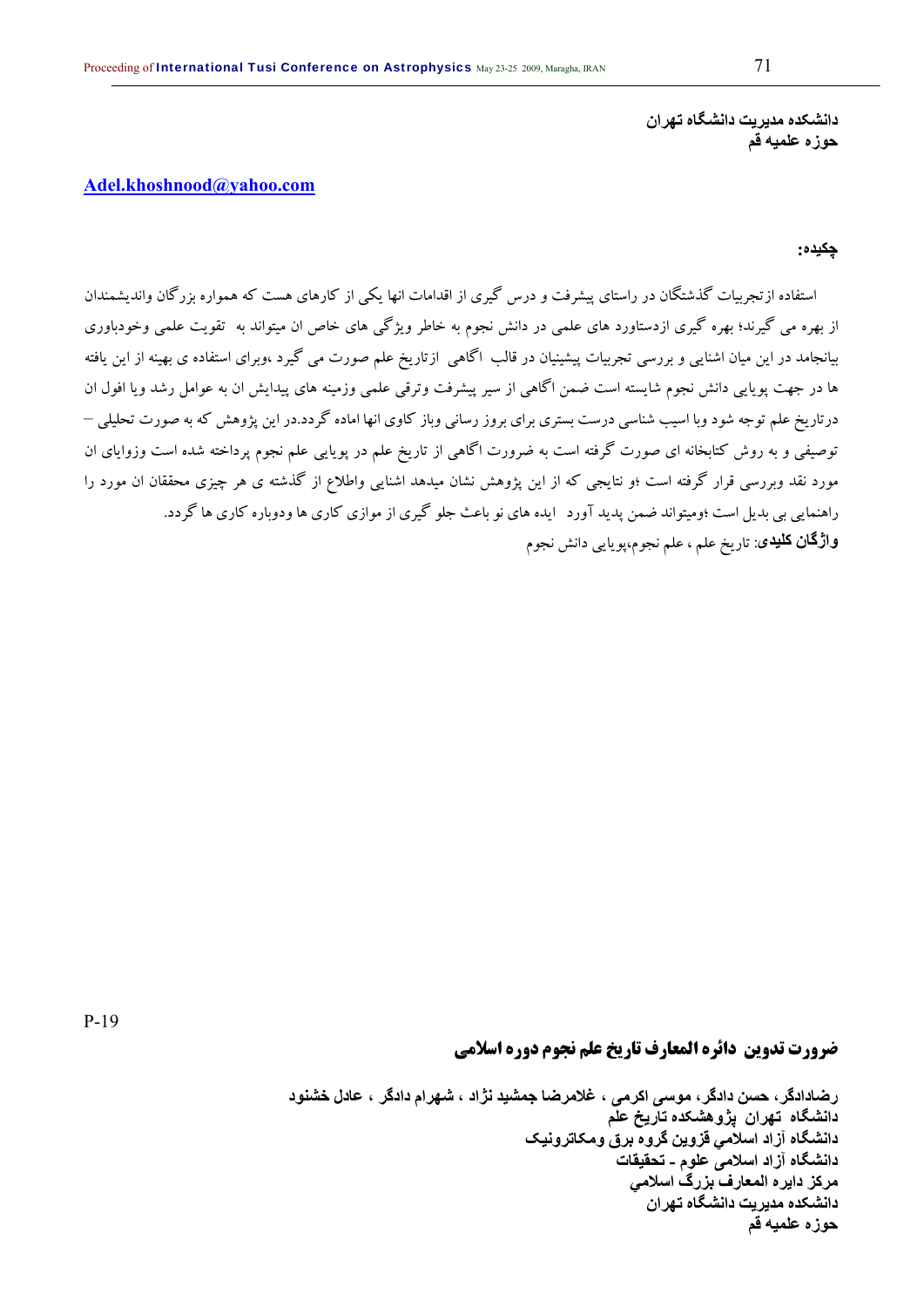### *Adel.khoshnood@yahoo.com*

هر علمي در طول تاريخ ،مراحل مختلفي را طي كرده است و دانشمنداني بزرگ در دوره هايي ظهور كرده اندو خدمات ارزشمندي را به علم عرضه كرده اند كه در رشد وتعالي علوم، بس مفيد بودند.ازسوي ديگر تهاجم فرهنگي به كم ارزش جلوه دادن فرهنگ بومي ايراني - اسلامي پرداخته واز آنجاييكه جوامع غافل از ارزش سرمايه هاي علمي وگوهرهاي خويش ،داشته هاي گرانبهاي خود را به ديگران به بهاي ناچيز مي فروشند و دستاورد ناچيز ديگران را به قيمت گزاف مي خرند. اين پژوهش سعي كرده است به ضرورت تدوين دائره المعارف تاريخ علم نجوم دوره اسلامي بپردازد وبا آگاه كردن پژوهشگران معاصرونيز بهره گيري ازدستاورد هاي علمي در دانش نجوم به خاطر ويژگي هاي خاص ان ميتواند به تقويت علمي وخودباوري بيانجامد .در اين ميان اشنايي و بررسي تجربيات پيشينيان در قالب اگاهي ازتاريخ علم صورت مي گيرد ،وبراي استفاده ي بهينه از اين يافته ها در جهت پويايي دانش نجوم شايسته است ضمن اگاهي از سير پيشرفت وترقي علمي وزمينه هاي پيدايش ان به عوامل رشد ويا افول ان درتاريخ علم توجه شود وبا اسيب شناسي درست بستري براي بروز رساني وباز كاوي انها اماده گردد.در اين پژوهش كه به صورت تحليلي – توصيفي و به روش كتابخانه اي صورت گرفته است به ضرورت تدوين دائره المعارف تاريخ علم نجوم دوره اسلامي پرداخته شده است وزواياي ان مورد نقد وبررسي قرار گرفته است ؛و نتايجي كه از اين پژوهش نشان ميدهد اشنايي واطلاع از گذشته ي هر چيزي محققان ان مورد را راهنمايي بي بديل است ؛وميتواند ضمن پديد اورد ن ايده هاي نو باعث جلو گيري از موازي كاري هاودوباره كاري ها گردد.ودر قويت روحيه خود باوري وهويت ملي موثرواقع شود.

**واژگان کليدی:** تاريخ علم ، علم نجوم،تدوين ،دائره المعارف نجوم ،دوره اسلامي

P-20

# **Modeling Galaxies mass structure by studying of BH's Gravity Forces in N-Body Realization Method.**

**Hossein.Masalehdan**1 **, Thomas.G.Rizzo**2-1 **, Milad.Bastam**3

*1.American Astronomical Society (AAS), Assistant Researcher of Smithsonian Institute for Technology-Astrophysics Dep.* 

*2.Stanford Linear Acceleration Center, Smithsonian Institute for Technology-Astrophysics Dep. 3.IAU of Tehran-Center. Graduate Physics Department.* 

**چكيده:**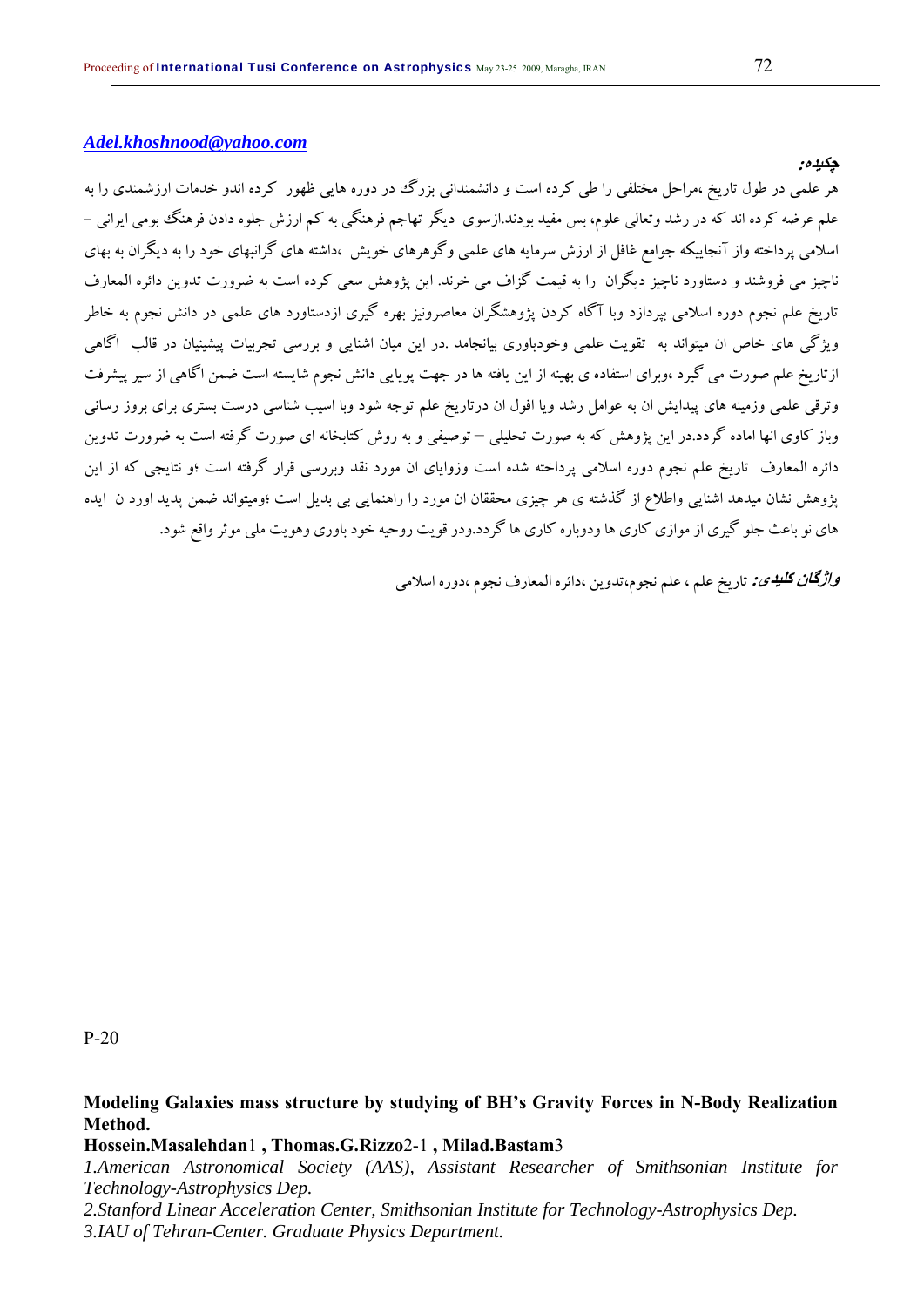We present a method for simulating numerically the effects of the adiabatic growth of black holes on the structure of elliptical galaxies. Using a parallel self-consistent Fields, we add black holes to N-body realizations of model distribution functions for spherical galaxies and any two-body galaxies that are crashing to each other, using a continuous mass-spectrum. The variable particle mass, combined with a simple multiple timestep integration scheme, makes it possible to evolve the models for many dynamical times with  $N \sim 10^6 - 10^0$ , allowing Gravity lines forces and high spatial and mass resolution. This paper discusses verify and analyze the data that we received from AAS using analytic models for spherical galaxies, comparing our numerical results of the e effects of central black holes on the structure of the galaxies massive center.

P-21

**Oscillations of longitudinally variations of density and magnetic field coronal loops**  Hossein Safari **Department of Physics, Zanjan University, Zanjan, Iran**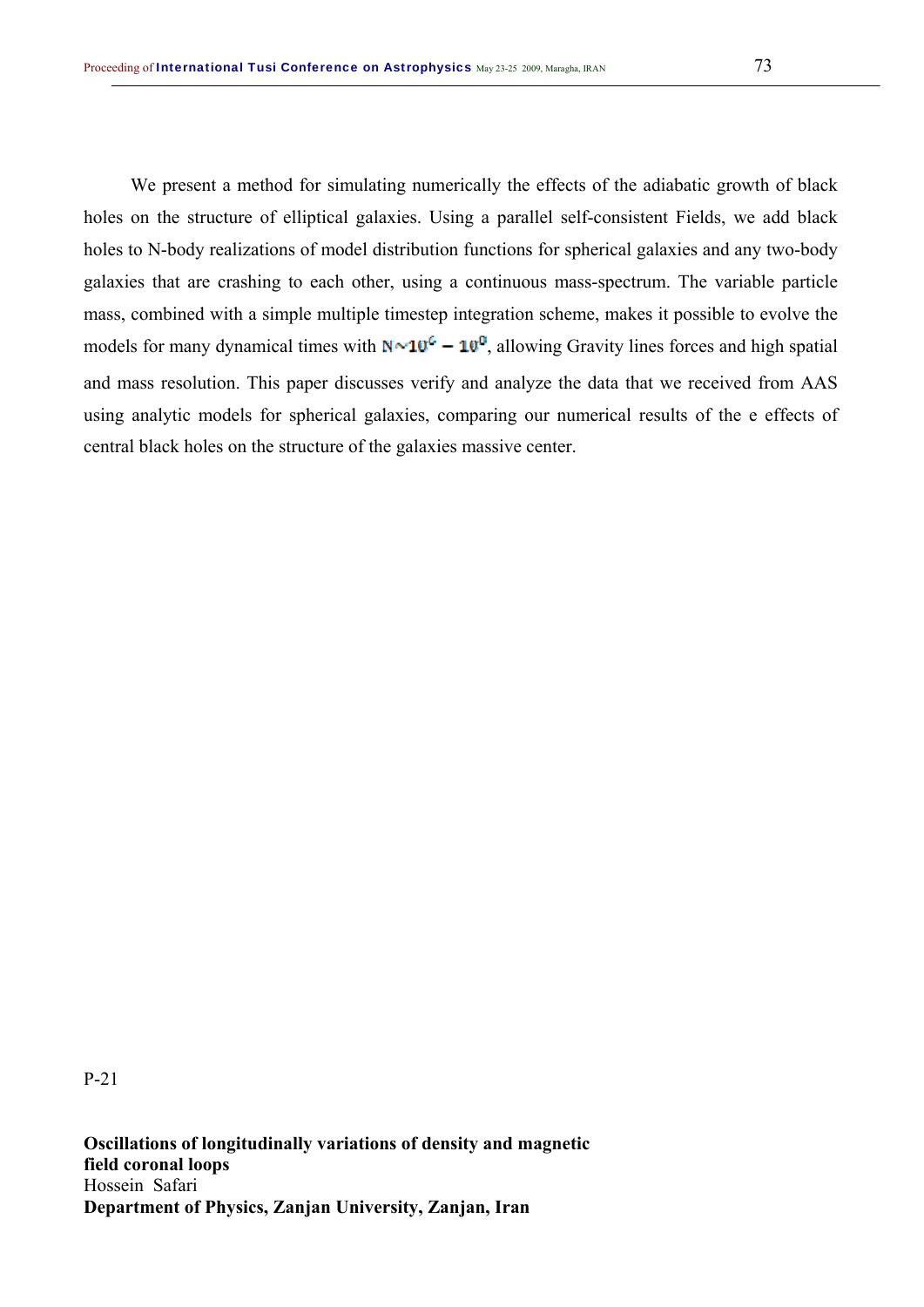#### **Abstract**

This work studies effects due to the longitudinal variation of equilibrium density and magnetic field on the kink mode of coronal loops. The ideal MHD equations are reduced to solve the simple partial differential equations for the square of frequencies. Analytical dispersion relations and spatial eigenfunction are derived for unstratified and constant magnetic field loops. Perturbation techniques are use to obtain the conventions on the frequencies and the eigenfunctions. The frequency ratios, mode profiles, and the antinode shifts from those of sine profiles of the homogenous unstratified loops, are calculated. To this end, we have expanded the relevant factors up to the second order in the stratification parameter, \$\epsilon\$, and first order of inhomogeneity magnetic field parameter, \$\eta\$. Result of our previous studies are reviewed. The frequencies of the fundamental mode and first overtone are decrease by respectively 6% and 27% and their ratio 10\% increase for the case of slightly stratified and inhomogeneous loop.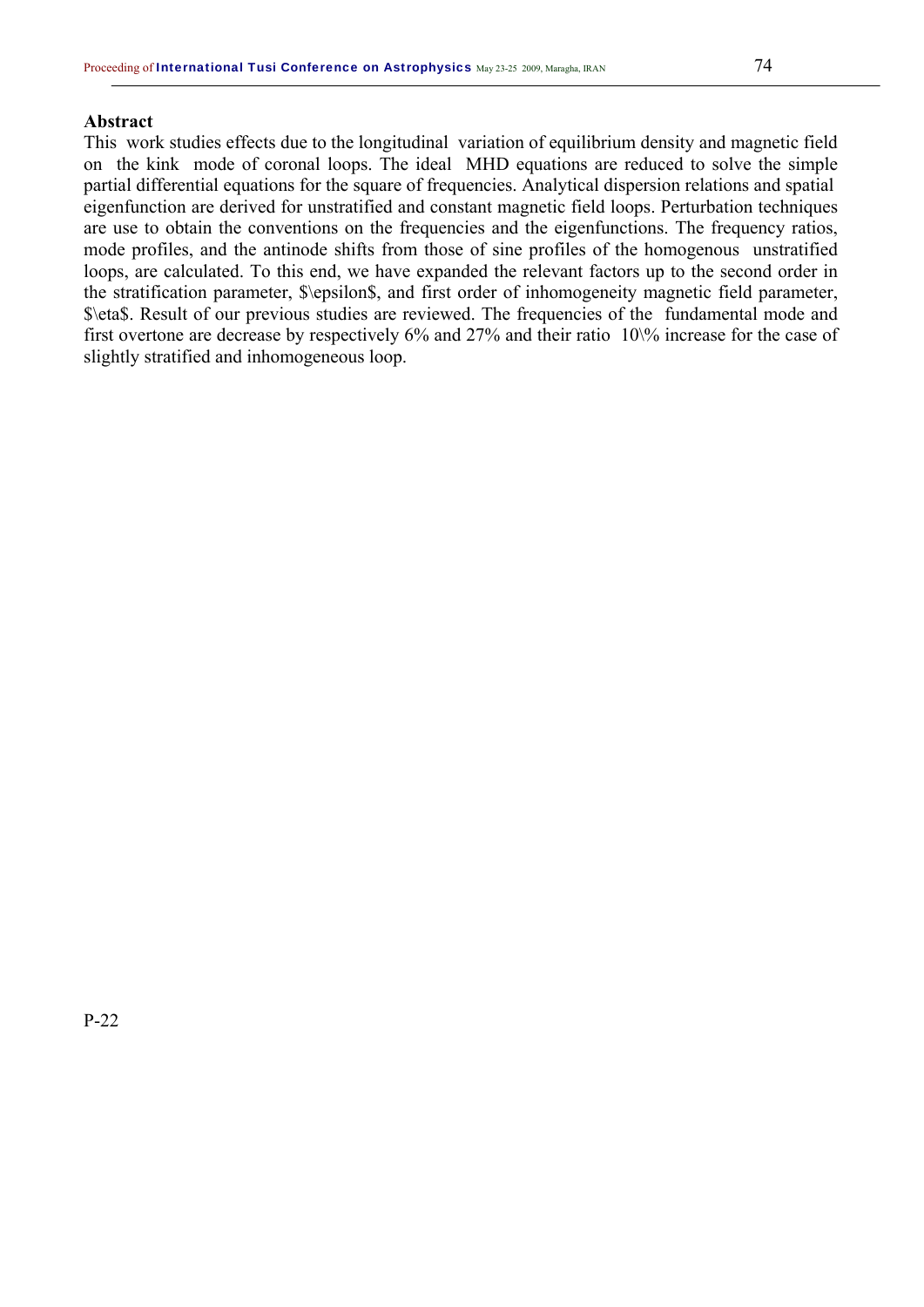#### P-23

# **بررسي تحولي تهي جاها بر حسب انتقال به سرخ**

مهدي خادم <sup>1</sup>، سپهر اربابي بيدگل<sub>ي</sub> <sup>2</sup> -1 گروه فيزيك، دانشگاه فردوسي مشهد

-2 پژوهشكده دانش هاي بنيادي، رصدخانه ملي ايران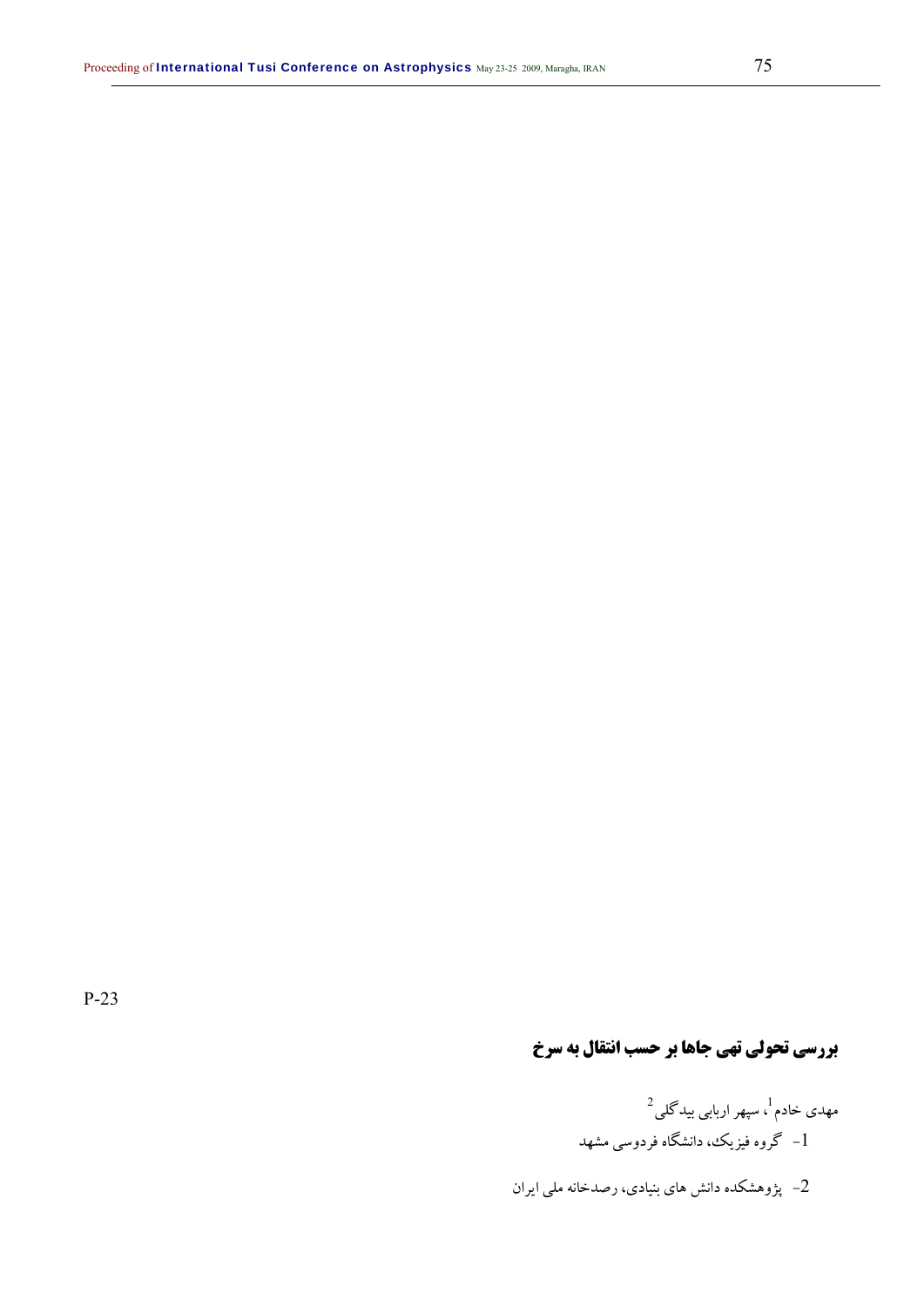امروزه تكنيك هاي نوين رصدي اين امكان را براي پژوهشگران فراهم كرده است تا بتوانند ساختارهاي كيهاني را در كيهان دوردست مورد مطالعه و بررسي قرار دهند. COSMOS پروژه ايست كه در آن به بررسي توزيع فضايي كهكشان ها در ناحيه اي به وسعت دو درجه مربع از آسمان مي پردازد.

در اين پژوهش با استفاده از داده هاي اين پروژه در گستره بين انتقال به سرخ هاي 0/01 تا 3/00 توزيع فضايي كهكشان ها مورد بررسي قرار گرفته است. براي اين منظور با استفاده از رايانه چگالي عددي كهكشان ها را در انتقال به سرخ هاي مختلف در يك ميداني چگالي نرم (Field Density Smoothed (محاسبه كرده و با مقايسه نتايج بدست آمده با چگالي كهكشاني كيهان در هر انتقال به سرخ و بر اساس مدل هاي ارائه شده به جست و جوي نواحي كم چگال (تهي جاها) در آنها مي پردازيم. پس از تعيين مشخصات تهي جاها به بررسي تغييرات ويژگي تهي جاها در انتقال به سرخ هاي مختلف پرداخته و تلاش مي كنيم تا الگويي براي تغييرات آنها برحسب انتقال به سرخ بيابيم.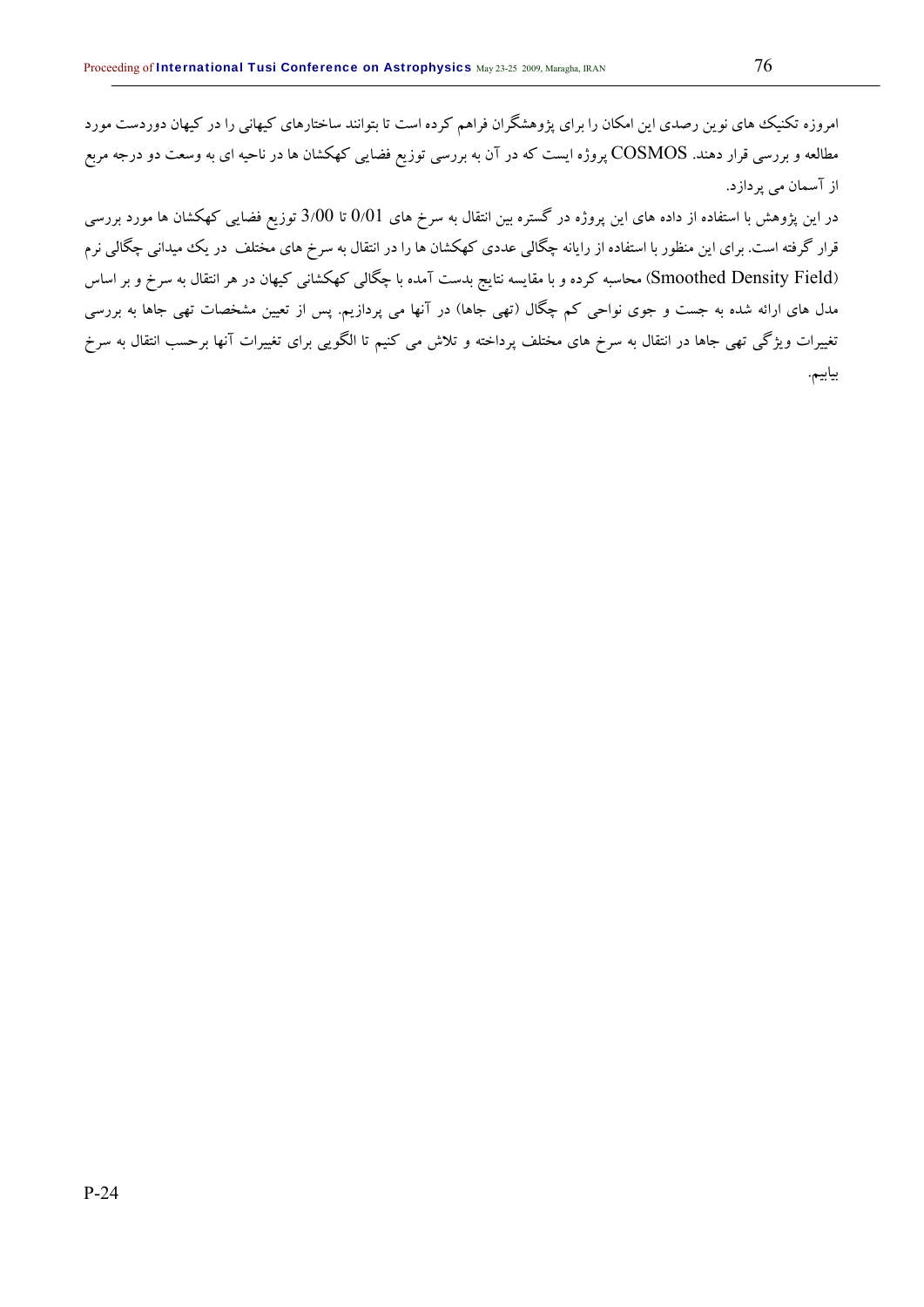Wave motions in an anisotropic magnetized space plasma

# N.S. Dzhalilov

*Shamakhy Astrophysical Observatory named after N. Tusi, Azerbaijan National Academy of Sciences* 

(E-mail: namigd@mail.ru)

The instability of MHD waves in anisotropic, collisionless, rarefied hot plasma is studied. Anisotropy properties of such plasma are caused by a strong magnetic field, when the thermal gas pressures across and along the field become unequal. The study of the anisotropy features of the plasma are motivated by observed solar coronal data. The 16-moments equations derived from the Boltzmann-Vlasov kinetic equation are used. These equations strongly differ from the usual isotropic MHD case. The general dispersion relation for the possible wave modes is derived, solved and analysed. It is shown that a wide wave spectrum with stable and unstable behaviour is possible, in contrast to the usual isotropic MHD case. The dependence of the instability on magnetic field, pressure anisotropy, and heat fluxes is investigated. The results can be applied to the theory of solar and stellar corona and wind models.